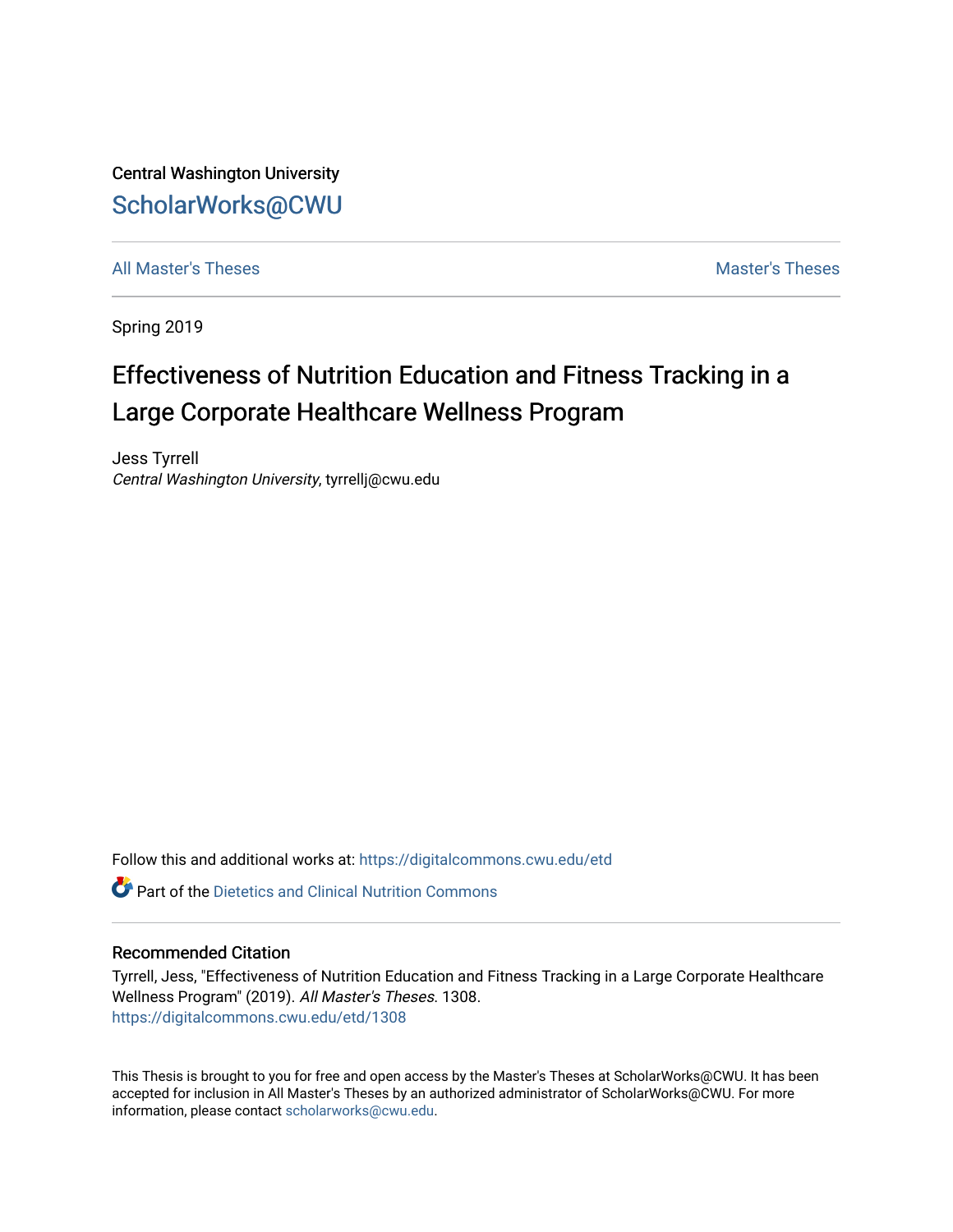# EFFECTIVENESS OF NUTRITION EDUCATION AND FITNESS TRACKING IN A LARGE CORPORATE HEALTHCARE WELLNESS PROGRAM

A Thesis

\_\_\_\_\_\_\_\_\_\_\_\_\_\_\_\_\_\_\_\_\_\_\_\_\_\_\_\_\_\_\_\_\_\_

Presented to

The Graduate Faculty

Central Washington University

In Partial Fulfillment

\_\_\_\_\_\_\_\_\_\_\_\_\_\_\_\_\_\_\_\_\_\_\_\_\_\_\_\_\_\_\_\_\_\_\_

of the Requirements for the Degree

Master of Science

Nutrition

\_\_\_\_\_\_\_\_\_\_\_\_\_\_\_\_\_\_\_\_\_\_\_\_\_\_\_\_\_\_\_\_\_\_\_

by

Jess Tyrrell

May 2019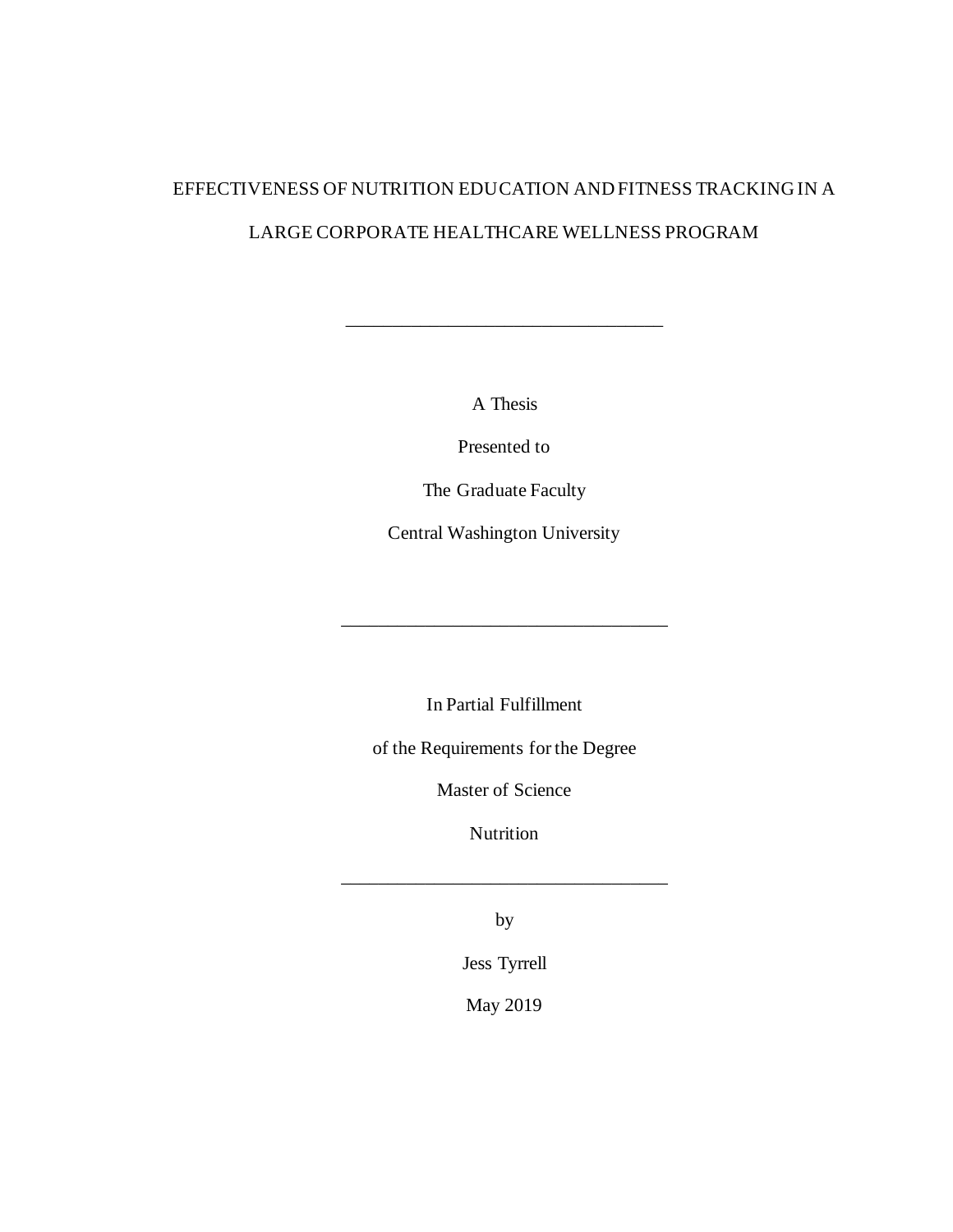## CENTRAL WASHINGTON UNIVERSITY

## Graduate Studies

We hereby approve the thesis of

Jess Tyrrell

\_\_\_\_\_\_\_\_\_\_\_\_\_\_ \_\_\_\_\_\_\_\_\_\_\_\_\_\_\_\_\_\_\_\_\_\_\_\_\_\_\_\_\_\_\_\_\_\_\_\_\_\_\_\_\_

Candidate for the degree of Master of Science

## APPROVED FOR THE GRADUATE FACULTY

Dr. Nicole Stendell-Hollis, Committee Chair

\_\_\_\_\_\_\_\_\_\_\_\_\_\_ \_\_\_\_\_\_\_\_\_\_\_\_\_\_\_\_\_\_\_\_\_\_\_\_\_\_\_\_\_\_\_\_\_\_\_\_\_\_\_\_\_

\_\_\_\_\_\_\_\_\_\_\_\_\_\_ \_\_\_\_\_\_\_\_\_\_\_\_\_\_\_\_\_\_\_\_\_\_\_\_\_\_\_\_\_\_\_\_\_\_\_\_\_\_\_\_\_

Professor Dana Ogan

Dr. Tim Englund

\_\_\_\_\_\_\_\_\_\_\_\_\_\_ \_\_\_\_\_\_\_\_\_\_\_\_\_\_\_\_\_\_\_\_\_\_\_\_\_\_\_\_\_\_\_\_\_\_\_\_\_\_\_\_\_

Dean of Graduate Studies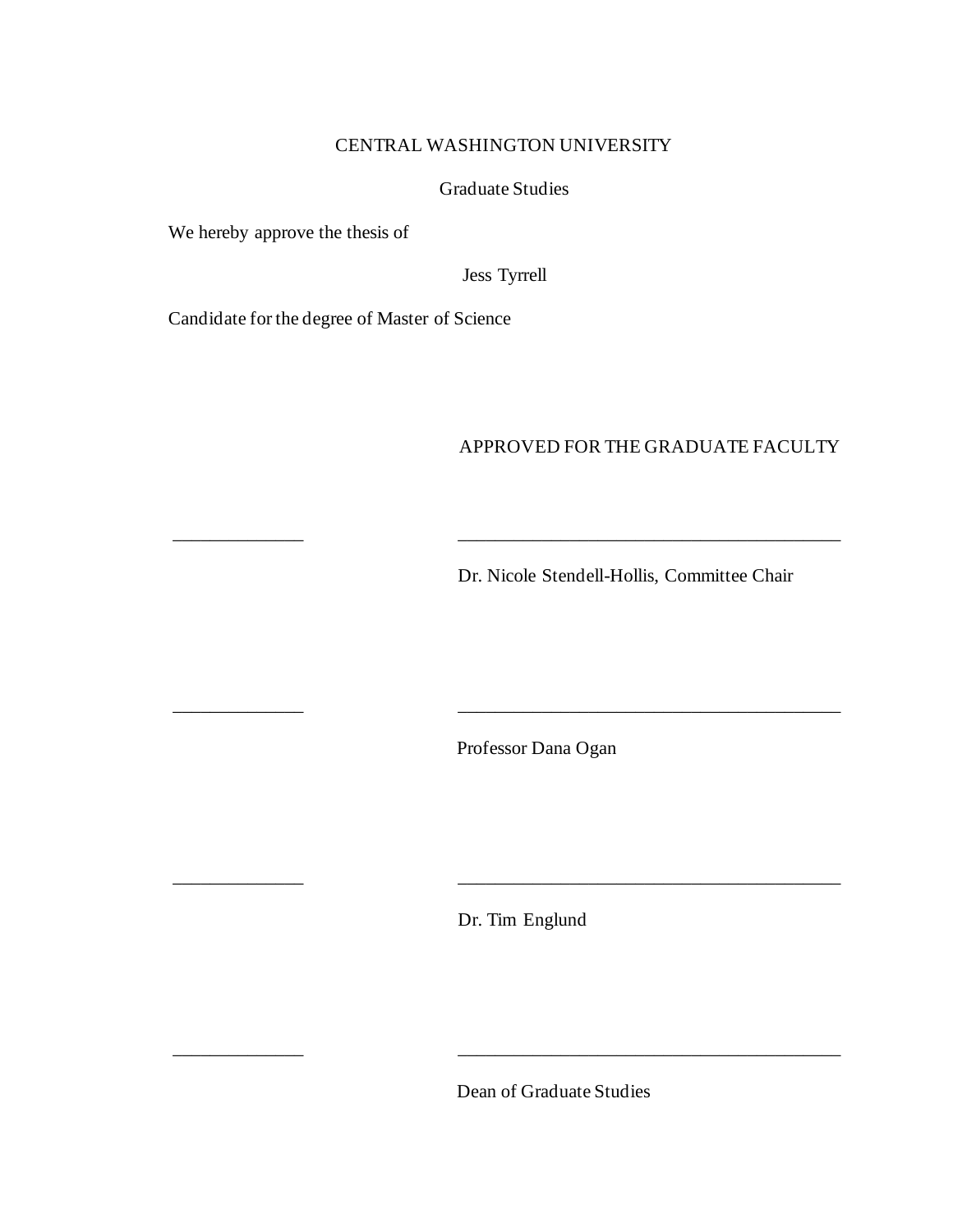#### ABSTRACT

## EFFECTIVENESS OF NUTRITION EDUCATION AND FITNESS TRACKING IN A LARGE CORPORATE HEALTHCARE WELLNESS PROGRAM

by

Jess Tyrrell

#### May 2019

In the United States, greater than two-thirds of adults are considered overweight or obese – making the treatment and prevention of overweight/obesity a public health priority. In response, employers are recognizing that promoting and maintaining employee health is beneficial, so the implementation of corporate wellness programs is on the rise. The purpose of this study was to determine the effectiveness of a ten-month multicomponent employee corporate wellness program on two health-related outcomes: weight loss and step count. The study was used to determine how active utilization of program components would affect the achievement of health-related outcomes among participants. This retrospective chart review compared data within two wellness tracks (BMI and healthy) that were assigned to participants based on BMI findings from their Health Risk Visit assessment with their primary care provider. Participants in both tracks were offered four campaigns and a nutrition-focused series delivered by a registered dietitian. A positive relationship was observed among Healthy Track participants, as those who were active participants in at least one campaign (76.4%) reached an incentive level versus those who were not active participants (37.9%). Participants in the nutrition series had a mean loss of 1.46% BMI percentage change versus a mean gain of 0.10% BMI percentage change among those who did not participate (*p* = .0475). Additionally, no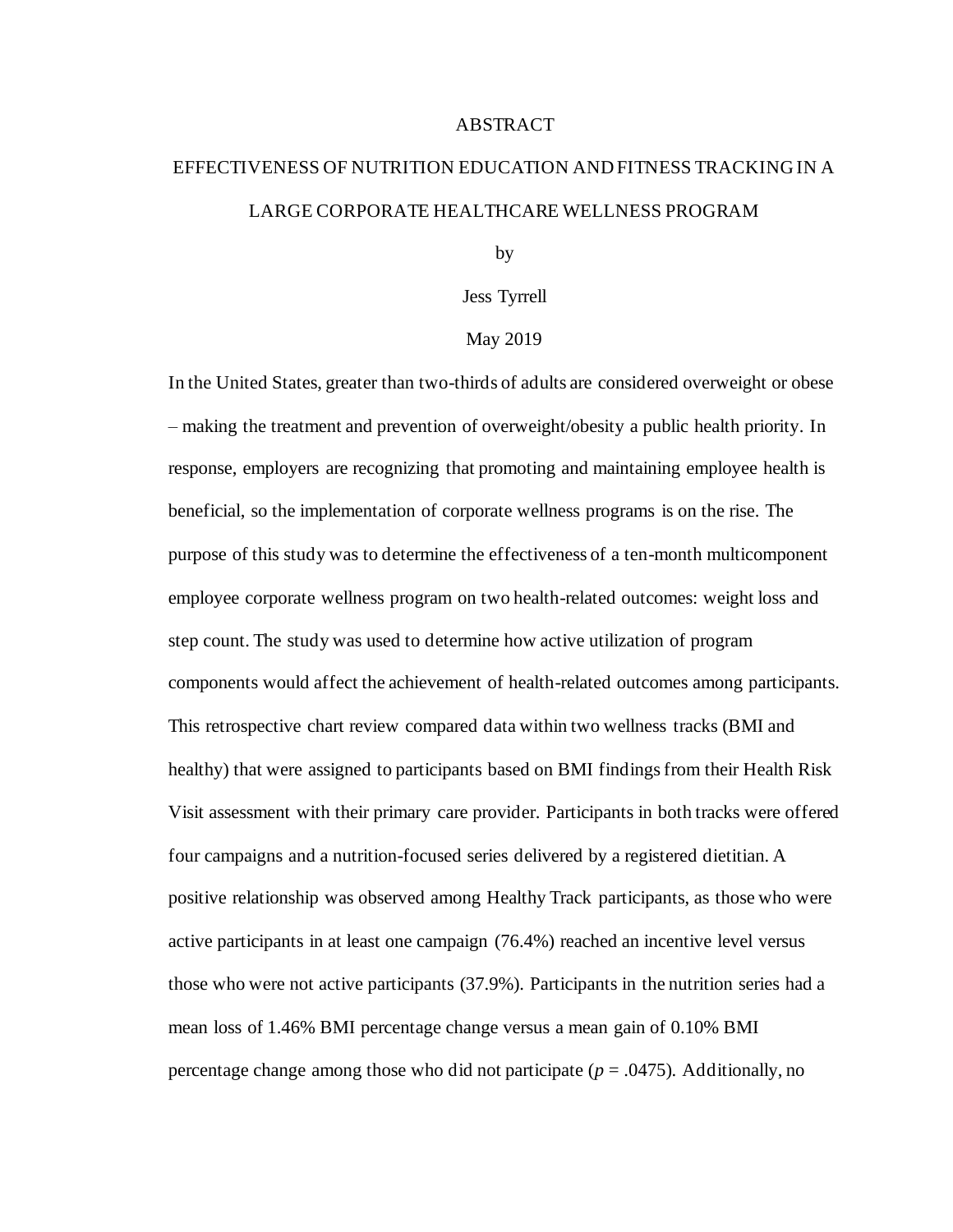relationship was found between the use of a fitness tracker and changes in BMI percentage for participants in either track ( $p = .962$ ).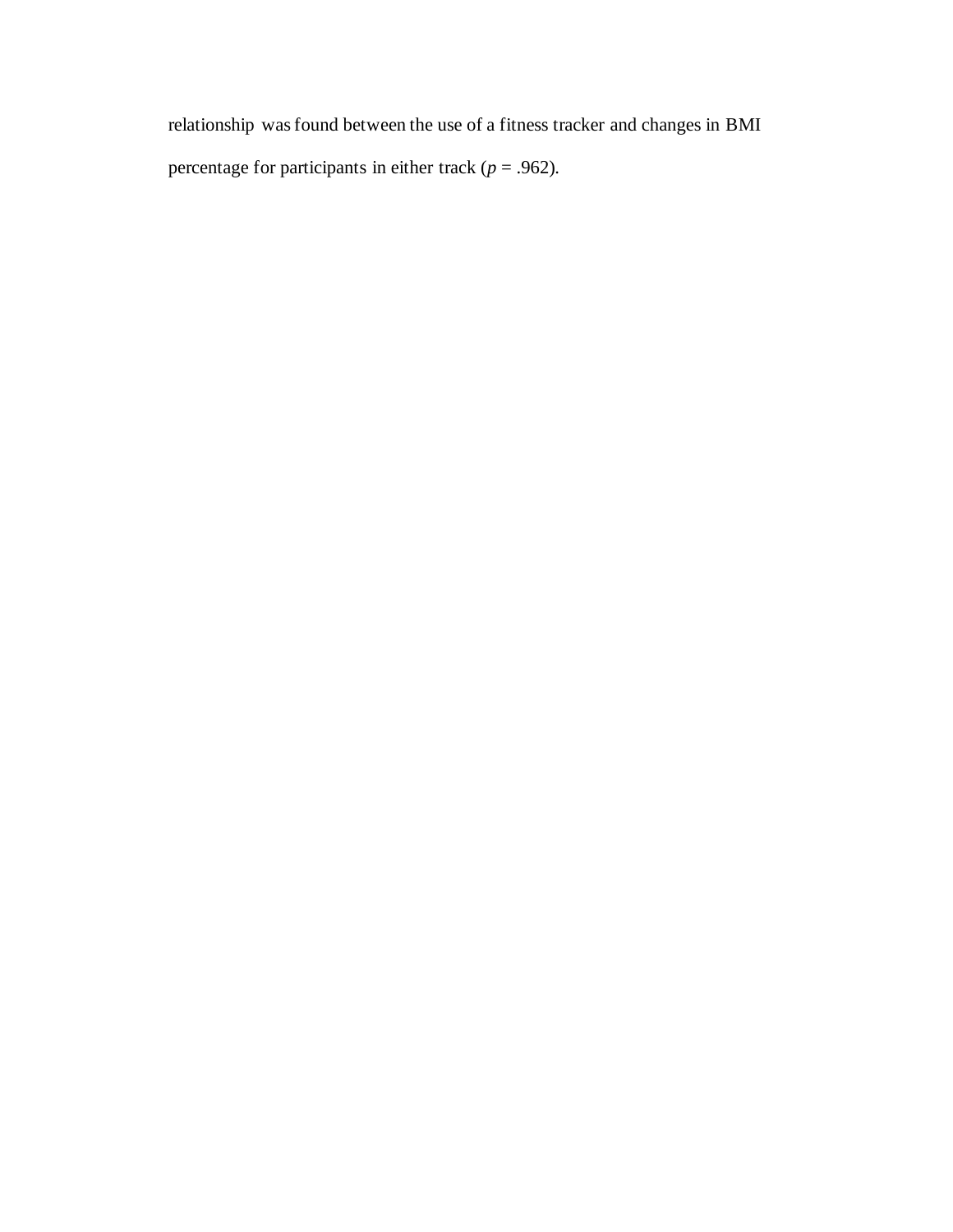## TABLE OF CONTENTS

| Chapter                                                               | Page |
|-----------------------------------------------------------------------|------|
|                                                                       |      |
|                                                                       |      |
|                                                                       |      |
|                                                                       |      |
|                                                                       |      |
|                                                                       |      |
|                                                                       |      |
|                                                                       |      |
|                                                                       |      |
|                                                                       |      |
|                                                                       |      |
|                                                                       |      |
|                                                                       |      |
|                                                                       |      |
|                                                                       |      |
|                                                                       |      |
|                                                                       |      |
|                                                                       |      |
|                                                                       |      |
|                                                                       |      |
|                                                                       |      |
|                                                                       |      |
|                                                                       |      |
|                                                                       |      |
| Table 4-Weight Change Percentage vs. Nutrition Series Participation53 |      |
| Table 5- Healthy Track vs BMI track and Weight Change Percentage54    |      |
| Table 6- Existence of Fitness Tracker vs Weight Change Percentage55   |      |
|                                                                       |      |
|                                                                       |      |
|                                                                       |      |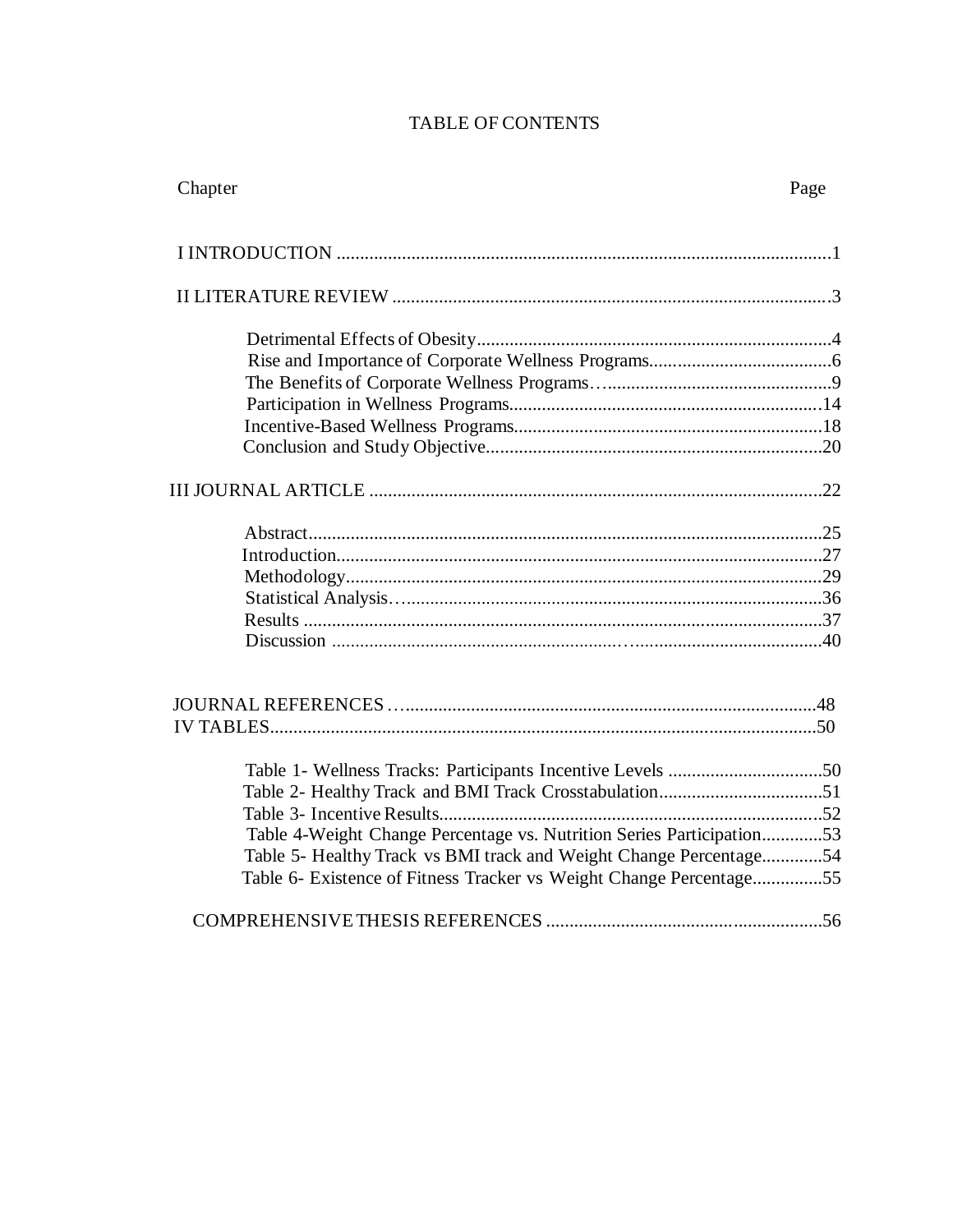#### **CHAPTER I**

#### **INTRODUCTION**

Over the last three decades, marked increases in body mass index (BMI) have been observed across all racial, ethnic, gender and age groups worldwide.<sup>1</sup> In the United States (U.S.), greater than two-thirds of adults are considered overweight or obese – making the treatment and prevention of overweight/obesity a public health priority.<sup>2,3</sup> As a result of the obesity epidemic, national health care costs are roughly \$190 billion per year for the treatment of obesity-related diseases with annual medical costs for obese adults being roughly \$1429 higher than adults of normal weight.<sup>4,5</sup> It has been determined that several demographic and socioeconomic factors are associated with obesity and that environments in which people live and work are strong influences on and predictors of obesity.<sup>2</sup> For example, it has been noted that higher levels of education are associated with decreased rates of obesity.<sup>5</sup> Prevalence of obesity is also variable among age groups; 35.7% of adults aged 20-39 are obese, while 42.8% of adults aged 40-59 and 41.0% of adults aged 60 and over are obese, respectively.<sup>5</sup>Obesity is associated with overall increased mortality and morbidity, resulting in a measurable reduction in an individual's overall quality of life.<sup>6</sup>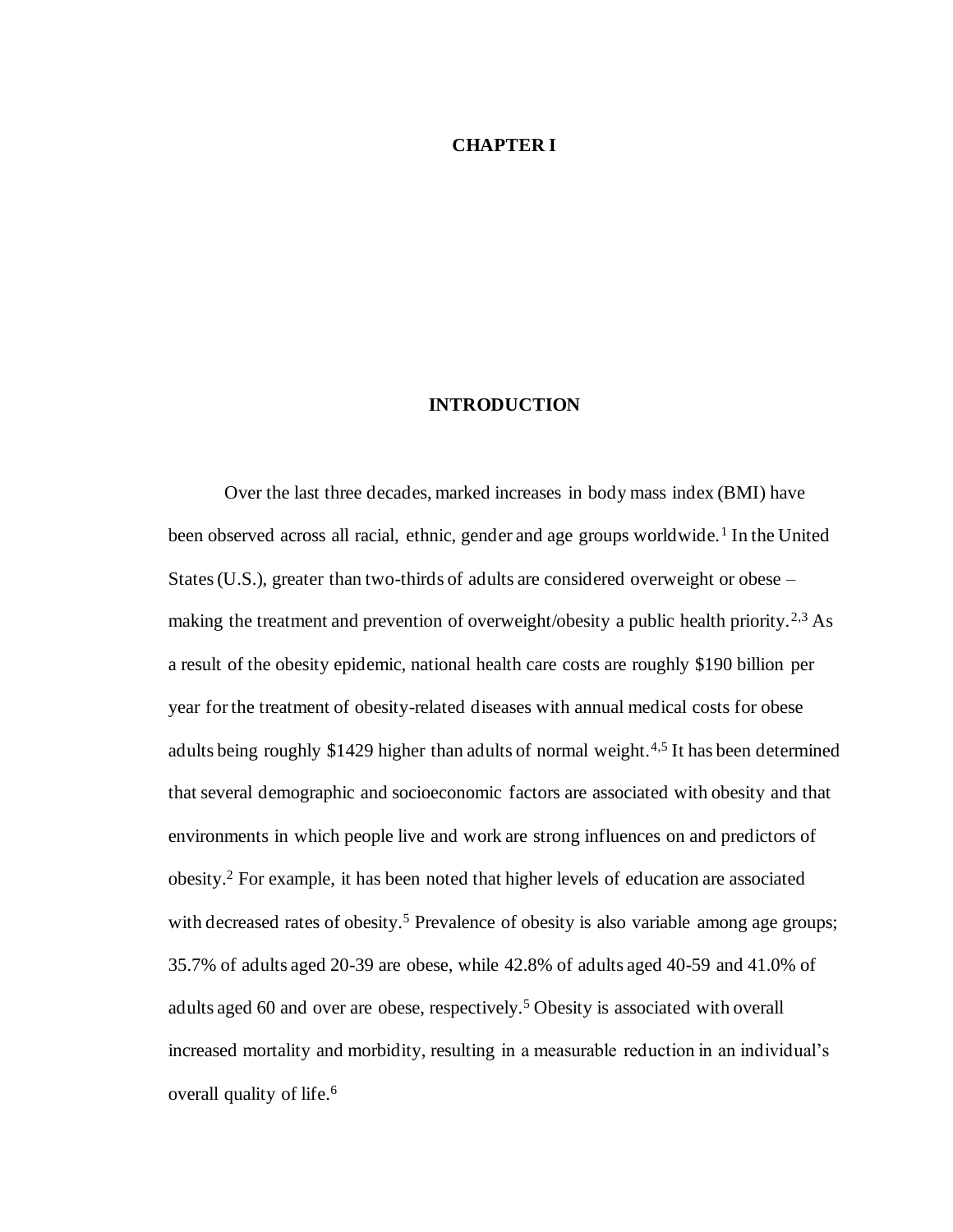#### **CHAPTER II**

#### **LITERATURE REVIEW**

#### **Detrimental Effects of Obesity**

Obesity is a major risk factor for numerous diseases, such as type II diabetes, heart disease, hypertension, sleep apnea, stroke, asthma and select cancers; all of which are leading causes of preventable, premature death.<sup>5,7,8,9,10</sup> Obesity is associated with a state of chronic low-level inflammation that can be systemic; it is often present in the liver, brain, pancreas and adipose tissue.<sup>9</sup> This inflammatory response induced by obesity causes changes in the number and activity of immune cells.<sup>9</sup> This dysregulated immune system response is considered to be the central mechanism connecting obesity to the increased risk of chronic diseases and their complications as outlined briefly below.<sup>9</sup>

The National Health and Nutrition Examination Study (NHANES) from 1999-  $2006$  (N = 21,205) found that the risk of developing type II diabetes went from eight percent in individuals of normal weight to 43% in individuals with morbid obesity.<sup>9</sup> A separate study found that for every four kg/m<sup>2</sup> increase in BMI, there was a 26% increase in the odds of developing coronary heart disease  $(CHD)$ .<sup>9</sup> Additionally, the Framingham Heart Study, a long-term, ongoing study of adults without a history of heart failure ( $N =$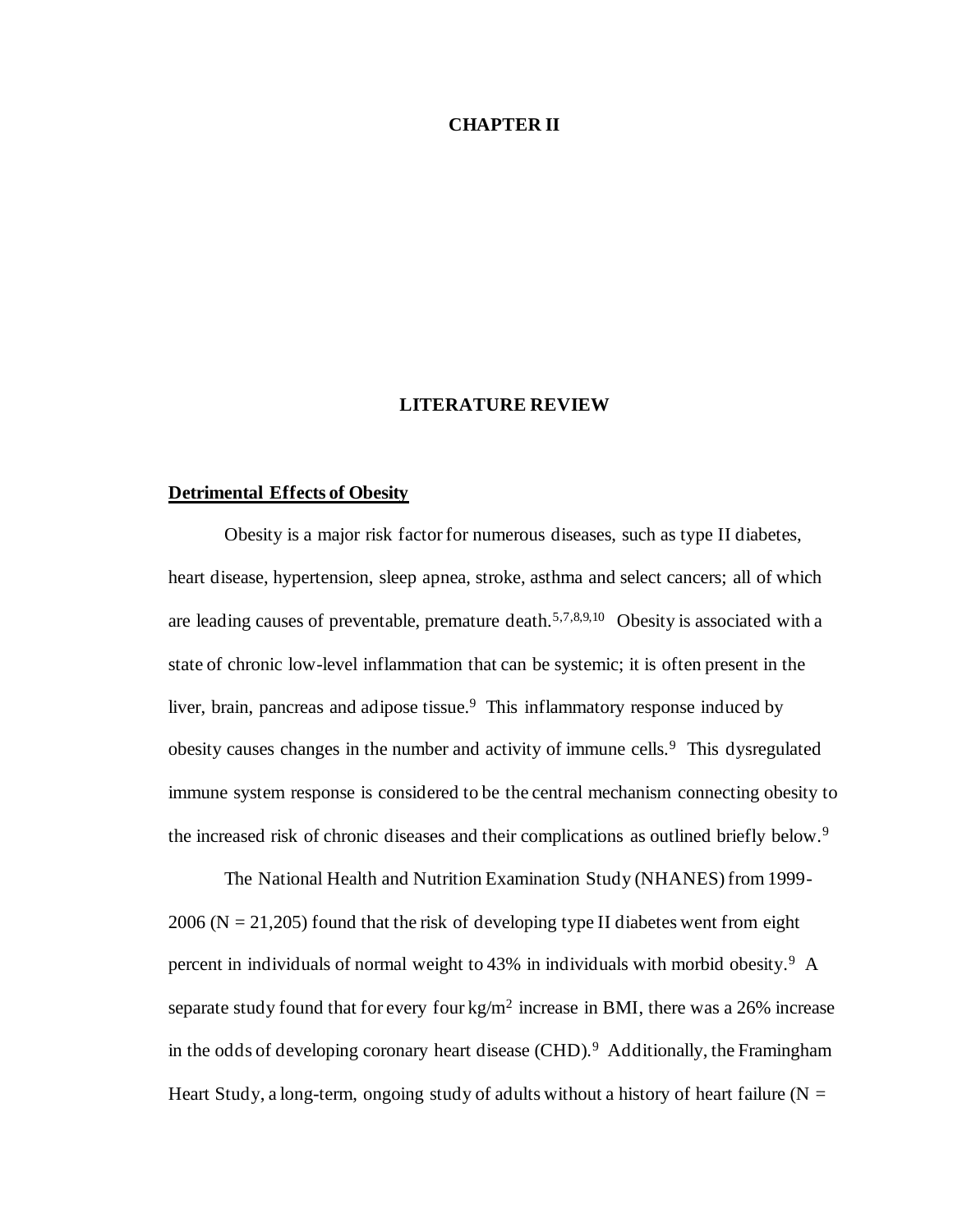6,000) determined that heart failure risk was doubled in those individuals considered obese; heart failure risk increased five percent in men and seven percent in women for each additional one kg/m<sup>2</sup> increase in BMI.<sup>9</sup> Obesity also plays a role in the development and severity of other health issues.

Obesity is a major pathogenic factor in obstructive sleep apnea (OSA) in adults.<sup>9</sup> OSA is associated with hypertension, insulin resistance, liver dysfunction, general systemic inflammation and dyslipidemia.<sup>9</sup> Obese individuals are also twice as likely to have a stroke (either ischemic or hemorrhagic) when compared with individuals whose BMI is less than 23 kg/m<sup>2</sup>.<sup>9</sup> Additionally, there is a strong **association with** obesity and an increased risk of gastric, pancreatic and gallbladder cancers; and the overall prognosis of obese individuals who develop certain types of cancer is poorer than people of normal weight.<sup>9</sup> Finally, it is estimated that obesity is responsible for roughly 20% of all other types of cancer.<sup>9</sup> The detrimental effects of obesity-related disease can be profound and widespread, greatly reducing the overall quality of one's life.

The previously discussed obesity-related complications can affect all aspects of an adult's life, including the workplace. In the workplace, obesity is related to higher medical and health insurance costs, increased rates of absenteeism, decreased productivity and an increased prevalence of obesity-related disabilities and healthcare claims.2,3 Workplace factors such as poor coworker and managerial support and unhealthy physical work environments (i.e. lack of access to healthy food options and limited opportunities for physical activity) further contribute to many negative health effects, including obesity.<sup>2</sup> Easy access to energy-dense food and beverages available in vending machines and cafeterias combined with largely sedentary work settings also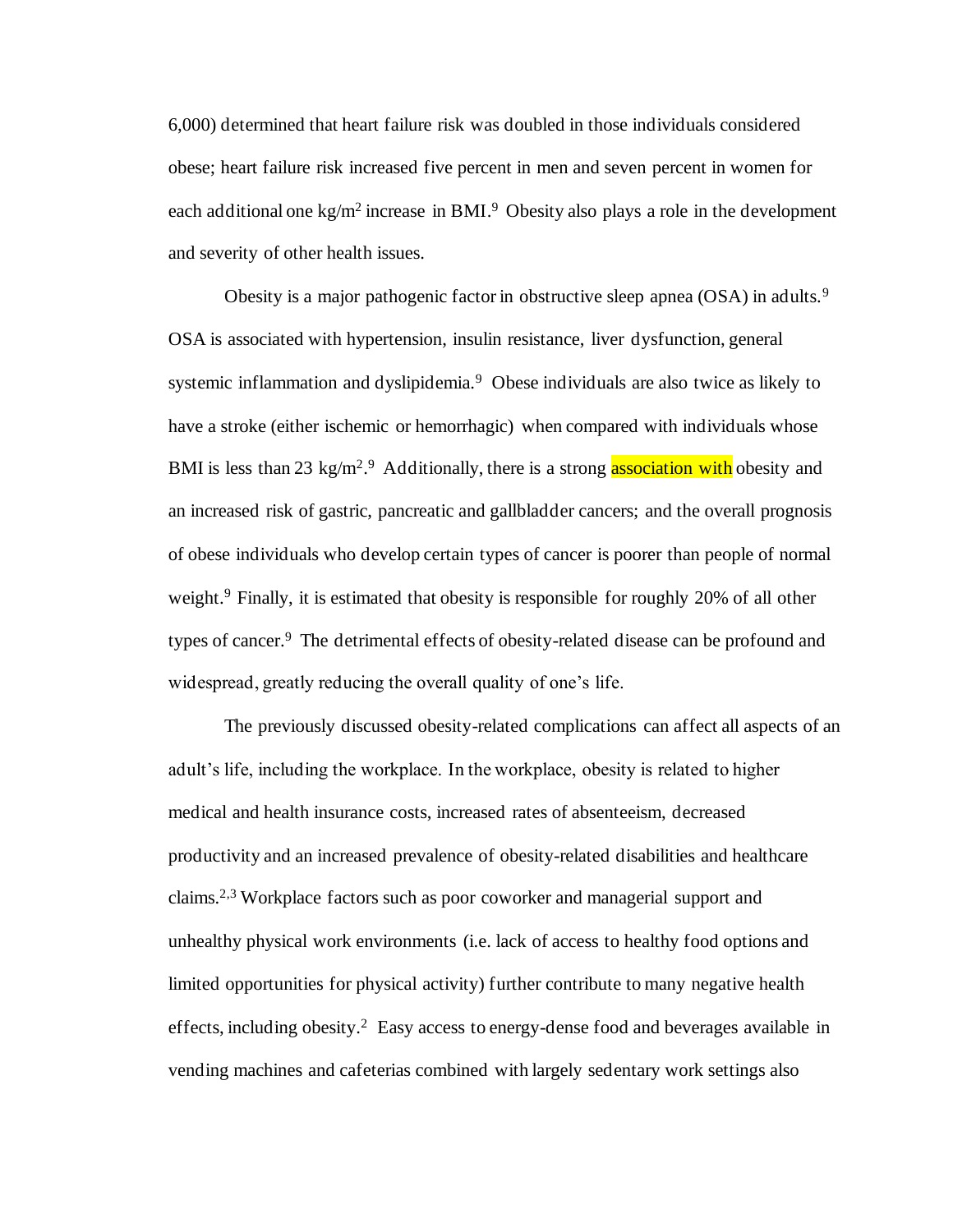contribute to obesity in the workplace. $8$  Since most U.S. adults spend a significant amount of time at work, the negative effects of overweight and obesity in the workplace can be far reaching with dramatic effects on many **employees, and** thus the need for positive changes in the workplace environment are increasingly evident.

As the detrimental effects of obesity become more apparent and the prevalence of overweight and obesity continues to increase, it is becoming essential to identify effective strategies to combat it. Such strategies include the implementation of initiatives in schools and communities along with changes being made to public policy.<sup>3</sup> Increased emphasis in the medical community on the importance of preventive care and positive lifestyle changes are other strategies being used to help combat the obesity epidemic.<sup>3</sup> Education and commitment from employers to encourage lifestyle changes among employees can help reinforce other obesity-related prevention efforts, such as policy changes and other community interventions.<sup>3</sup> Even modest weight loss of five to ten percent of total body weight has been shown to lower the risk of developing type II diabetes and can improve other co-morbidities and obesity-related risk factors.<sup>1</sup> Workplace wellness programs focusing on obesity intervention efforts are of considerable importance, indicating an urgent need for effective and sustainable workplace wellness interventions.

#### **Rise and Importance of Corporate Wellness Programs**

Promoting and maintaining employee health is becoming increasingly recognized as beneficial as demonstrated through the rise of corporate wellness programs.<sup>11</sup> In 2004, the National Heart Lung and Blood Institute (NHLBI) launched a special initiative,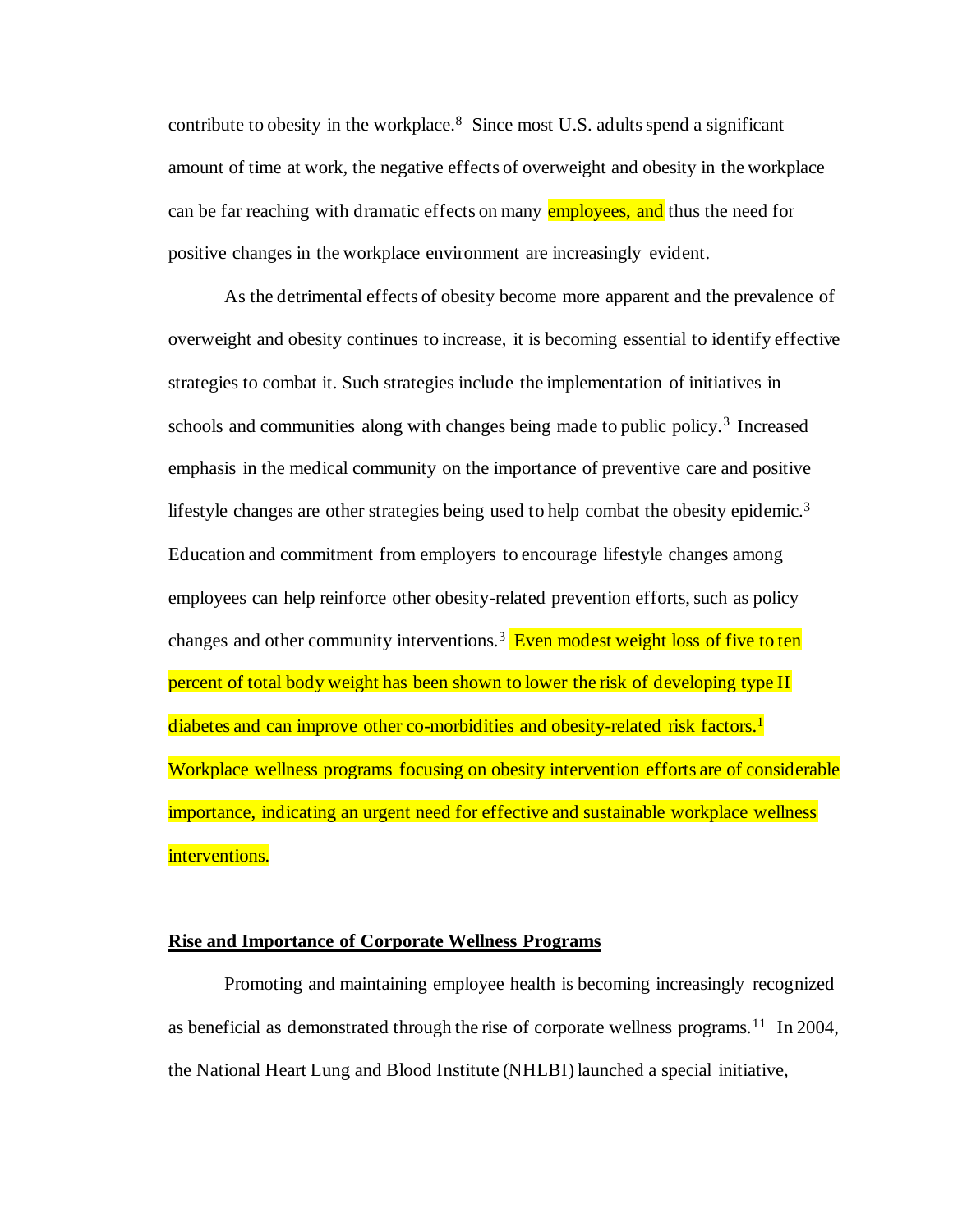*Overweight and Obesity Control at Worksites*, in recognition of the potential reach and impact of corporate wellness programs.<sup>3</sup> Seven worksite projects (N = 23,250) were funded nationwide from 2004-2012 to test the effectiveness of multi-component, ecologically based interventions at preventing and reducing overweight and obesity in the workplace.<sup>3</sup> Prior to this initiative, no previous worksite study examined the impact of ecological interventions targeting weight gain prevention.<sup>3</sup>

Similarly, the Affordable Care Act, in addition to the National Institutes of Health (NIH) and the Centers for Disease Control and Prevention (CDC) created new incentives to promote employer wellness programs and provide opportunities to support healthier workplaces as a priority location for implementing wellness programs and health  $interv$ entions.<sup>2</sup> Additionally, Anderson et al identified that such programs may be useful in reaching objectives specified in *Healthy People 2010*, a comprehensive disease prevention and health promotion agenda for the U.S. that was first developed in 1990 by the Department of Health and Human Services (DHHS).<sup>8,12</sup> The development of these objectives was based on the 1979 report *Healthy People: The Surgeon General's Report on Health Promotion and Disease Prevention* whose primary goals were to decrease premature deaths and preserve independence for older adults in the  $U.S.<sup>12</sup>$  When it was developed in 1990, the *Healthy People 2000* report outlined 376 objectives in 21 focus areas that it hoped to address by the year  $2000$ .<sup>12</sup> Forty objectives on this report specifically targeted physical activity and nutrition; and it was noted that greater progress was made towards meeting physical activity goals compared to nutrition goals.<sup>12</sup> Worksites of three different sizes achieved the goal of increasing their offerings of physical activity programs to employees; 20% of companies with 50-99 employees, 35%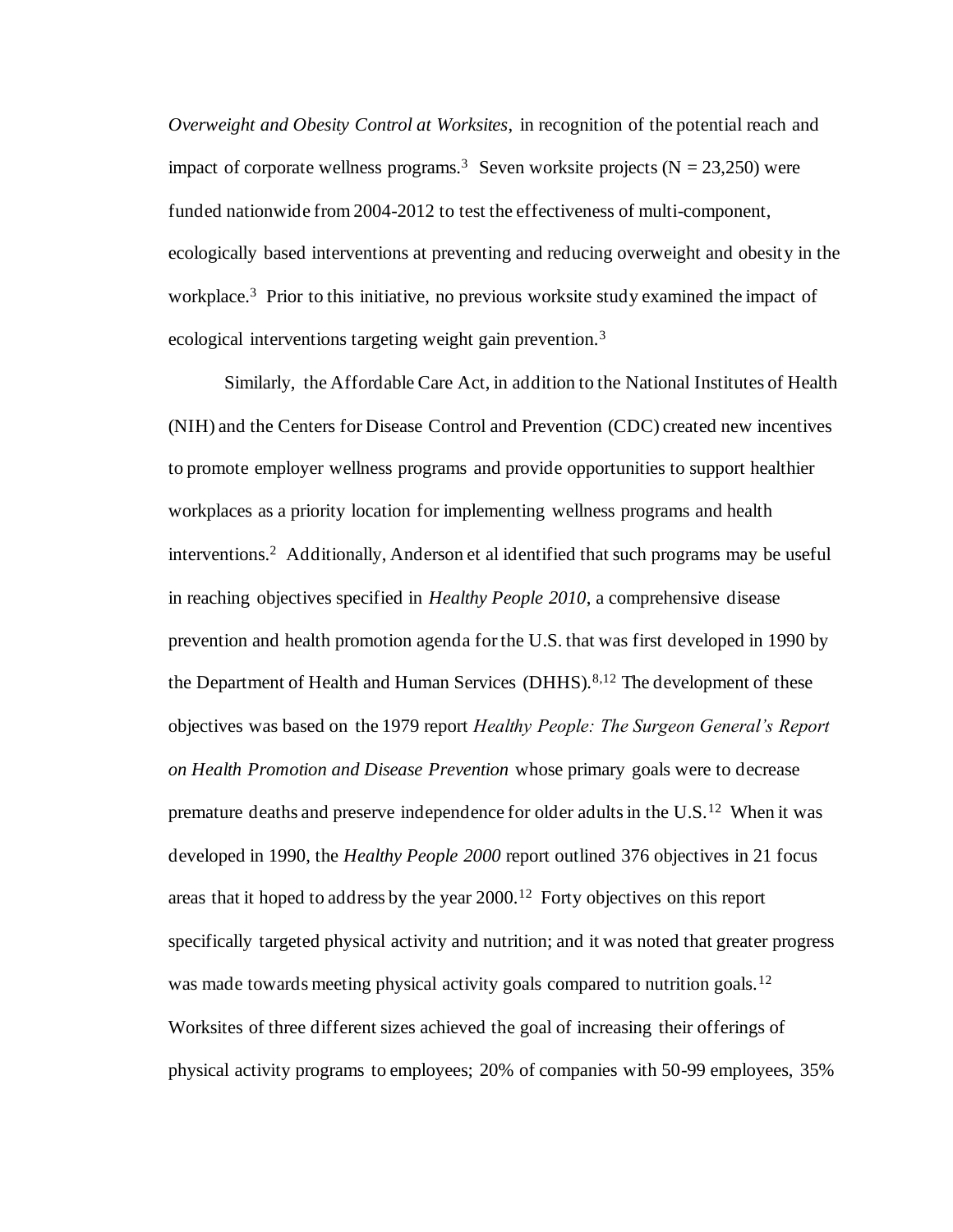of companies with 100-249 employees and 50% of companies with 250-749 employees were the established targets.<sup>12</sup> While the 80% target for companies with 750 or more employees was not met, progress was made toward the goal with 68% of companies having increased their physical activity program offerings.<sup>12</sup> Based on these findings, the *Healthy People 2000* final review suggested that worksites that provide facilities and other measures that support physical activity could offer the best opportunities for adults to lead active lives.<sup>12</sup> In contrast to these findings, one of the most relevant objectives related to nutrition moved away from its target – the prevalence of overweight adults aged 20-74 years.<sup>12</sup> The prevalence of overweight adults was 26% at baseline and increased to 35% by the end of the report, moving further from the established 20% target.<sup>12</sup> In an effort to address and expand upon these results, changes were made to the *Healthy People 2000* physical activity and nutrition objectives and goals in preparation for the *Healthy People 2010* report.<sup>12</sup> Physical activity changes included an emphasis on changes in individual behaviors combined with community support to achieve consistent moderate physical activity.<sup>12</sup> The nutrition changes for the 2010 report were more drastic; the nutrition chapter was renamed *Nutrition and Overweight* in an effort to provide increased focus on the achievement and maintenance of healthy weight.<sup>12</sup> In addition, two objectives outlined for the 2010 report aimed to promote nutrition education and weight management initiatives at worksites.<sup>12</sup> For the *Healthy People 2010* report, both physical activity and overweight and obesity were identified as two of the ten Leading Health Indicators (LHIs) that were introduced for the first time.<sup>12</sup> Identification of the LHIs reflected major public health priorities that the *Healthy People 2010* report and future reports would focus on.<sup>12</sup> In the *Healthy People 2010* report, the proportion of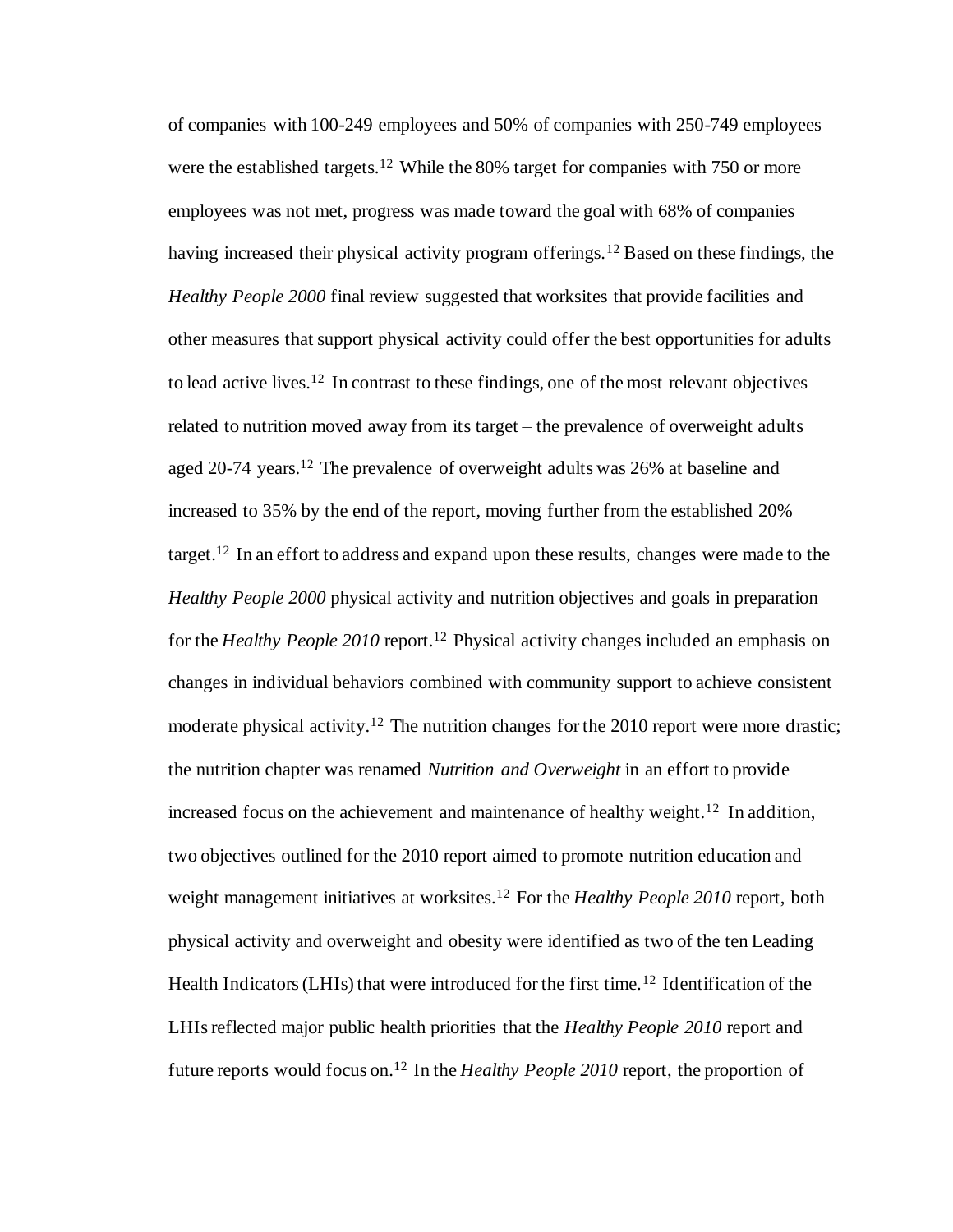adults who did not participate in physical activity decreased from 40% to 36%, moving toward but not ultimately achieving the established  $20\%$  target.<sup>12</sup> In contrast, almost no progress was made toward the nutrition and overweight objectives and goals; the number of adults aged 20 years and older considered obese rose from 23% to 34%, considerably moving away from the established 15% target.<sup>12</sup> In an effort to continue addressing these alarming trends, the number and content of objectives increased when the *Healthy People 2020* report was being created; the number of physical activity objectives increased from 18 to 36 while the number of nutrition and overweight objectives increased from 22 to  $38<sup>12</sup>$  For the 2020 report, the physical activity objectives were developed to assess the environments and policies in place that support being active and five objectives were specifically designed to address worksite physical activity and active transportation programs.<sup>12</sup> The nutrition and overweight objectives and goals were changed more significantly for *Healthy People 2020*; the chapter was renamed *Nutrition and Weight Status* in an effort to better assess individual behaviors regarding consumption of a healthy diet and achievement/maintenance of a healthy weight and the policies and environments that support or hinder these behaviors.<sup>12</sup> The nutrition-related objectives were expanded to include a broader range of policies and environmental factors in specific settings like worksites that support diet and weight changes.<sup>12</sup> Based on the objectives outlined in the *Healthy People 2020* report, it is the ultimate goal that significant strides will be made in meeting targets for physical activity and nutrition and weight status. This continued identification of specific, measurable goals over the last several years has confirmed the importance of addressing overweight and obesity, and corporate wellness programs were identified as an important target for reaching large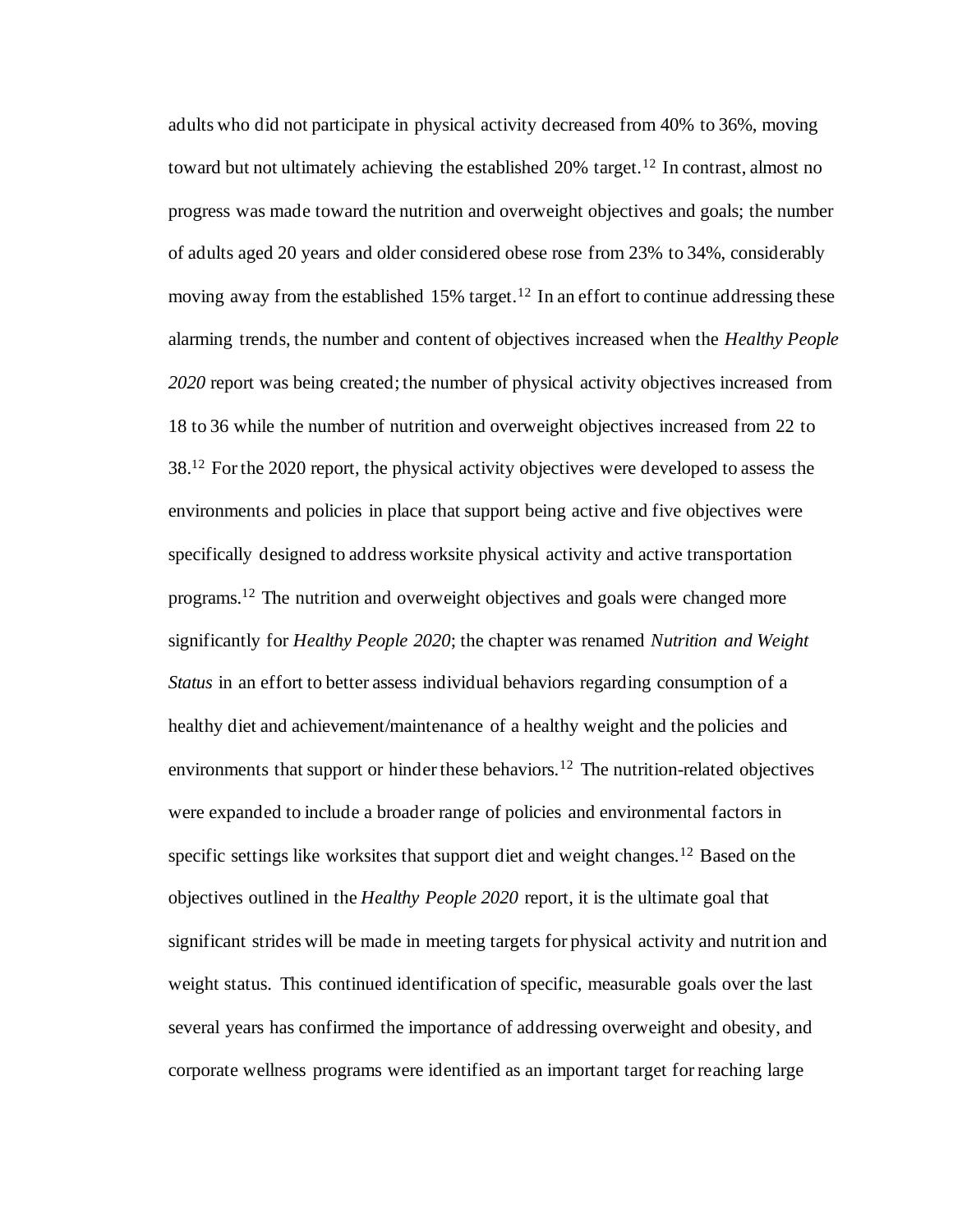segments of the adult population.<sup>8</sup> Corporate wellness programs are also being recommended based on additional factors, including their efficient means of delivery and their social support impact.<sup>1,2,3</sup> By taking advantage of these characteristics, several recent studies have identified an array of benefits to corporate wellness programs.3,4,8,10,11,13

#### **The Benefits of Corporate Wellness Programs**

As corporate wellness programs have gained popularity and their importance is being increasingly acknowledged, the benefits of implementation are becoming more apparent. An early evaluation of multiple comprehensive corporate wellness programs concluded that available studies suggest positive clinical and cost outcomes, including the importance of interventions that focus on a dose-response relationship and the emergence of mental health as a critical program component.<sup>13</sup> The workplace offers existing social networks, common systems of communication, readily available eating environments and access to employer support programs, all of which have the potential to help facilitate weight loss and other healthy behavioral changes.<sup>3,4,13</sup> In fact, the results of two recent studies suggest that corporate wellness programs may have several benefits.<sup>1,10</sup> In one such study, Almeida et al evaluated an individually-targeted, internet-based intervention with monetary incentives (INCENT) program which was compared to a more minimal intervention, the Livin' My Weigh (LMW) program.<sup>1</sup> The INCENT and LMW programs were informed by research findings and the strategies used were based on social cognitive theory.<sup>1</sup> The LMW program utilized condensed versions of the informational materials from the INCENT program, like the promotion of a healthful diet and regular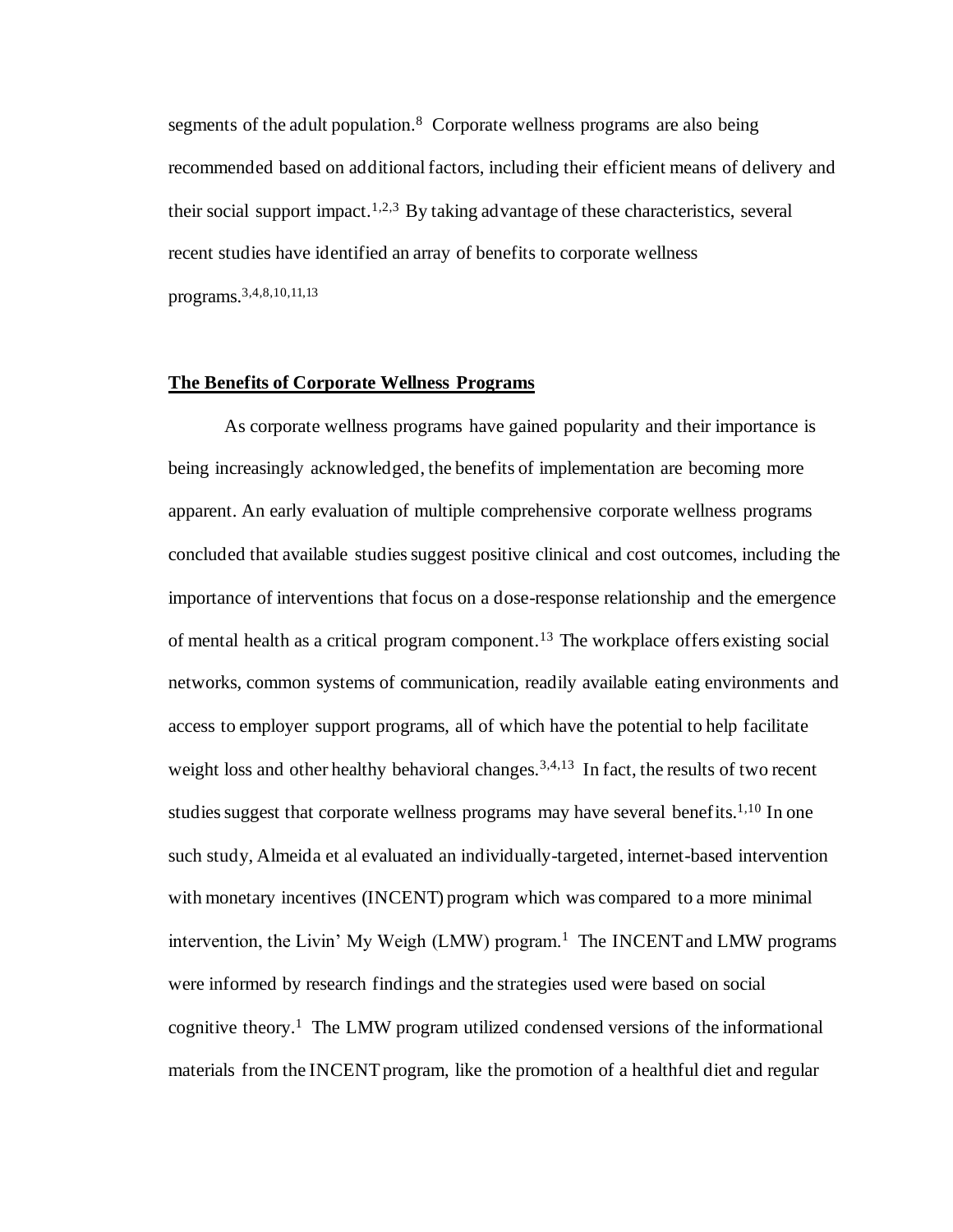physical activity, but it did not include any incentives or strategies deemed to be key intervention components (e.g. personally tailored information, daily emails, and regular access to the program's website).<sup>1</sup> Four newsletters delivered at the beginning of each quarter provided information on different exercise programs and gave examples of eating plans and meal ideas.<sup>1</sup> Additionally, four group resource sessions, each lasting one hour in duration, were delivered quarterly.<sup>1</sup> It was determined that employees in both the INCENT and LMW groups were able to reduce their weight and BMI; however, these reductions were not statistically significantly different between groups.<sup>1</sup> Results do show that a significant percentage of participants in both the INCENT and LMW groups achieved five percent weight loss of total body weight (14.56% and 9.67%, respectively).<sup>1</sup> In a similar study, LaCaille et al also evaluated a low-intensity intervention known as the *Go!* study and it was characterized by multiple theoreticallydriven and low-cost components targeting changes in eating and physical activity habits among participants.<sup>10</sup> Primary components of this study included the use of an innovative labeling scheme for all foods in the cafeteria and vending machines, the distribution of pedometers and the identification and use of influential employees to target social norms.<sup>10</sup> Influential employees were identified as well-respected, knowledgeable, socially well-connected and persuasive employees who were able to affect others' attitudes and behaviors.<sup>10</sup> The labeling scheme at point-of-selection in the workplace helped identify and place foods in three categories based on "traffic light" color ratings; green  $\frac{\text{foods}}{\text{e}} = \text{go}$ : eat in large portions; yellow  $\frac{\text{foods}}{\text{e}} = \text{caution}$ : eat in moderation; and red  $\frac{foods}{foods}$  eat in small portions.<sup>10</sup> Use of this scheme could increase employee knowledge, awareness of food intake and provide visual cues as to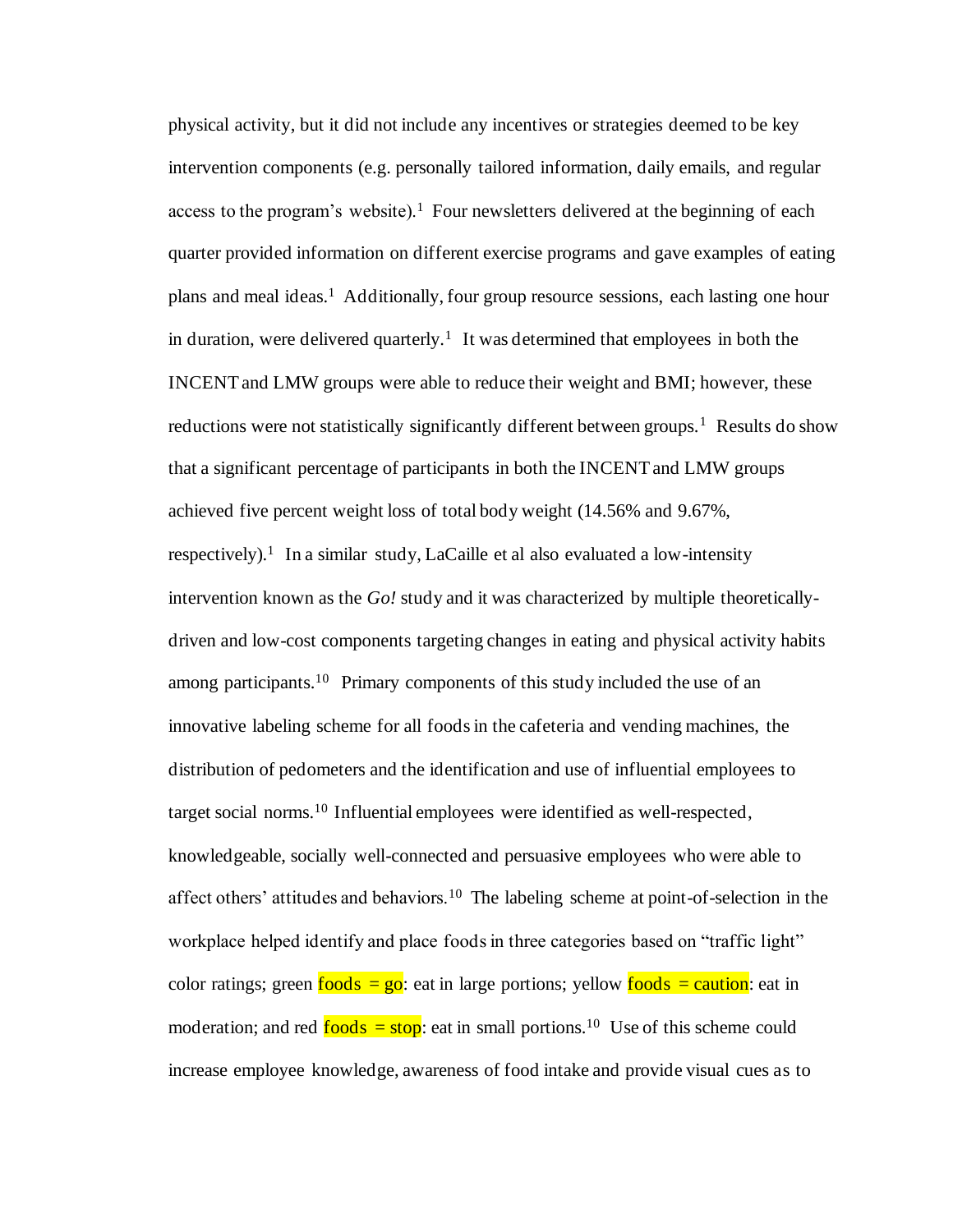which foods are healthiest and intervention participants expressed positive attitudes toward this motivational strategy.<sup>10</sup> Additional environmental modifications used that may have contributed to positive changes in dietary behaviors included: reduction of serving spoon size; offering half-portions of meals at half price; increasing the number and visibility of healthy food options; and moving dessert options to less visible areas.<sup>10</sup> Intervention participants were given information about how the pedometer could help them monitor activity in relation to food intake (i.e. energy balance) and were provided with a personalized magnet with energy balance facts and daily calories needed to maintain their current weight.<sup>10</sup> The distribution and use of pedometers showed modest increases in physical activity among intervention participants in the form of walking and stair use; the intervention group showed an increase of roughly 22 more minutes in daily walking time when compared to the control group.<sup>10</sup> and were provided with a personalized magnet containing energy balance facts and daily calories needed to maintain their current weight.<sup>10</sup> This suggests that the use of targeted messaging (e.g. small steps making a big difference) and strategies encouraging increases in physical activity in one's daily routine can be successful in creating sustainable changes.<sup>10</sup> As a result of this year-long study, significant increases in knowledge, information, perceptions of employer commitment and health discussions with peers were exhibited among the intervention participants but there was no statistically significant differences in weight, BMI or waist circumference when compared to the control group.<sup>10</sup> However, employees in both the intervention and control groups gained less weight (0.20 kg and 0.45 kg respectively) than the expected annual amount for the adult population of 0.82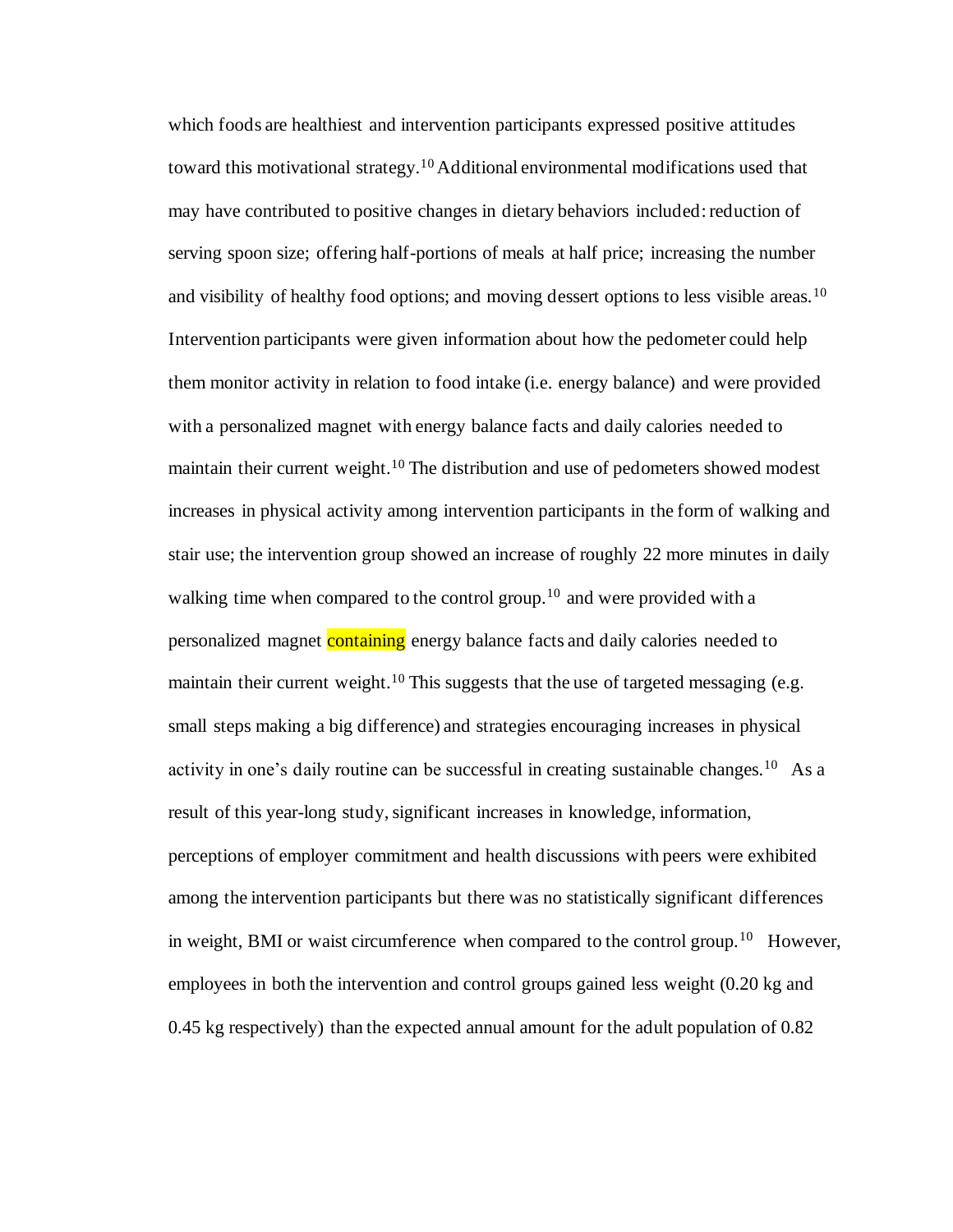$kg<sup>10</sup>$  To identify additional benefits of corporate wellness programs, analyses of multiple randomized controlled trials was performed.<sup>8</sup>

In the meta-analysis conducted by Anderson et al, reviews and analyses of worksite nutrition and physical activity programs were completed for nine randomized controlled trials; this analysis illustrated some of the potential benefits of corporate wellness programs.<sup>8</sup> This systematic review assessed the effectiveness of worksite nutrition and physical activity programs  $(N = 47)$  in promoting healthy weight among participants.<sup>8</sup> The results of the meta-analysis demonstrated that program effects were consistent with an average loss of 2.8 lbs among participants at six and 12 month follow ups.<sup>8</sup> In terms of BMI, an average loss of 0.47 BMI kg/m<sup>2</sup> at six and 12 month followups was observed in six of the nine randomized controlled trials.<sup>8</sup> Subgroup analyses assessing the impact of the sample population, intervention features, study design and the length of follow-up revealed that there was no association between program effectiveness and the focus of the program (e.g. weight loss, physical activity, or both).<sup>8</sup> Based on the reviews, Anderson et al concluded that there was fair to good evidence that high-intensity counseling regarding dietary behaviors, physical activity, or both, combined with behavioral interventions aimed at skill development, motivation and support strategies, produced modest weight loss.<sup>8</sup> Results of this review suggest that active participation in a corporate wellness program with any program focus (e.g. physical activity, dietary behavior, or both) can be effective in achieving a variety of goals such as weight loss, reduction in BMI, or changes in physical activity behavior.<sup>8</sup> Another study that primarily focused on dietary behaviors also showed effectiveness in achieving specific goals as summarized below.<sup>4</sup>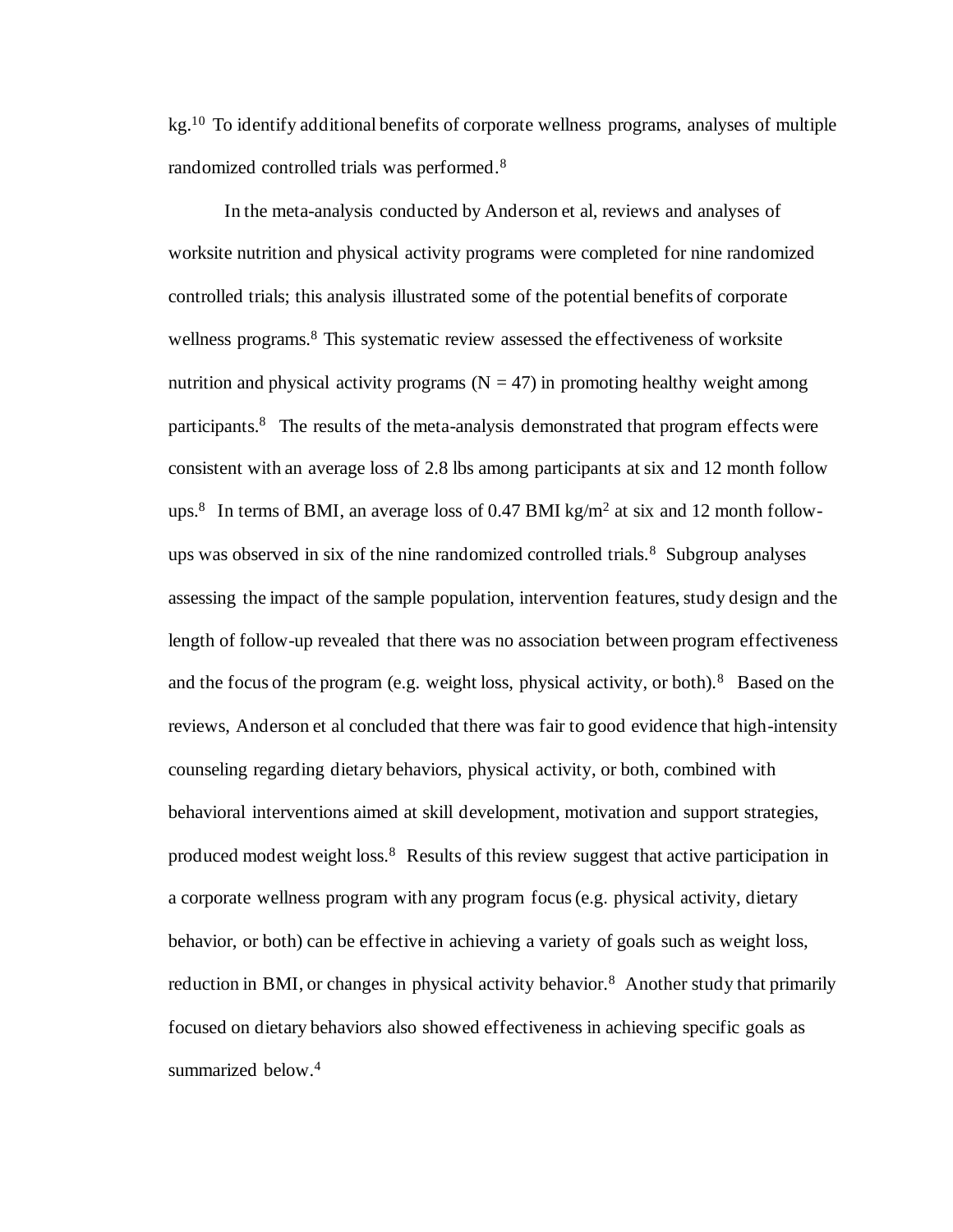Salinardi et al aimed to test an ecologically based, multicomponent lifestyle intervention among overweight/obese employees  $(N = 133)$  on weight loss over six months and prevention of weight regain from six to 12 months beyond the initial intervention.<sup>4</sup> Primary goals of the intervention included a reduction of energy intake to achieve weight loss of 0.5-1.0 kg/wk through dietary modification that was adapted to focus on fiber intake (  $>$  40 g daily); protein (25%); fat (27%); and low-glycemic carbohydrates  $(48%)$ .<sup>4</sup> Information was delivered to intervention participants via 19 sessions led by nutritionists with experience in behavior modification who addressed a variety of topics specific to standard lifestyle interventions including dietary composition recommendations, portion control, self-monitoring, social support and weight maintenance.<sup>4</sup> The intervention was compared to a control group that was given a lowintensity health and nutrition education program that consisted of six newsletters on healthy eating and monthly, open access seminars on general interest topics including cardiovascular health and physical activity.<sup>4</sup> Intervention participants' ( $N = 84$ ) mean weight change from baseline to six months was  $-8.0 \pm 0.7$  kg, while mean weight change among the control group (N = 34) from baseline to six months was  $+0.9 \pm 0.5$  kg (p  $\leq 0.001$ ).<sup>4</sup> While this difference was significant, a mixed model that accounted for the nested worksite variable found the difference was not significant.<sup>4</sup> Mean BMI change among intervention participants was  $-2.8 \pm 0.2$  kg/m<sup>2</sup>, while the BMI change among the control group was  $+0.3 \pm 0.2$  kg/m<sup>2</sup> ( $p < 0.0001$  and  $p = 0.07$ , respectively, in the mixed model).<sup>4</sup> Intervention participants also showed statistically significant improvements in multiple cardiometabolic risk factors when compared to the control group from baseline to six months based on the analysis of covariance (ANCOVA) analyses.<sup>4</sup> Measured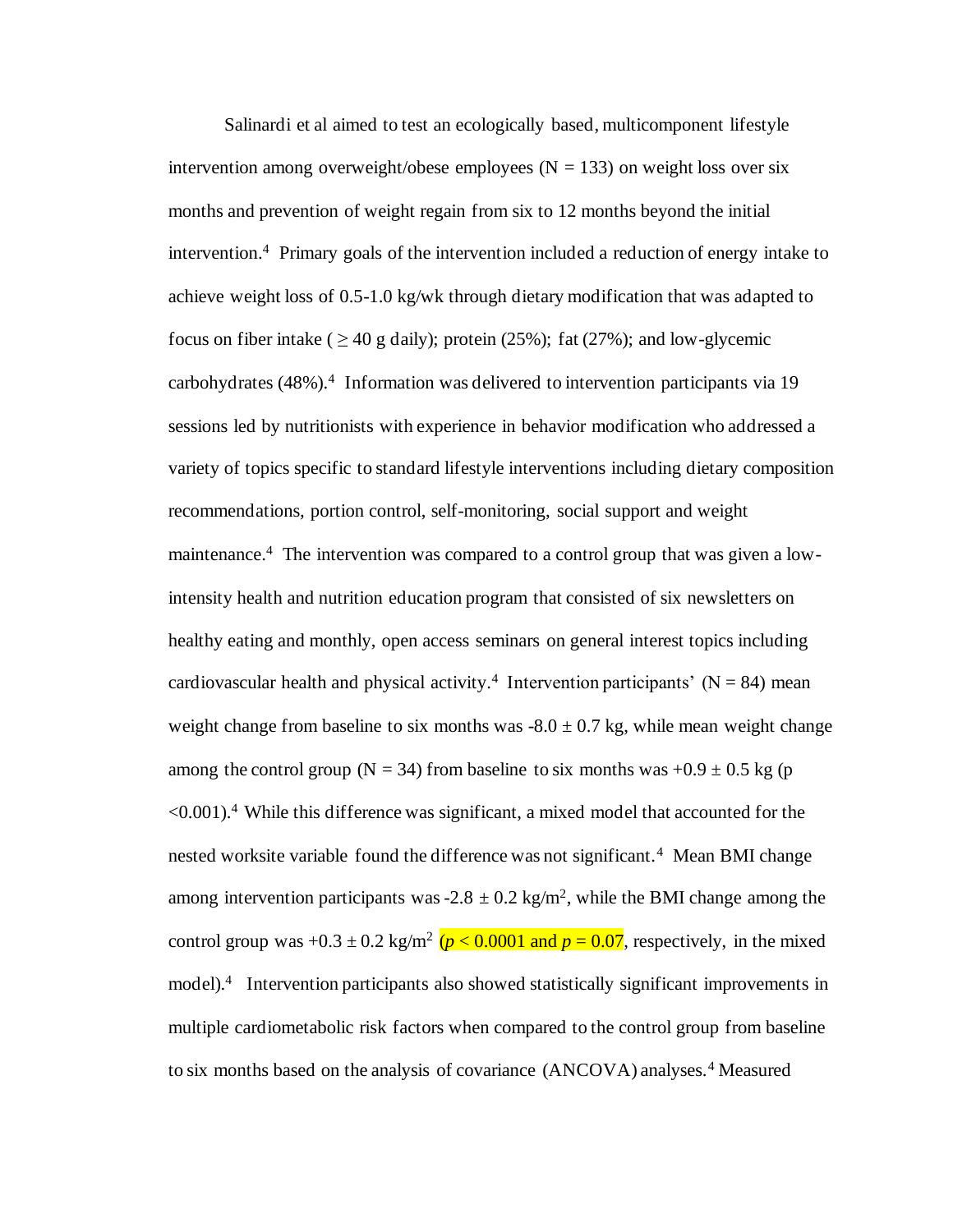factors included: non-HDL cholesterol (-14 mg/dL intervention versus -1 mg/dL control), glucose (-6 mg/dL intervention versus  $+6$  mg/dL control) and diastolic (-8 mm Hg intervention versus -1 mm Hg control) and systolic blood pressure (-9 mm Hg intervention versus  $+6$  mm Hg intervention).<sup>4</sup> Data from these initial studies suggest a variety of benefits to corporate wellness programs and many also suggest that those benefits may be dependent on the extent of both employee and employer participation.2,3,6,13

#### **Participation in Wellness Programs**

While the number and depth of studies about participation in corporate wellness programs is limited to date, the few studies available have shown potential. As noted by Strickland et al in 2015 a small study based on the Healthy Workplace Participatory Program (HWPP) found positive changes in weight, waist circumference, nutrition knowledge and exercise self-efficacy in a pre-post evaluation among participants who completed an employee worksite wellness program.<sup>2</sup> Participants lost an average of 13.36# (p < 0.05) over the course of the 20-week program, with 50% of participants losing at least five percent of their initial body weight.<sup>2</sup> This program emphasized a participatory approach based on the extent of employee involvement in the design of interventions in combination with the changes to the work environment itself, with both strategies being a viable means to overcome potential employee barriers and to identify opportunities for successful program implementation.<sup>2</sup> Results suggest that a participatory approach to wellness programs empowers employees by promoting positive attitudes toward health and enhances their knowledge and skills to take control of their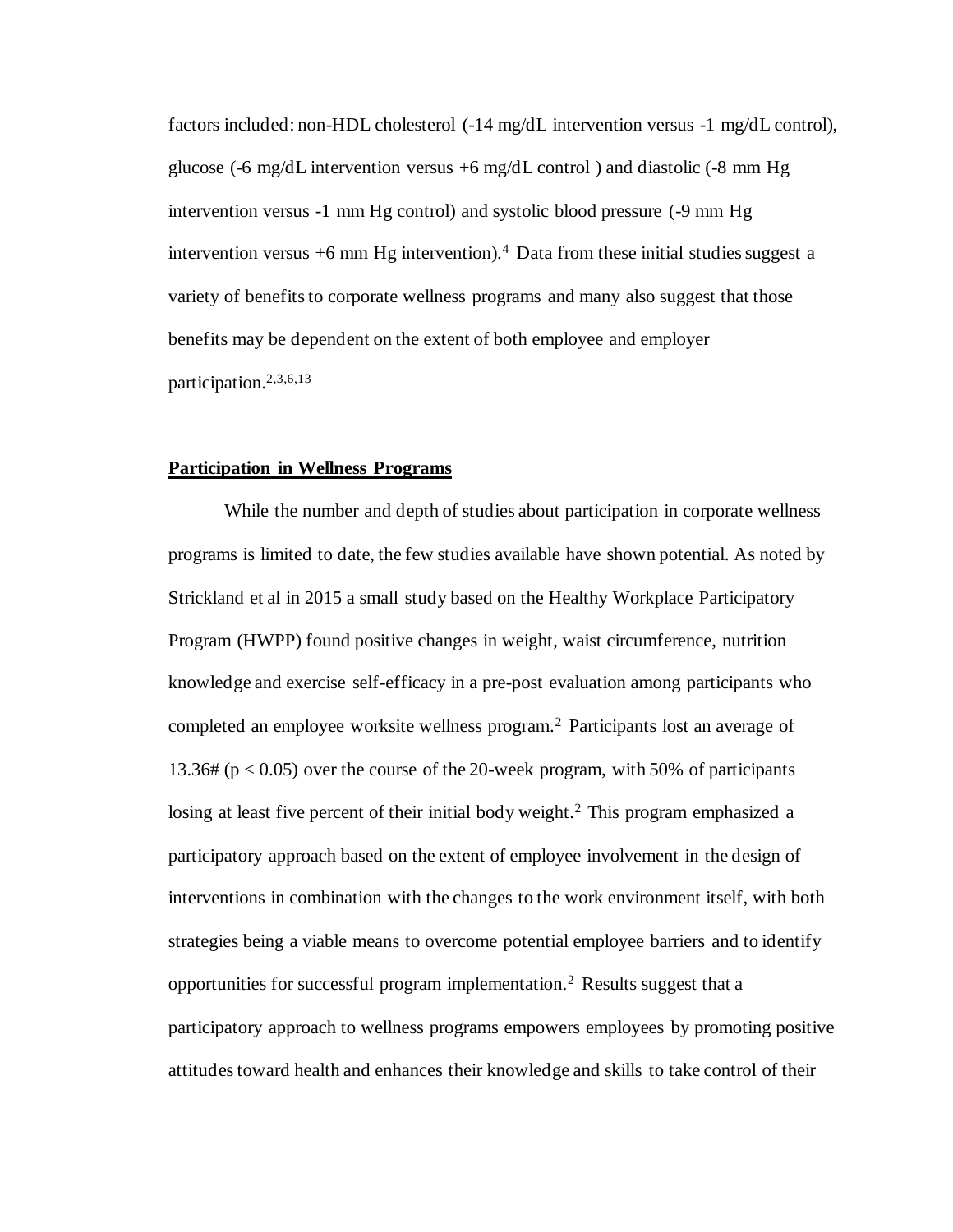environment.<sup>2</sup> Other research has also demonstrated the importance of employee participation on positive outcomes.

Lemon et al developed a two year multi-faceted intervention guided by an ecological framework which emphasizes that behavior is influenced by psychological and cognitive factors in its environmental context; based on these ideas, social cognitive theory was used to form intervention messages targeting both dietary and physical activity habits.<sup>3</sup> Environmental strategies used to encourage healthy eating included: 1) the use of cafeteria signs and information, including point-of-purchase information; 2) pricing strategies based on food type; and 3) an increase in the availability of healthy food.<sup>3</sup> Recipe books and other print materials were also created and made available to intervention participants, providing healthy menu suggestions and other specific topics like quick and healthy dinners.<sup>3</sup> To encourage physical activity, messages from the CDC's StairWell campaign were included on stairway signs in highly visible areas.<sup>3</sup> This campaign provided cues designed to target key constructs of knowledge, self-efficacy, social norms and access and convenience related to increases in walking and daily step counts.<sup>3</sup> Display workshops and educational series were also developed, targeting individual knowledge, skills and behaviors.<sup>3</sup> A social marketing campaign integrating all strategies was disseminated via a weekly newsletter, website and centrally located information center with printed materials.<sup>3</sup> While there was no intervention impact on BMI, the intervention was successful at improving employees' perceptions of organizational commitment to improve employee health at both  $12$ - and  $24$ -months.<sup>3</sup> In this study, it was observed that positive effects on employee's BMI were proportional to the extent of their participation; the group of employees with the highest weight gain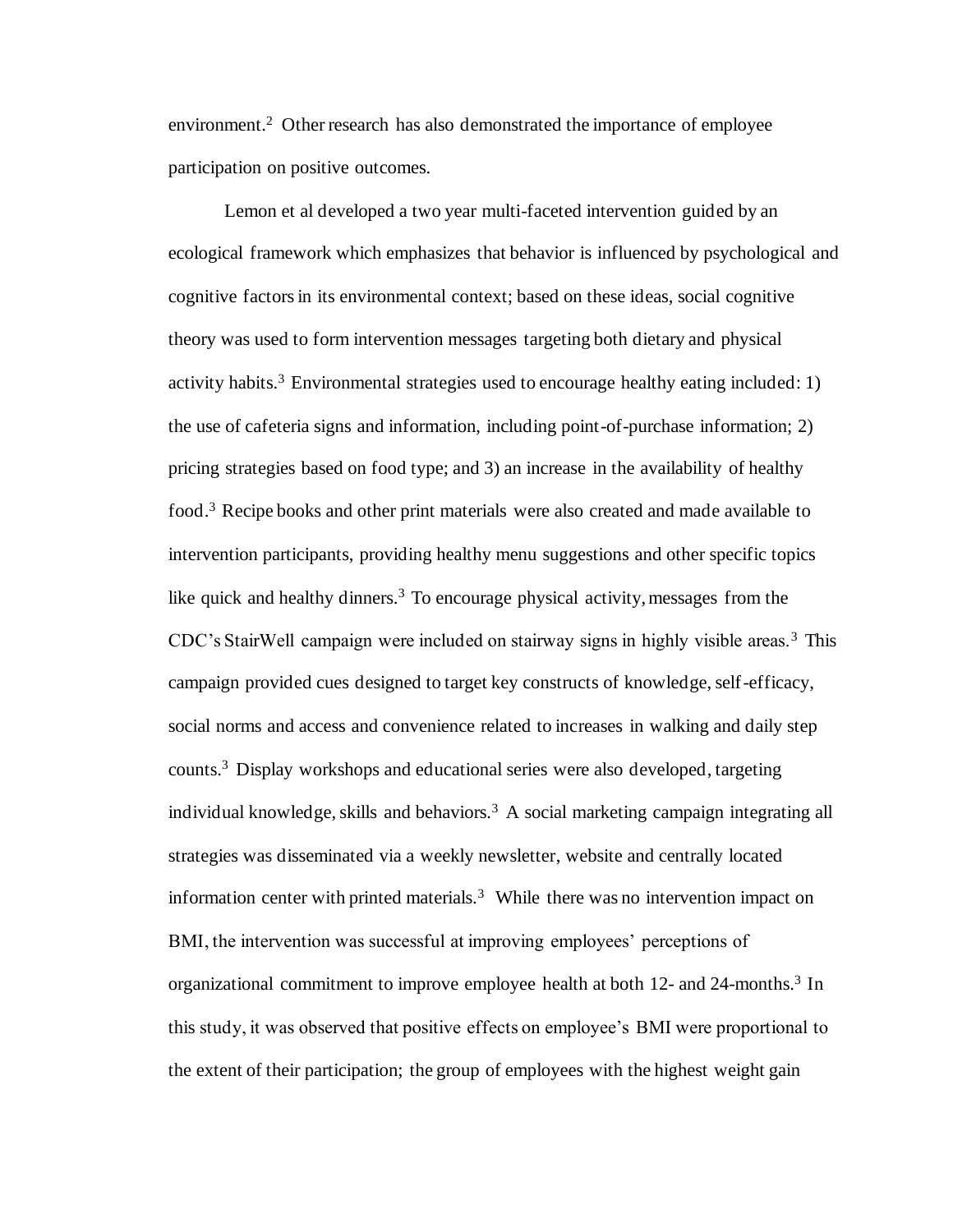prevention had the highest levels of participation in intervention workshops and displays.<sup>3</sup> Groups with the highest weight gain prevention were determined using a classification and regression tree (CART) analysis across segments of the workforce that were unique, mutually exclusive and exhaustive with respect to employee participation; the CART groups identified were then compared to employee characteristics.<sup>3</sup> Based on the CART analysis, Lemon et al were able to identify five patterns of intervention participation that were associated with the greatest likelihood of no weight gain at 24 months; frequent: 1) utilizers of displays and workshops, 2) readers/users of cafeteria nutritional signs and information, 3) readers of newsletters related to the study, 4) readers/users of posted stairway signs and, 5) conversely, infrequent users of all intervention strategies.<sup>3</sup> Another study with similar findings related to the effects of participation also identified patterns that were correlated with intervention outcomes.<sup>13</sup>

Cook et al evaluated a web-based intervention, Health Connection, which offered substantial information and guidance on the topics of stress management, weight/nutrition management and physical activity that was conceptually based on accepted models of health behavior change, including social cognitive theory and the transtheoretical model.<sup>13</sup> The ANCOVA analyses showed significantly greater improvement on measures of Attitudes Toward a Healthful Diet ( $p = 0.008$ ) and Dietary Stage of Change  $(p = 0.01)$  when compared with the group who received printed materials only.<sup>13</sup> Although there was no statistically significant change in weight between the two groups, both groups achieved reductions in weight; the web-based group lost an average of 0.57 kg ( $p = 0.04$ ) while the print-based group lost an average of 0.96 kg ( $p =$  $0.02$ ) from pretest to posttest.<sup>13</sup> Dosage analyses were performed to evaluate the extent to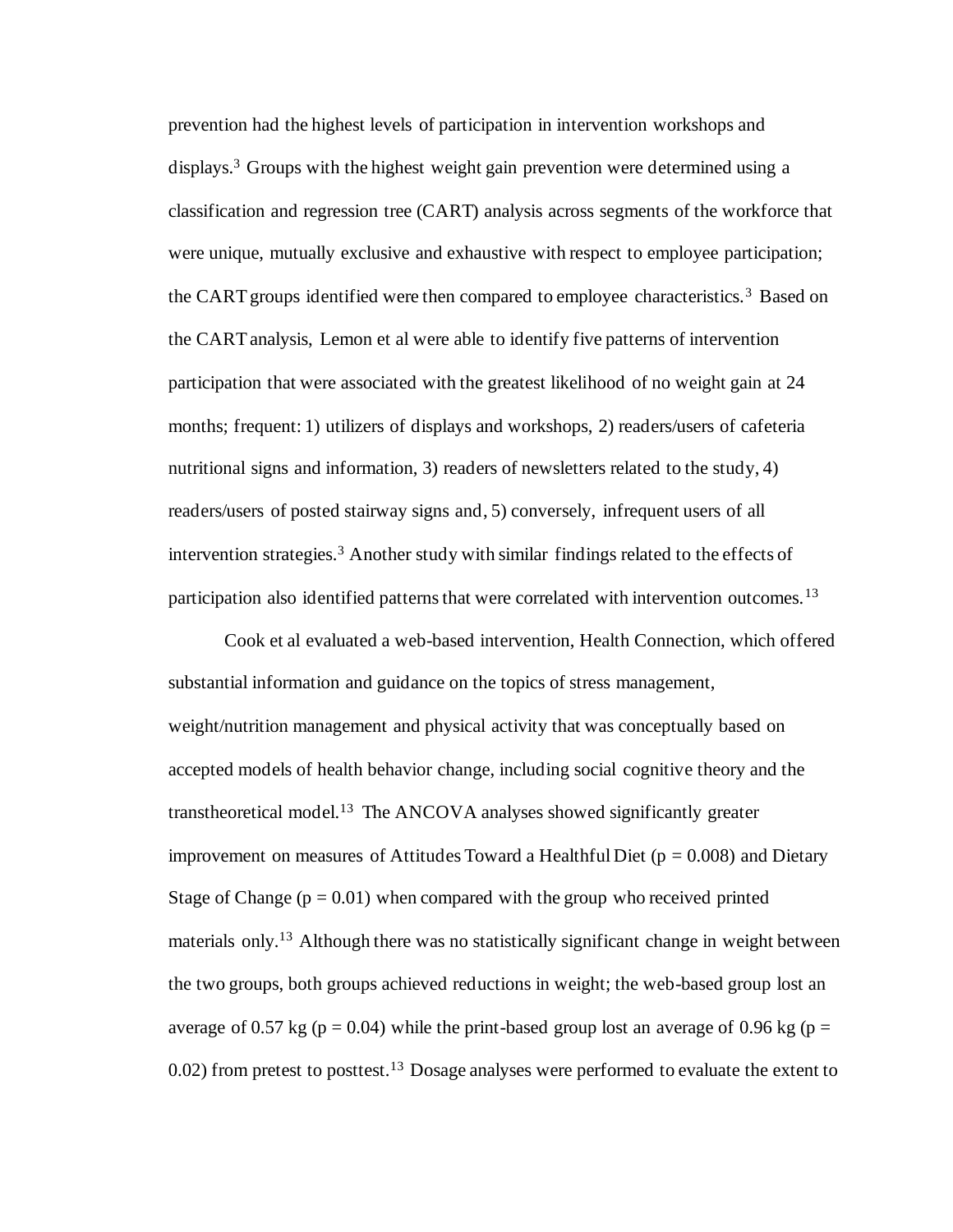which the web-based program effects were correlated with the number of times participants accessed a particular program module, such as the weight/nutrition management module, on outcome measures.<sup>13</sup> Similar to the previously discussed study by Lemon et al, Cook et al were able to place participants in the web-based intervention into three groups based on their patterns of participation: 1) those who never accessed the specific module, 2) those who accessed the module once, and 3) those who accessed the module multiple times.<sup>13</sup> Based on these groups, linear trends were assessed and significant linear effects were observed among the web-based intervention participants in the weight/nutrition management module on three of seven dietary measures: 1) Self-Efficacy; 2) Attitudes Toward a Healthful Diet; and 3) Dietary Stage of Change.<sup>13</sup> When comparing participation between the web-based group and the print based group for the same three dietary measures, the significant dosage effects that were observed were associated with web-based participants who accessed the weight/nutrition management module more than once indicating a correlation between participation and positive outcomes.<sup>13</sup> Results of a study by Jamal et al identified similar findings.<sup>6</sup>

In that study, Jamal et al determined that participation in a Group Support Lifestyle Modification (GSLiM) program led to the achievement of weight loss goals and increases in self-efficacy and dietary control.<sup>6</sup> This study compared the effectiveness of the GSLiM program with an existing dietary counseling program.<sup>6</sup> Participants ( $N = 97$ ) were randomly assigned to either the GSLiM intervention group or the dietary counseling comparison group.<sup>6</sup> The GSLiM program was developed based on the social cognitive theory, which posits that personal behavior, thoughts and environment reciprocate to produce action; for weight loss, high self-efficacy and social support are primary factors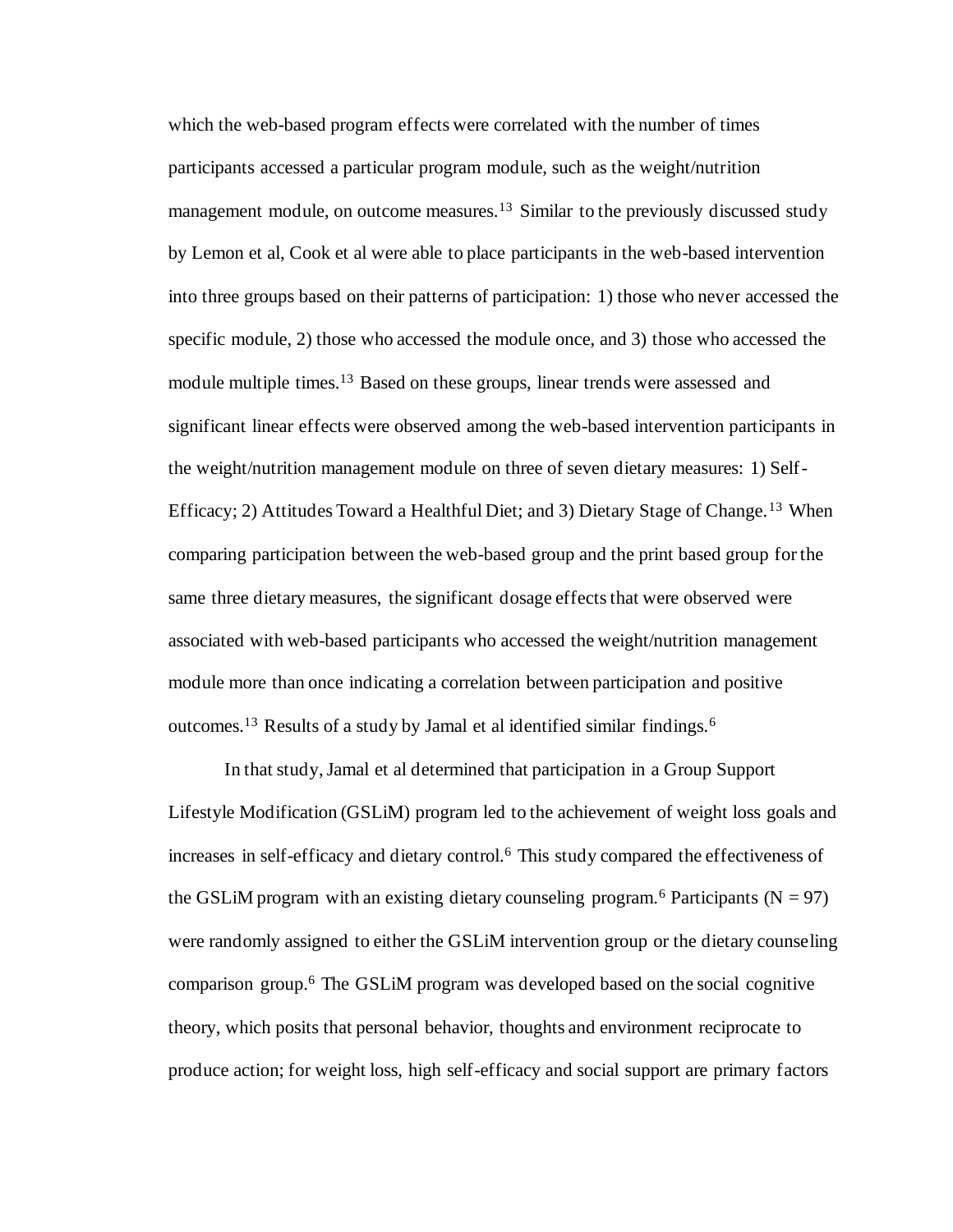influencing the cognitive process.<sup>6</sup> GSLiM content was delivered by experts and credentialed professionals via seminars and group sessions over the course of 24 weeks and included self-monitoring, cognitive-behavioral sessions, and exercise and dietary change advocacy activities.<sup>6</sup> Participant measurements were taken at baseline, 12-, 24and 36-week intervals and included anthropometric and biochemical data, dietary intake, as well as physical activity and psychological parameters.<sup>6</sup> Employees who participated in the GSLiM intervention were more effective in achieving the targeted six percent loss  $(19.6%)$  versus the dietary counseling comparison group  $(4.1%)$  while also seeing statistically significant improvements in group support and quality of life based on the results of multiple self-administered questionnaires.<sup>6</sup> As with the previously outlined studies, intervention participation was directly correlated with successful outcomes.<sup>2,3,6,13</sup> In the first 12 weeks of the intervention, 33 (17%) participants attended four or more sessions, while 34 (17.5%) participants attended three or four sessions and 30 (15.5%) attended two sessions or less. $<sup>6</sup>$  None of the participants who attended less than three</sup> sessions achieved the targeted six percent weight loss; in contrast, 8.9% of participants who attended between four and six sessions did achieve the targeted weight loss goal.<sup>6</sup> Over the course of the 36 week intervention, almost half (44.8%) of the participants who attended seven or more sessions achieved the targeted six percent weight loss (p<0.001), demonstrating a statistically significant change and a positive correlation between attendance and weight loss.<sup>6</sup> Considered together, results of these studies suggest that increased intervention participation is associated with positive changes and the successful implementation of programs. Another key strategy employed by a number of these studies with positive outcomes was the use of various incentives.<sup>1,2,3,10,13</sup>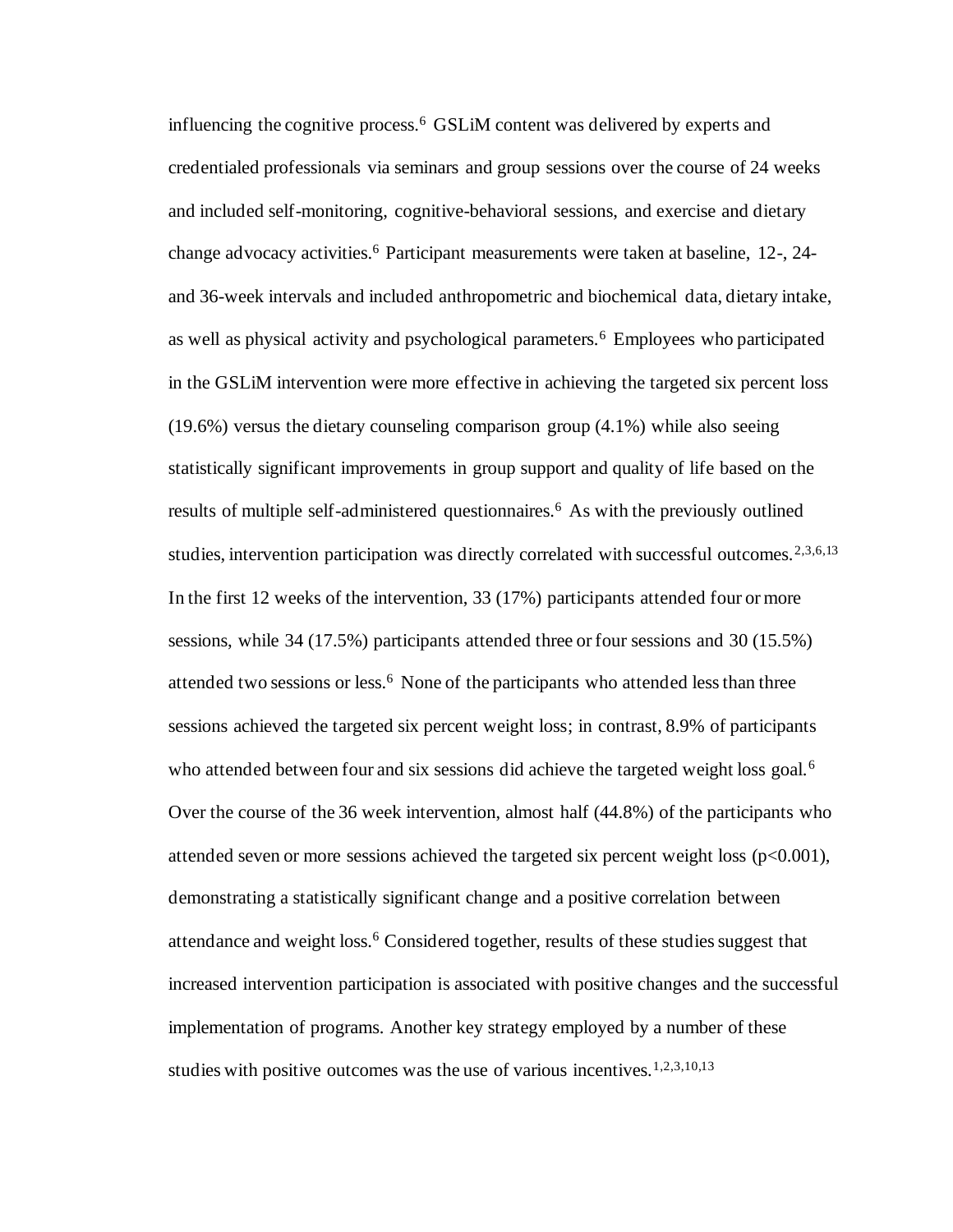#### **Incentive-Based Wellness Programs**

Recent studies have demonstrated that the use of incentives to encourage enrollment in corporate wellness programs may lead to increased rates of participation and positive health outcomes.<sup>1,2,3,10,13</sup> During interviews and focus groups in a recent study conducted by Strickland et al, employees repeatedly indicated their desire for incentives, such as financial support for healthy food and health insurance premium adjustments, which may encourage them to change and sustain a healthy diet.<sup>2</sup> A hallmark of the INCENT program was the use of monetary incentives based on the participants' percent of weight loss (e.g. 1% weight loss =  $$1.00$ ).<sup>1</sup> Participants lost an average of 2.27 lbs ( $p < 0.001$ ), resulting in a subsequent average BMI decrease of 0.36 kg/m<sup>2</sup> ( $p < 0.001$ ).<sup>1</sup> Results were not statistically significant when compared with the LMW control group, who received condensed versions of the same material used in the INCENT intervention, but weight loss and BMI reduction among both groups suggests that any type of incentive may be successful. $<sup>1</sup>$ </sup>

In a 2007 study by Cook et al, the use of incentives was identified as a component that might improve intervention adherence and efficacy.<sup>13</sup> Participants in the comprehensive, web-based Health Connection intervention were given \$50 for completing pre- and post-test surveys and each was entered into a \$500 raffle prize.<sup>13</sup> When compared to the study control group who received print materials only, intervention participants performed significantly better on measures of Attitudes Toward a Healthful Diet and Dietary Stage of Change; dosage analysis also indicated significant effects of the weight/nutrition management module on Dietary Self-Efficacy.<sup>13</sup> The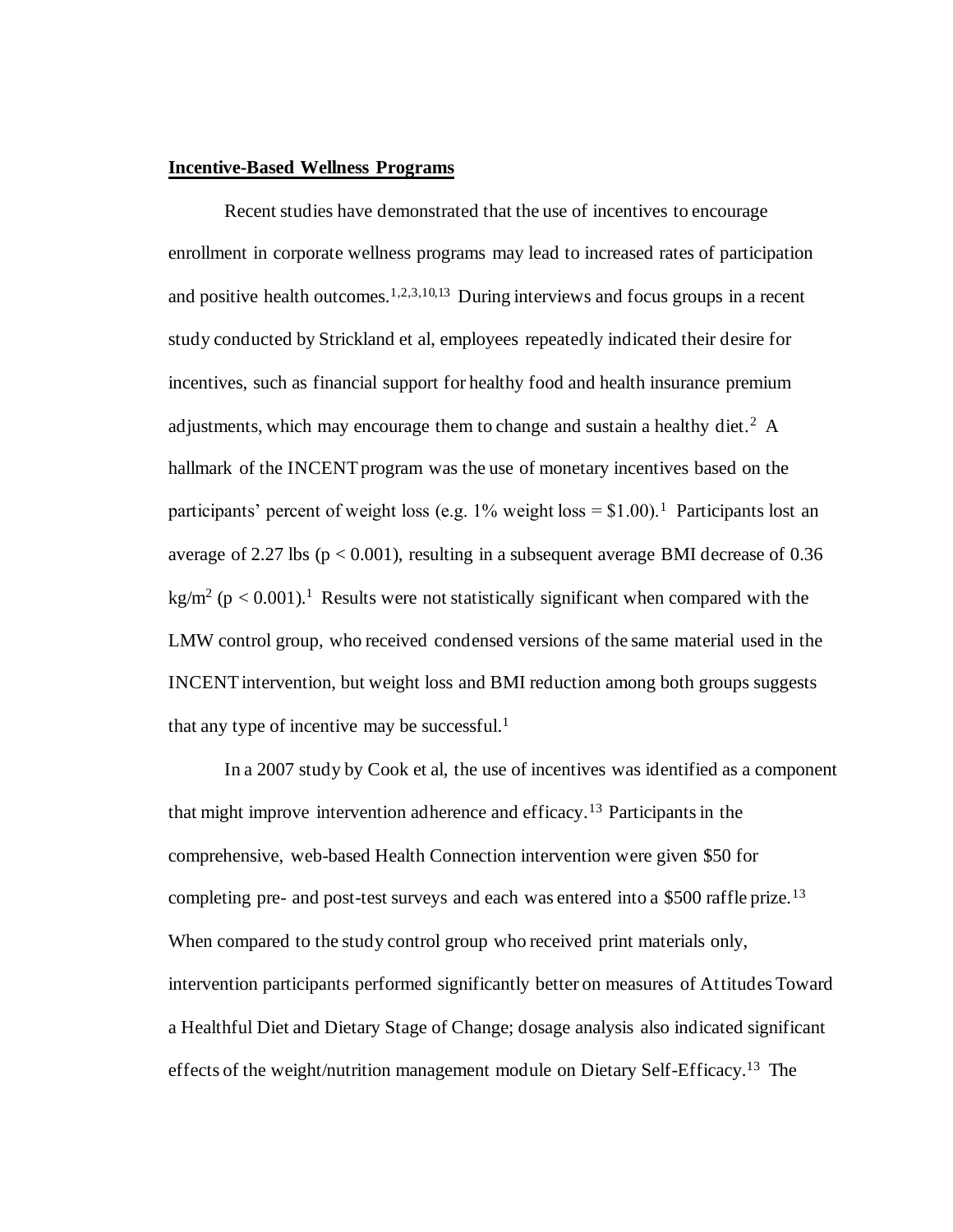topics included in the intervention and that of the print material control group were the same, but not necessarily the same content, suggesting that perhaps both the intervention and delivery mode/content played a role in the outcome of the study.<sup>13</sup>

Similarly, participants ( $N = 806$ ) in a two year, cluster-randomized study received a \$20 gift card for completing each assessment at baseline, 12- and 24-month intervals.<sup>3</sup> Assessment data sources included anthropometric measurements, human resource records and a 30-minute self-administered survey.<sup>3</sup> There was no intervention impact on BMI from baseline to 12 months or from baseline to 24 months; the estimated group decrease in BMI was  $0.272 \text{ kg/m}^2$  from baseline to 12 months and  $0.276 \text{ kg/m}^2$  from baseline to 24 months.<sup>3</sup> However, while a dose-response relationship was observed; positive effects on dietary behavior and physical activity were directly proportional to the extent of participation, which the use of incentives attempted to increase.<sup>3</sup> Using intervention exposure (scale  $= 0$  to 100) as the independent variable, there was a decrease of 0.012 kg/m<sup>2</sup> for every unit increase in intervention participation at the 24-month follow-up.<sup>3</sup> A second study drew similar conclusions, as summarized below.

In the year-long *Go!* study, each of the intervention participants  $(N = 407)$ received a pedometer and up to \$50 in cash (\$10 at baseline and \$20 at both the six and 12 month assessments).<sup>10</sup> Use of these incentives led to increases in daily walking, perceived improvement in employer commitment and health discussions and the expression of positive attitudes toward the intervention and its environmental changes.<sup>10</sup> While not all components of the aforementioned studies yielded statistically significant changes in dietary and physical activity behavior, the use of incentives could be directly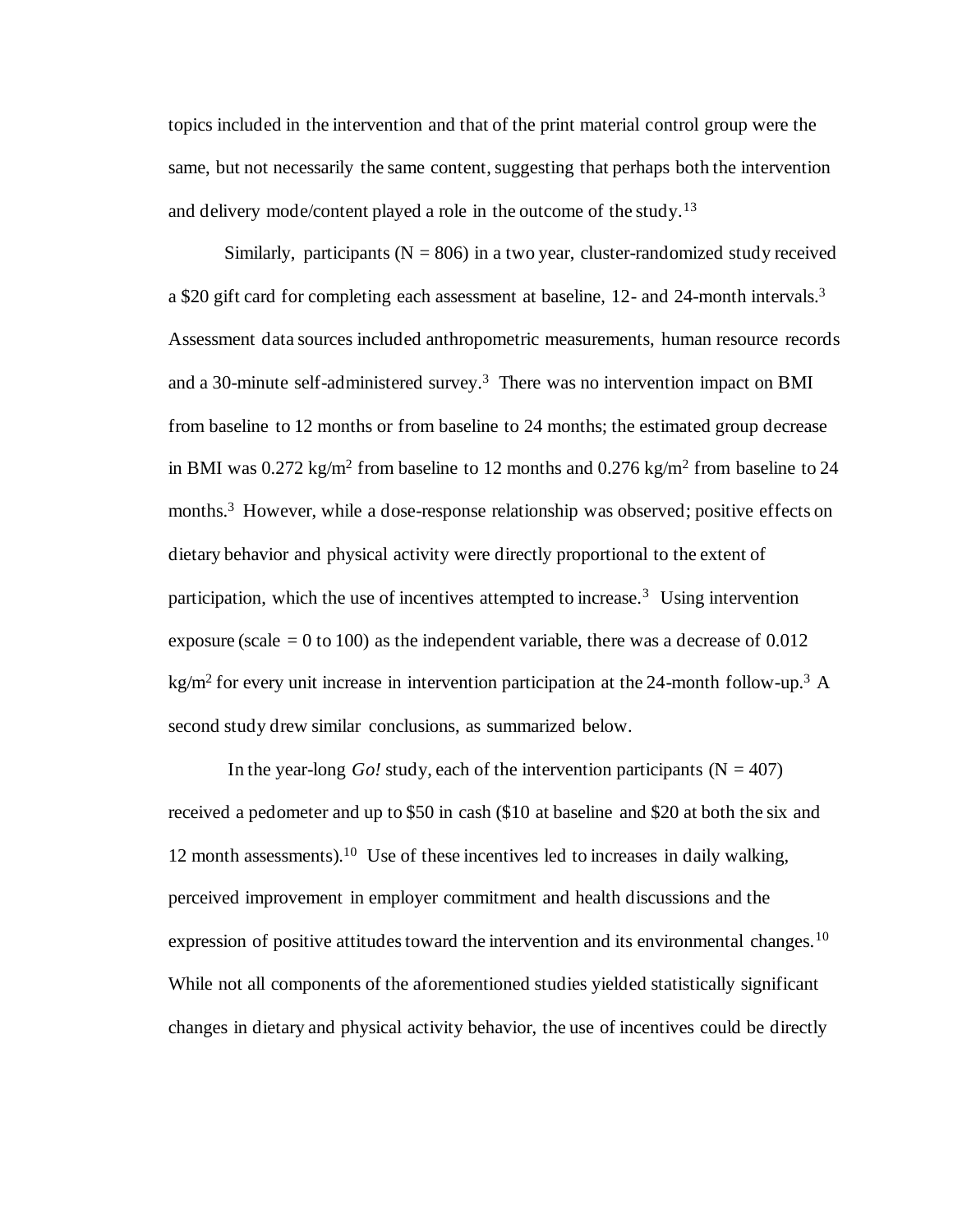correlated with the extent of employee participation and ultimately the positive changes that were observed.1,2,3,10,13

#### **Conclusions and Study Objectives**

The purpose of this study was to determine the effectiveness of a ten-month multicomponent employee corporate wellness program led by a Registered Dietitian Nutritionist on two specific health-related outcomes: weight loss and step count. The study was designed to determine how active utilization of program components would affect the achievement of health-related outcomes among participants. Specifically, it was hypothesized that the male and female healthcare employees who were actively utilizing all components of the corporate wellness program would achieve their wellness track goal (weight loss or step count) when compared to participants who were not actively utilizing all components. Additionally, we hypothesized that participants with a higher step count would have a lower overall BMI at the end of the ten-month study.

This retrospective chart review study compared data within two wellness program tracks (BMI and healthy) that were assigned based on the BMI findings from each participants' Health Risk Visit (HRV) with their primary care provider (PCP). Participants in both tracks were offered four campaigns in addition to a nutrition-focused series delivered by a registered dietitian.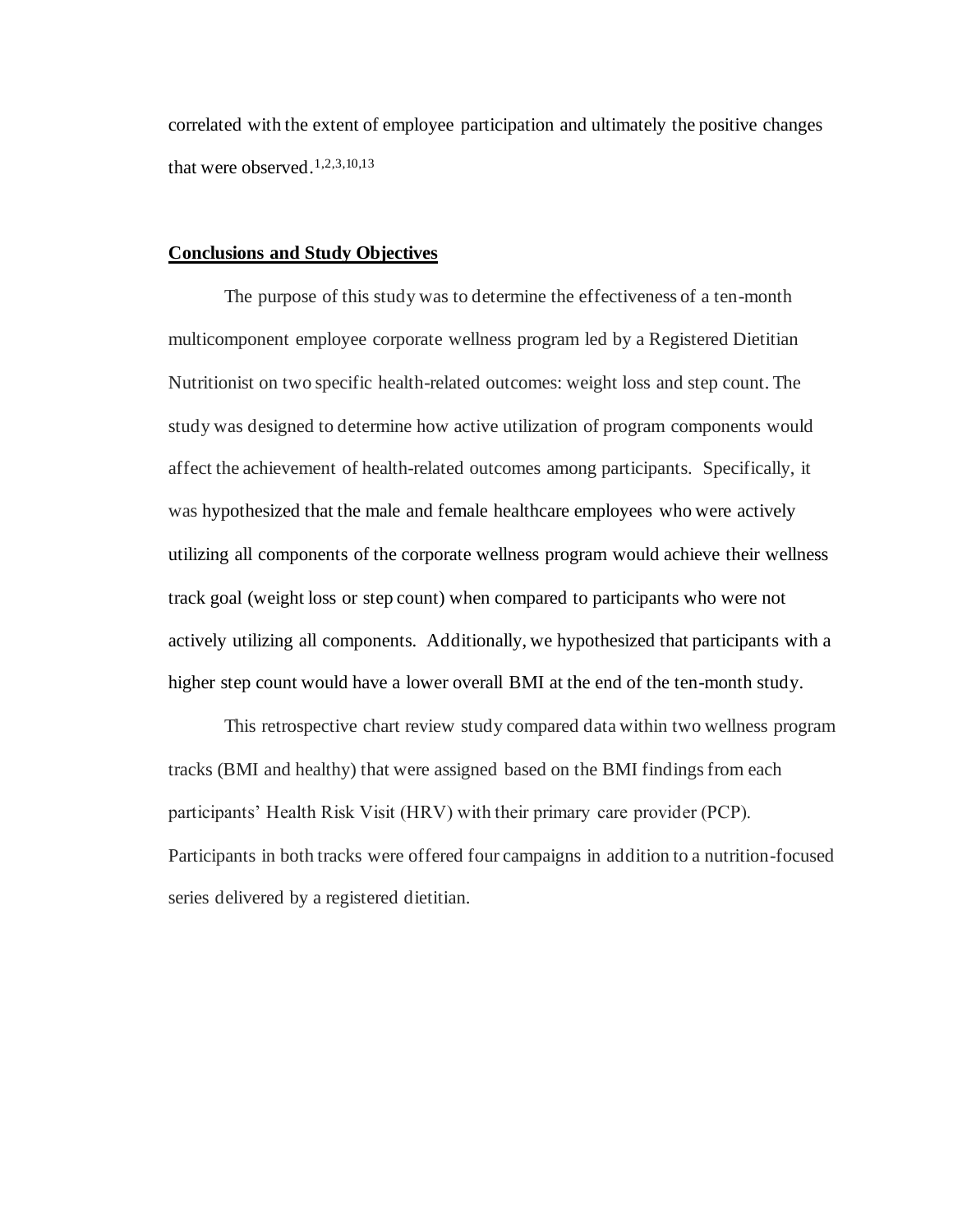**CHAPTER III**

## **JOURNAL ARTICLE**

## EFFECTIVENESS OF NUTRITION EDUCATION AND FITNESS TRACKING IN A LARGE CORPORATE HEALTHCARE WELLNESS PROGRAM

## **Effectiveness of nutrition education and fitness tracking in a large healthcare**

**corporate wellness program** 

## **Authors:**

Jessica E. Tyrrell, Dana M. Ogan, Timothy F. Englund, and Nicole R. Stendell-Hollis

**Author Affiliations:**  Central Washington University, 400 E University Way, Ellensburg WA 98926 (JET. DMO, TFE, NRSH)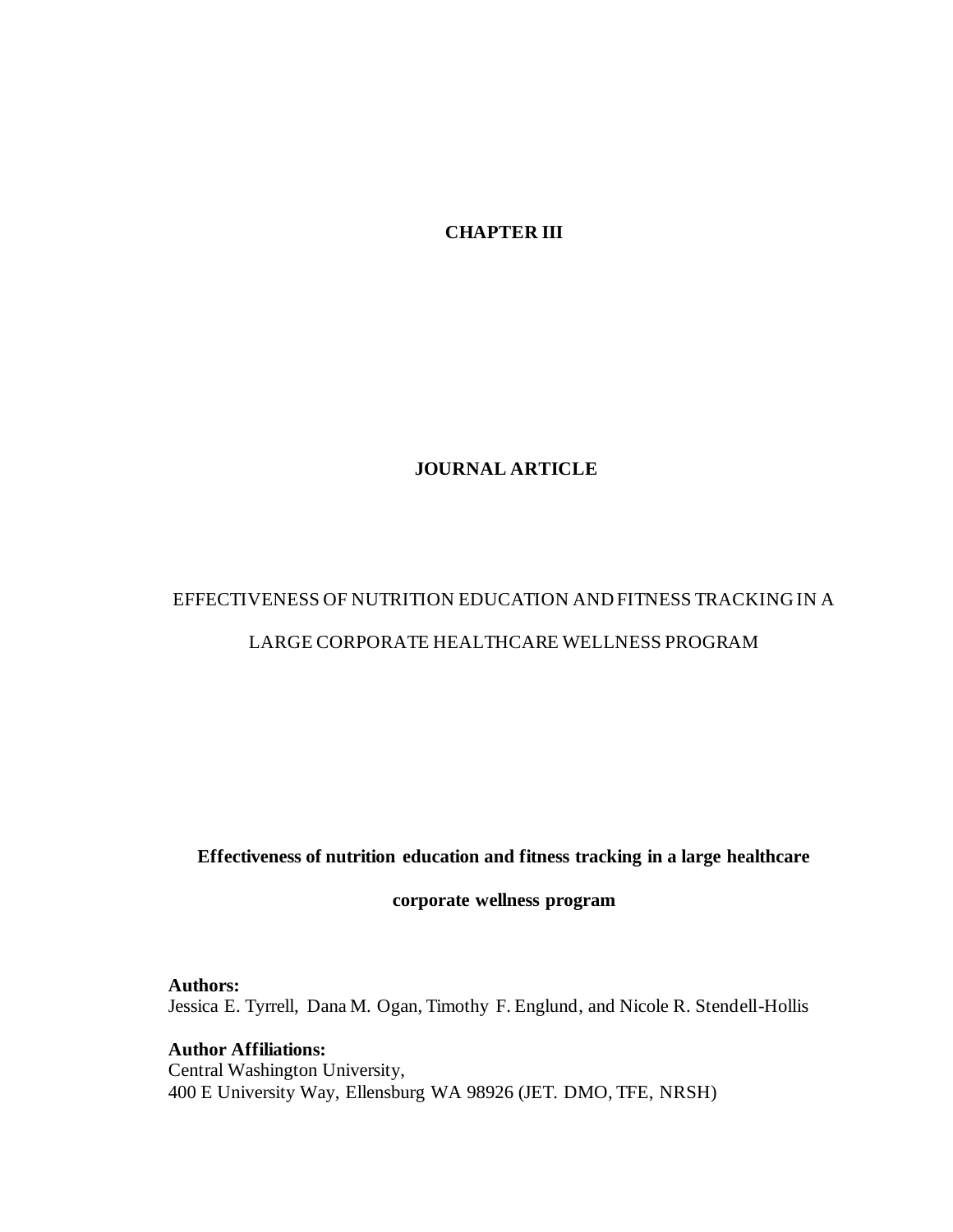#### **Corresponding Author:**

Nicole Stendell-Hollis, Ph.D., RDN, Assistant Professor Central Washington University, 400 E University Way, Ellensburg WA 98926 509.963.3360 [Nicole.Stendell-Hollis@cwu.edu](mailto:Nicole.Stendell-Hollis@cwu.edu)

#### **Sources of Support:**

The corporate wellness program used for this study was designed, implemented, and fully funded by the accountable care department and benefits program of Confluence Health in Central Washington. A direct agreement was in place with Central Washington University Human Subjects Review Committee and Confluence Health for the use of the blinded retrospective data.

#### **Short Running Head:**

Nutrition and Fitness Tracking in Wellness Program

## **Abbreviations:**

CDC: Centers for Disease Control and Prevention BMI: Body Mass Index HRV: Health Risk Visit RDN: Registered Dietitian Nutritionist PCP: Primary Care Provider MD: Medical Doctor

## **ABSTRACT**

## **Background:**

Roughly 70% of adults are considered overweight or obese in the United States. The

workplace has been identified as an important location to implement wellness programs

that can assist employees in improving their health, while simultaneously saving

employers money via reduced healthcare costs and increased productivity.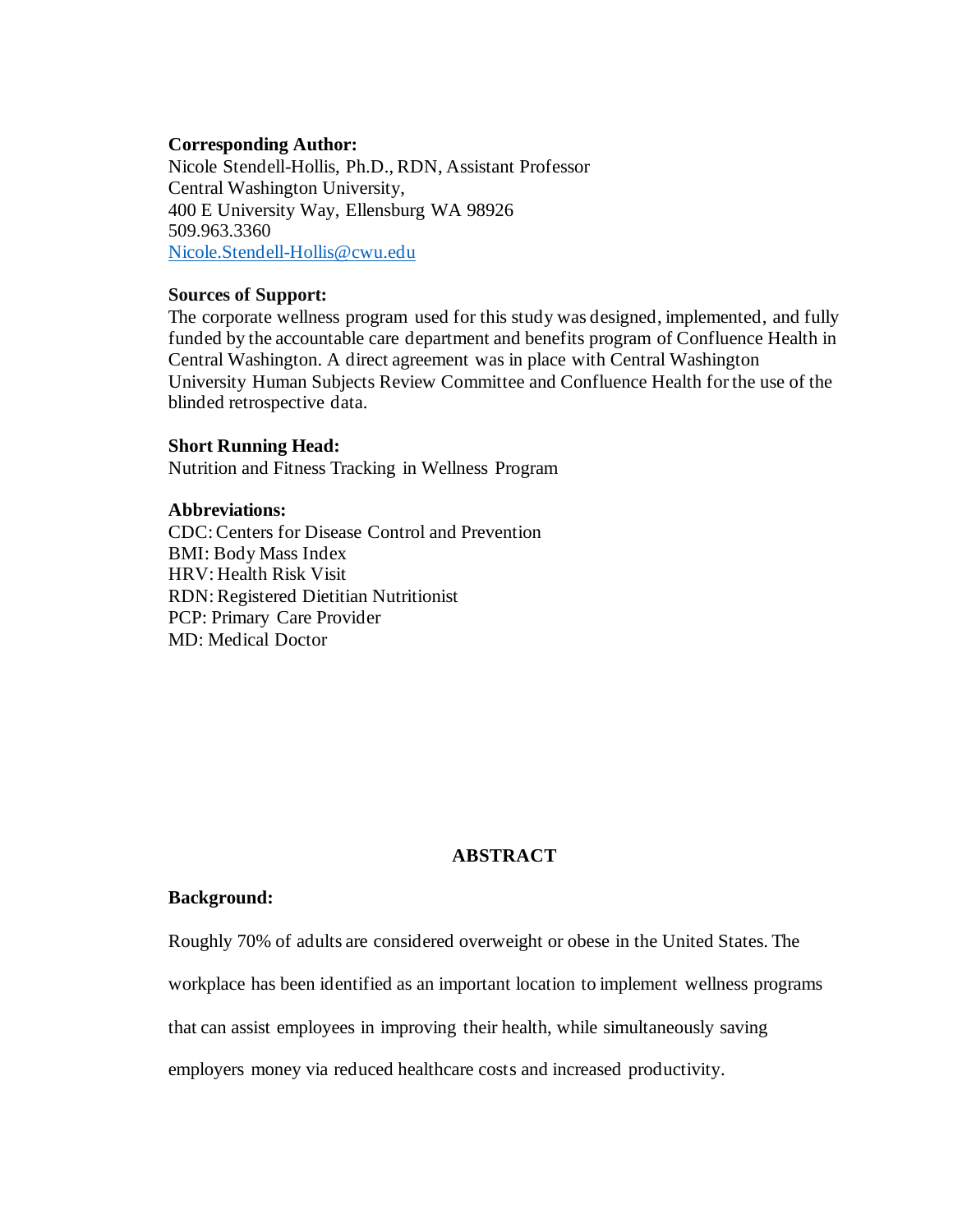#### **Objective:**

The purpose of this study was to determine the effectiveness of a ten-month multicomponent employee corporate wellness program on two specific health-related outcomes: weight loss and step count.

#### **Design:**

This retrospective medical chart review evaluated healthcare employees  $(n = 1631)$ during the ten-month period. Employees were assigned to either the Healthy Track or BMI Track based on a Health Risk Visit with their primary care provider. To reach the incentive levels of bronze (\$100), silver (\$200) or gold (\$300), employees in the Healthy Track had to achieve a certain step count, while those in the BMI track had to lose a certain number of pounds. Intervention included four campaigns, a nutrition series and the use of a fitness tracker. Active participation was measured by enrollment in interventions.

#### **Results:**

Chi-Square analysis found that only employees in the Healthy Track who participated in at least one campaign showed a decrease in BMI percentage  $(p = .000)$ . An independent samples *t* test showed that employees participating in the nutrition series had greater decreases in their starting weight  $(p = 0.03)$ . Active participants had a mean loss of 1.42% of their starting weight compared to those who did not participate who had a mean gain of 0.21%. Linear regression analysis showed that there was no relationship between the number of steps taken and a decrease in BMI percentage for employees in either track  $(R^2 = .000)$ .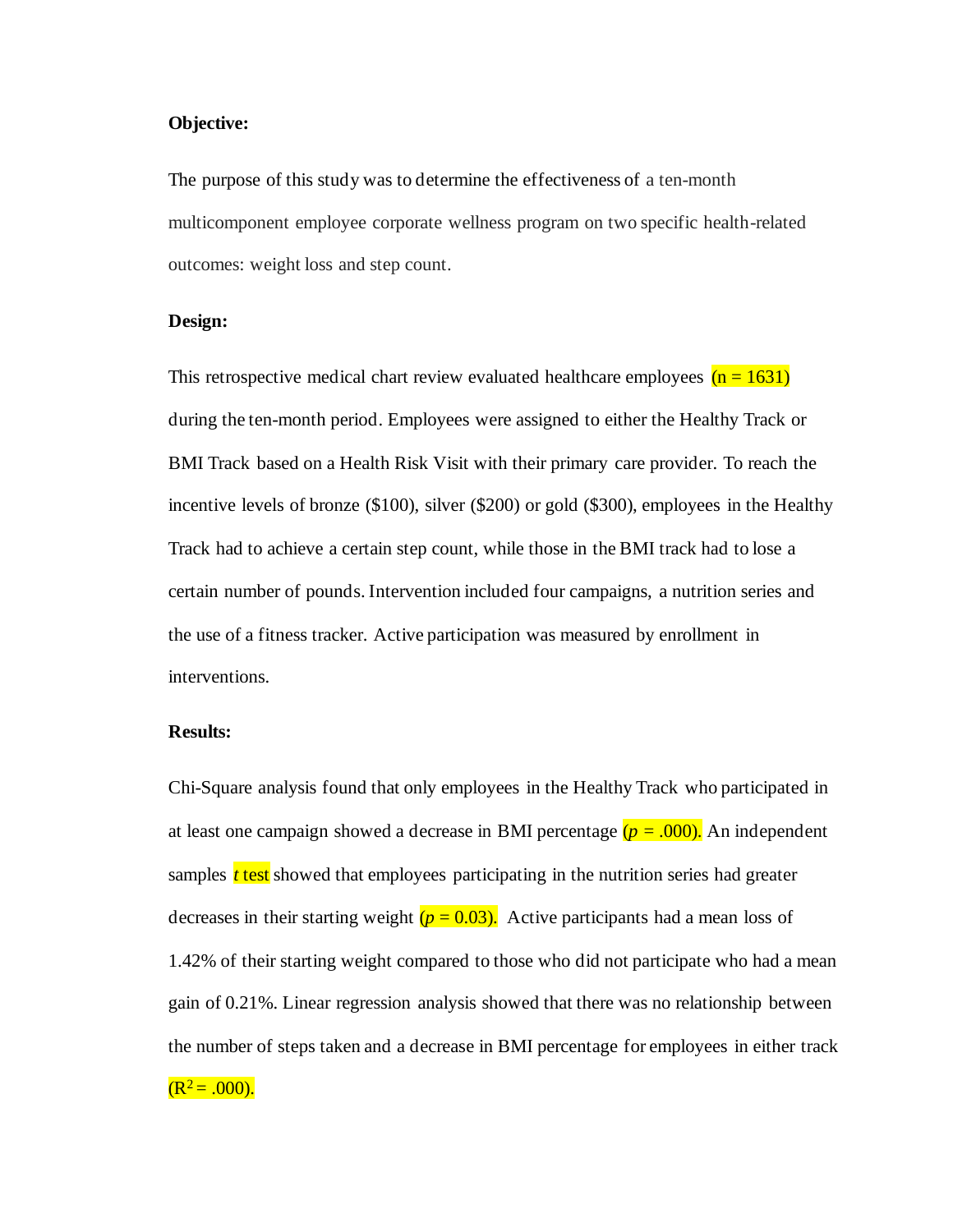## **Conclusions:**

Corporate wellness programs that offer both web-based and in-person support and accountability can lead to modest reductions in BMI. An RDN led nutrition component appears to **support greater** weight loss.

**Keywords:** Corporate wellness programs, healthcare employees, employee wellness, obesity, nutrition education

#### **INTRODUCTION**

Obesity in the United States (U.S.) has been on the rise for the past several decades. According to the Centers for Disease Control and Prevention, roughly 70% of adults over the age of 20 are classified as overweight or obese.<sup>1</sup> According to the most recent available data, annual medical costs attributed to obesity ranged between \$147 to \$210 billion.<sup>2</sup> This has also had a direct effect on obese employees with the number of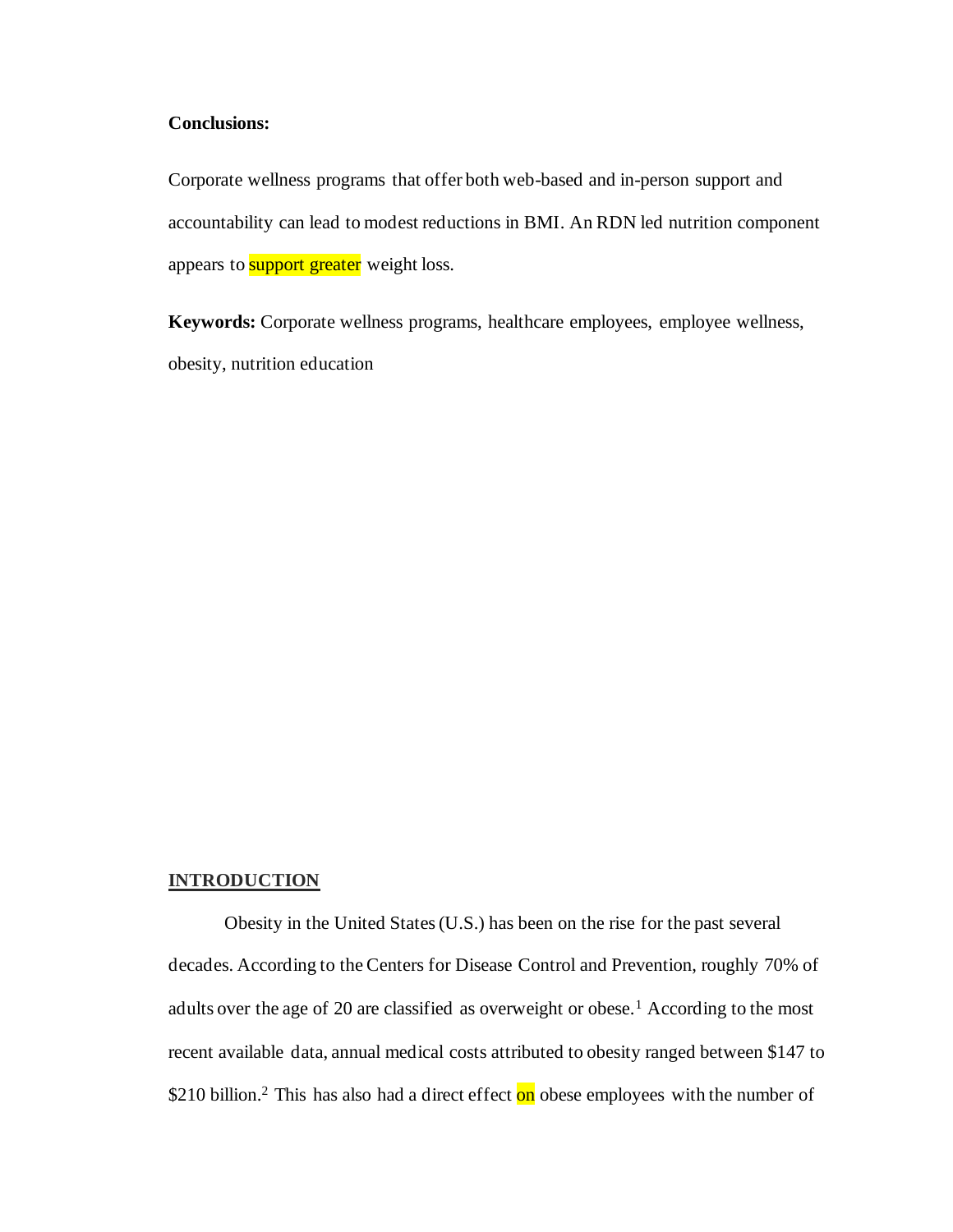sick days **increasing**, costing the employer an extra \$4.3 billion per year.<sup>3</sup> Additionally, obese employees are costing the employee an estimated \$506 per year due to decreased productivity.<sup>3</sup> The obesity epidemic has led to an increased number of people trying to lose weight. Currently, 36% of men and 60% of women are trying to lose weight by dieting, however, research has shown that most people attempting to lose weight or who have lost weight will be unsuccessful and will return to their starting weight within three to five years.<sup>2</sup> This has led to an increased demand for programs focused on both weight loss and weight gain prevention in a variety of settings.

Corporate wellness programs are an example of one setting that is gaining popularity. Twenty-seven percent of large companies (defined as having  $\geq 200$ ) employees) had adopted incentive based programs by 2006, with 75% having adopted them by 2013 in an attempt to improve their employees' health status and reduce health care costs.<sup>4</sup> Wellness programs vary widely, but program components may include: health risk management (e.g. screening for: overweight/obesity; or cardiovascular risk factors such as dyslipidemia and hypertension); behavioral health management (e.g. smoking abstention, substance abuse or psychological counseling); and/or primary care promotion and lifestyle management (e.g. weight loss, physical activity, or nutrition). The goal for most wellness programs is to improve the quality of life and overall productivity of employees.<sup>5</sup> Other program goals may aim to decrease total healthcare costs (e.g. reduced emergency room visits, hospitalizations, surgeries, or visits to a specialist) and reduce rates of absenteeism.<sup>5</sup> While there has been an increase in the literature related to the effectiveness of corporate wellness programs, due to varying methods and inconsistent results, more research is warranted.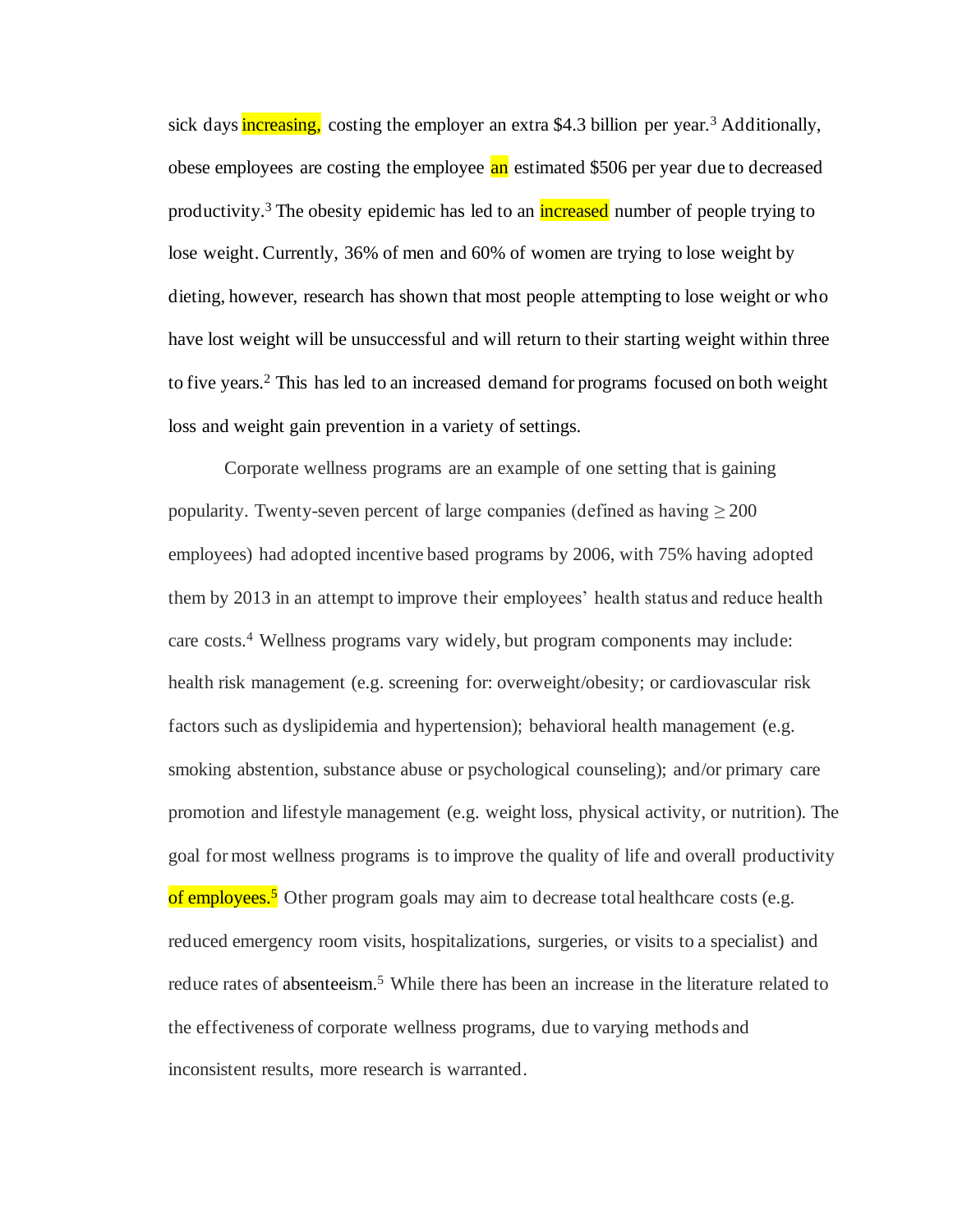The majority of the current literature on corporate wellness programs has focused on the effectiveness of incentive-based programs, strategies to increase participation rates, and variations in corporate wellness program components.<sup>6-15</sup> To date, there is little to no research that shows the effectiveness of these programs and their components on specific employee health outcomes, such as step count goals or reductions in body mass index (BMI). Common limitations noted in existing literature include the use of a thirdparty market vendor without simultaneous in-person accountability (i.e. a web-based intervention) and a lack of information **given** regarding the credentials of those involved in providing key program components (i.e. health/wellness coaches teaching classes or providing nutrition guidance, and individuals assisting with physical activity goals).6- <sup>15</sup> Thus, the purpose of this study was to determine the effectiveness of a ten-month multicomponent employee corporate wellness program led by a Registered Dietitian Nutritionist (RDN) on two specific health-related outcomes: weight loss and step count. The study was designed to determine how active utilization of program components by participants would affect the achievement of health-related outcomes among participants. Specifically, it was hypothesized that the male and female healthcare employees who were actively utilizing all components of the corporate wellness program would achieve their wellness track goal (weight loss or step count) when compared to participants who were not actively utilizing all components. Additionally, we hypothesized that participants with a higher step count would have a lower overall BMI at the end of the ten-month study. This research will provide evidence on how to develop and implement a successful corporate wellness program and will address barriers and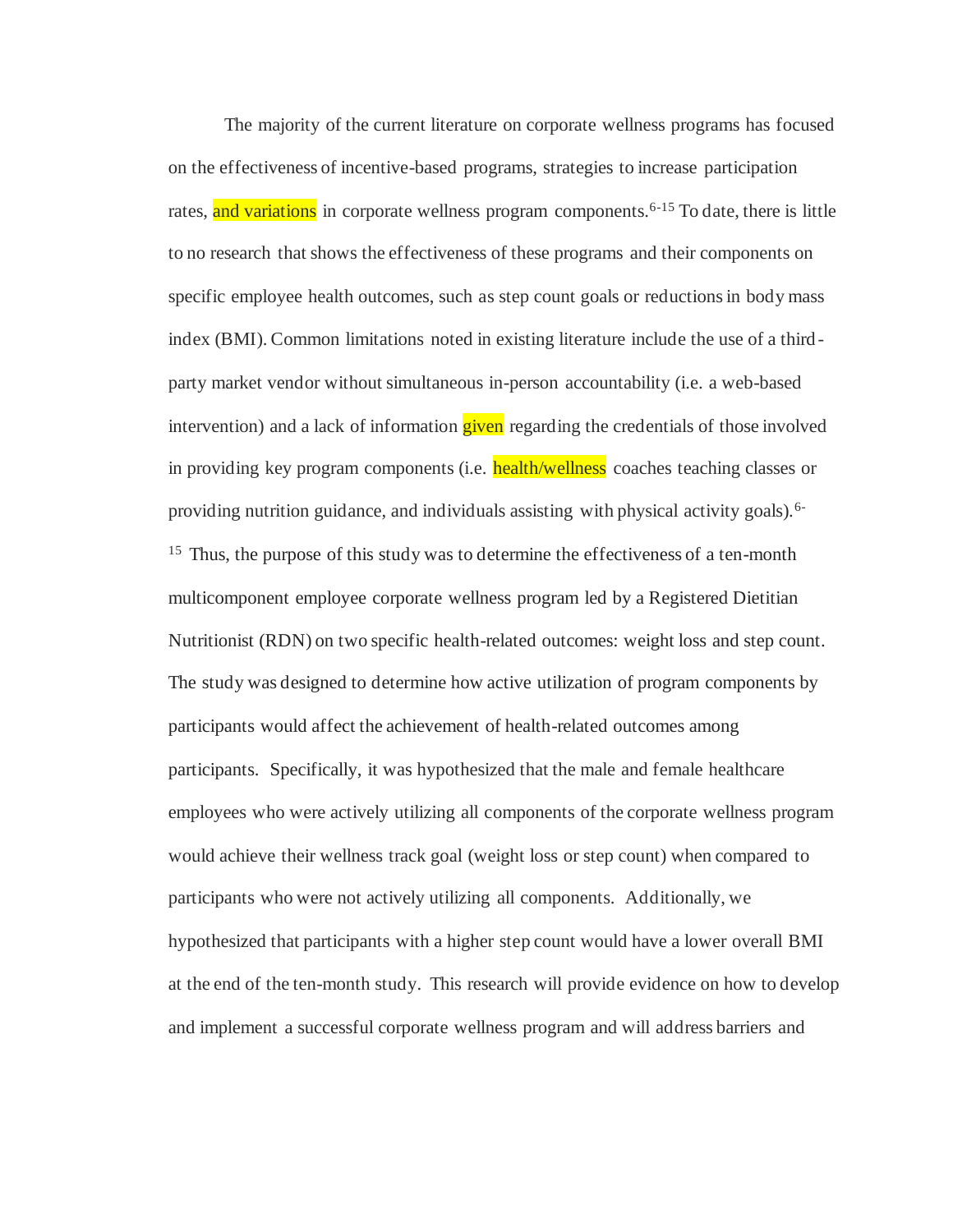limitations related to participation. Additionally, this research will serve as a tool to help address the current gaps and other limitations identified in the literature.

#### **Methods**

#### **Study Design**

This retrospective study entailed a blinded medical chart review upon completion of a ten-month worksite corporate wellness program. The program included health promotion campaigns, nutrition education and fitness classes, gym membership and fitness tracker discounts, and cash incentives. Data was pulled from a contracted external third-party website that employees could access throughout the ten-month program to track their progress. The data was accessed and assigned a de-identified study identification number by the Wellness Program Coordinator to maintain participant confidentiality. The researchers did not have access to any personal identifiers. This study was approved by Central Washington University's Human Subject Review Committee.

The wellness committee responsible for the development of the wellness program included several healthcare experts, including: two physicians; two registered dietitian nutritionists; two Wellness Program Coordinators; and three human resource staff members. All members of the committee provided guidance in their area of expertise and were required to approve any activity, initiative or campaign prior to its implementation. A wellness advisory committee was also established. This group was comprised of hospital department representatives who met on a quarterly basis to discuss current events and campaigns.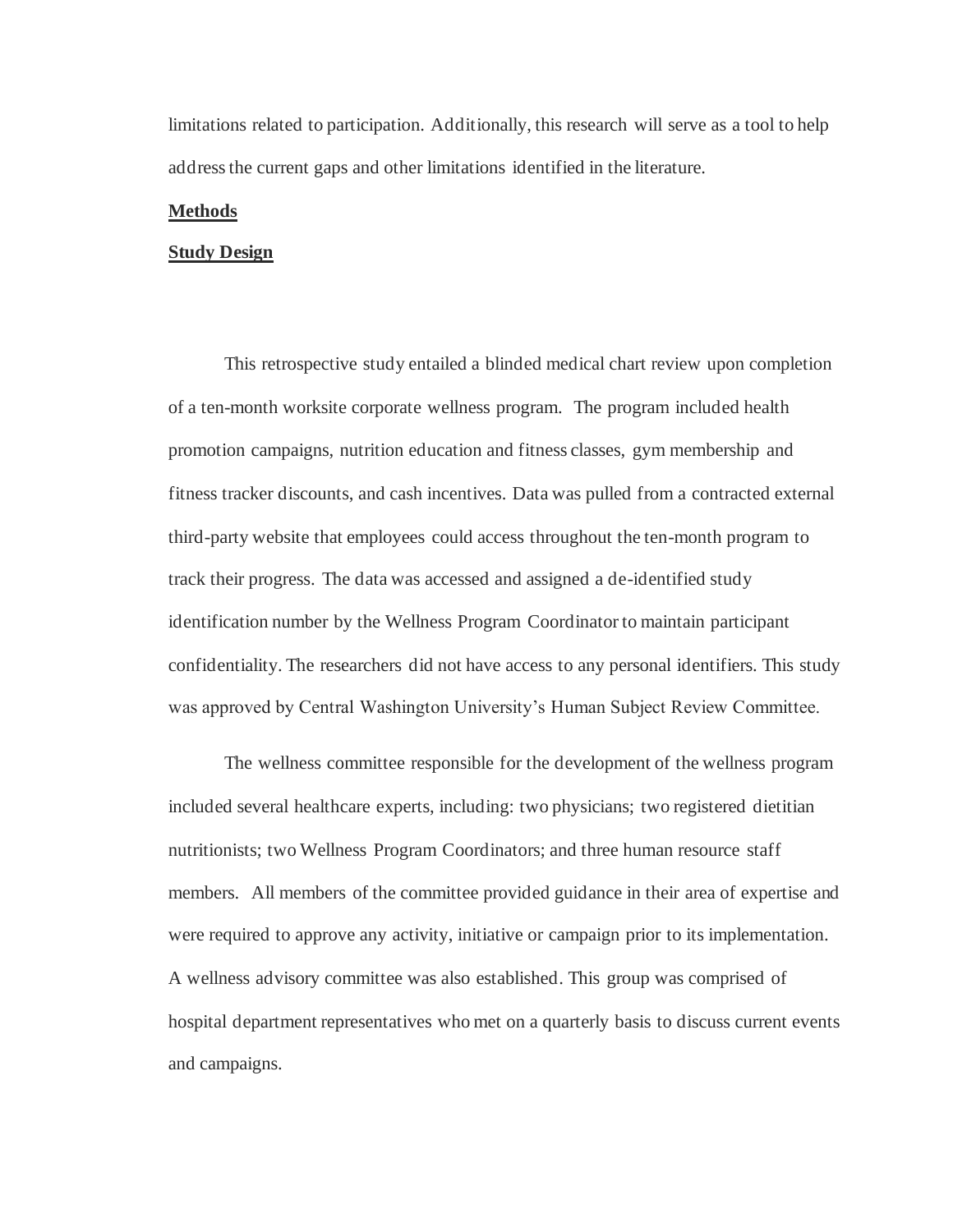#### **Study Cohort and Recruitment**

Every employee at a large multi-site corporate health care facility in Central Washington was mailed an invitational letter from the Accountable Care Department encouraging them to participate in a Health Risk Visit (HRV) at their primary care provider's (PCP) office. The HRV is a guided wellness exam to help determine the overall health of the participants. If an employee's BMI was over  $30\text{kg/m}^2$ , they were placed into the BMI (weight loss) track. If an employee's BMI was under 30, they were placed in the Healthy (step) track. Additional recruitment techniques included the placement of multiple banners on the employee intranet that was accessible to all employees.

Employees were asked to opt in to the wellness program during the insurance open enrollment period in November 2017. Each employee who opted in to the wellness program received detailed information about which track they were placed in (BMI or Healthy) as a result of their HRV. Additionally, they were provided with the necessary information to reach their goals in order to receive their incentive by the end of the tenmonth program. Participants also received information for the third- party external website and were encouraged to register using their employee email address. The website allowed employees to access all of their wellness information and allowed them to track their progress at any given time.

For an individual to participate in the wellness program, they had to be an employee and had to be enrolled in one of the top two tiers of the employer-owned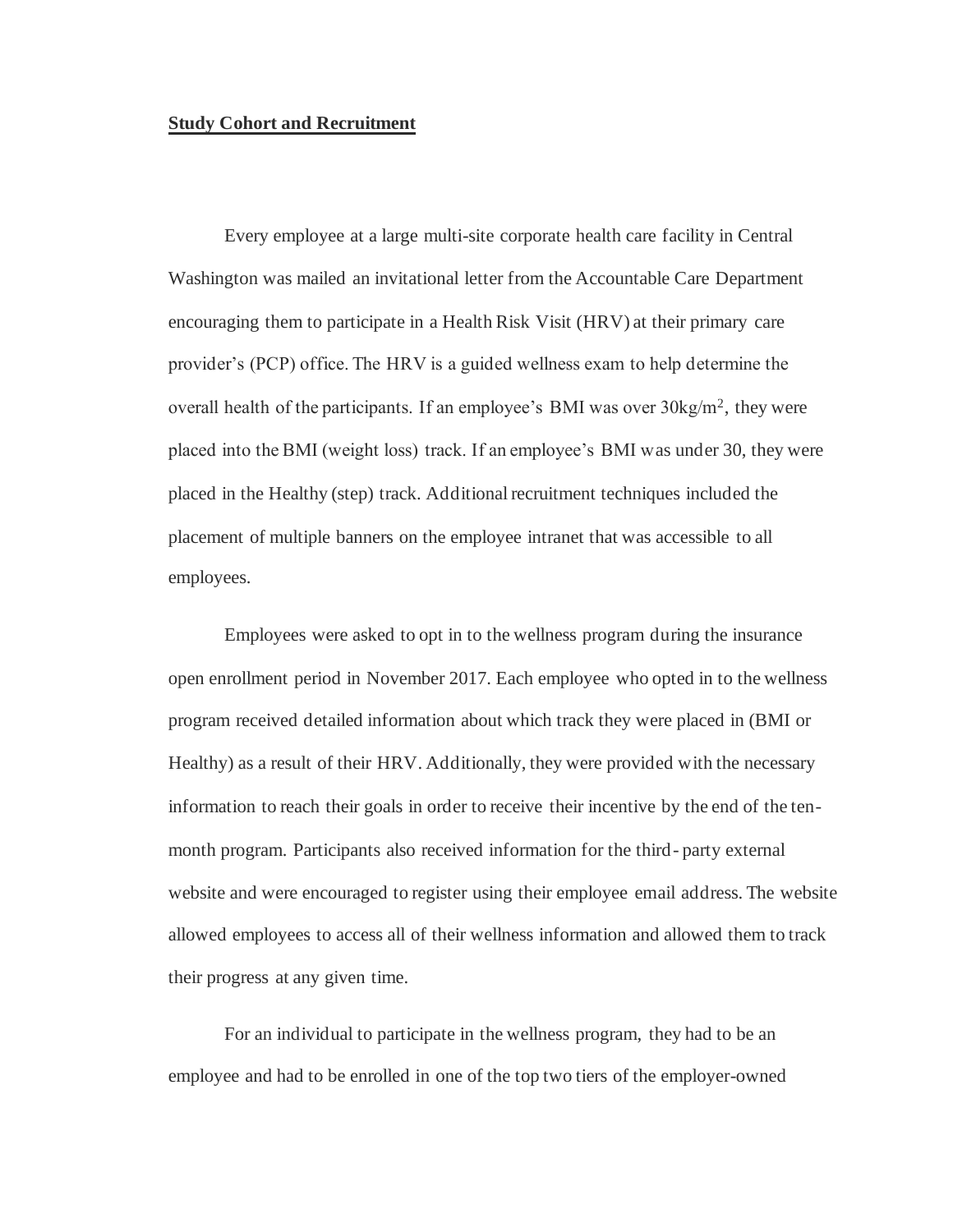insurance plans. In addition, employees were required to complete an HRV and simultaneous approval was required from their PCP. Individuals who were not employed by the organization, who were enrolled in the lowest tier insurance coverage and those who did not have an HRV were not eligible to enroll in any of the wellness program tracks. They could, however, still participate in the campaigns offered and register for the third-party website.

#### **Intervention**

#### Company-Wide Program Components

 A variety of company-wide initiatives were offered, targeting all employees, and not just participants in the wellness program. A special logo was used to designate information, initiatives, food, and other materials that were approved for and distributed by the wellness committee. Additional strategies to identify items related to the wellness program included the use of a branded wellness name and the use of a specific wellness wheel comprised of six different pieces that represent a portion of the entire program: physical, nutritional, mental, financial, holistic, and social.

 A monthly newsletter was distributed to all employees via three routes of distribution: the hospital website; email; and printed copies that were available at all company campuses. Newsletters from previous months were also available online for review. Each edition contained a weekly menu with a prep list, shopping list, and recipe with nutrition facts that was created by the registered dietitian. In addition, a weekly cafeteria wellness meal was advertised; the wellness program logo was used to identify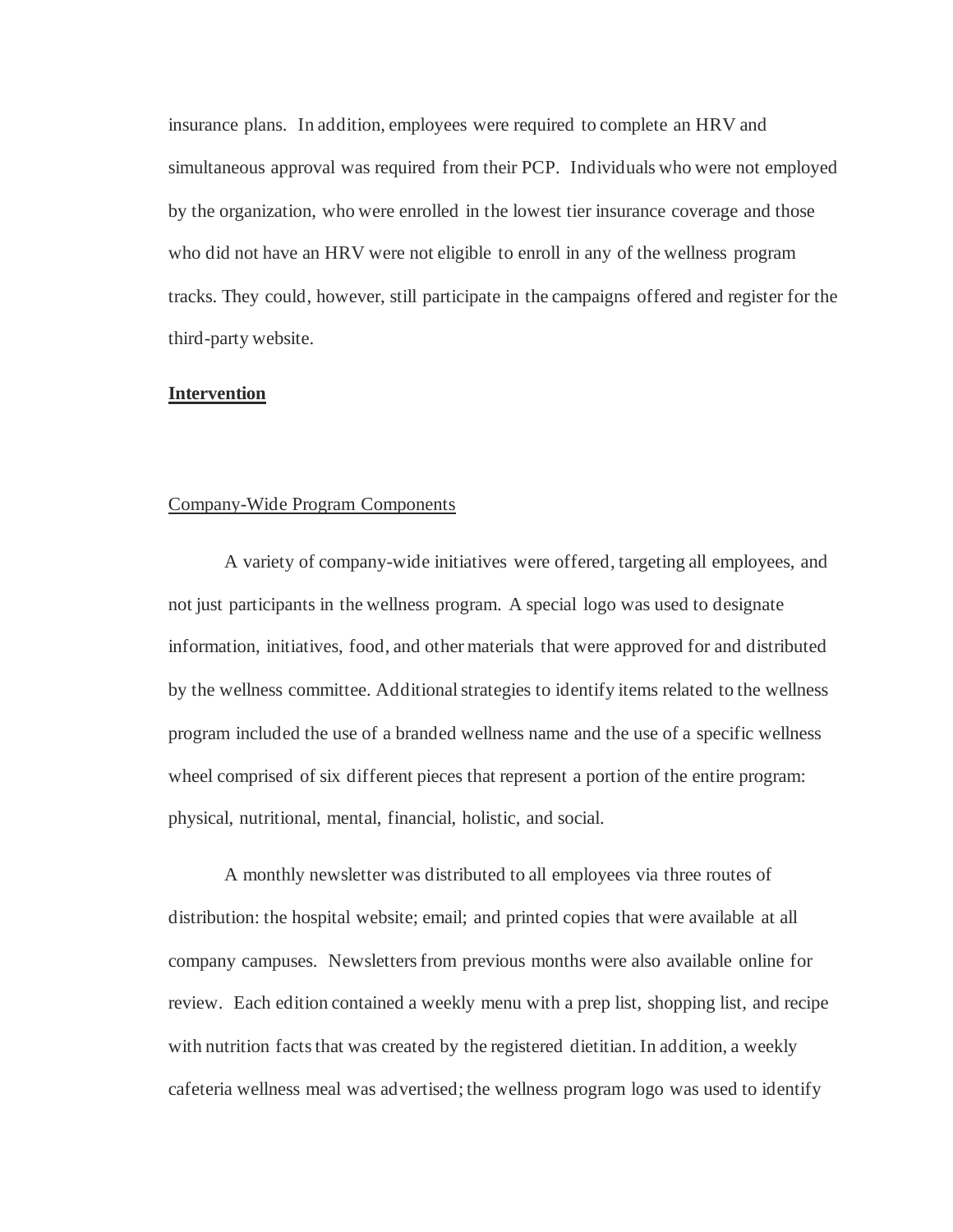this meal. Similarly, the wellness logo was attached to healthy items in vending machines in multiple locations across multiple campuses. Signs posted near the vending machines were used to explain the healthy foods and all vending machines were changed so half of the contents were healthy choices and half were standard choices. In addition, free apples were given out to every employee in the cafeteria on a daily basis.

 The first campaign, *New Year New You*, began in January and lasted for eightweeks. This campaign emphasized one health-related topic per week that was delivered via email. Topics included nutrition, hydration, sleep, physical activity, mindfulness, spirituality, finances, and holistic well-being. The second campaign, *Spring into Action*, lasted six-weeks and emphasized physical activity. Once per week, physical activities, such as planned walks, yoga classes, runs, or hikes were provided at all major facilities. Members of the wellness program team also traveled to some of the smaller clinics for a wellness day. The third campaign, *Get Outdoors Photo Contest,* lasted four-weeks and promoted physical activity in the outside in the surrounding areas. Employees were encouraged to take photos participating in various types of physical activity and upload their photos to their online third-party vendor account. Once the contest ended, the wellness committee voted on a winner and that winner was awarded a prize. The winning photo, along with other photos submitted during the campaign, was used to promote the wellness program and demonstrate some of the benefits of physical activity participation. The final campaign, *Maintain Don't Gain*, was designed to set employees up for success for weight maintenance and lasted four-weeks. Weekly newsletters were sent to employees regarding water intake, sleep, and physical activity. Participants were considered active when they acknowledged that they had reviewed these newsletters.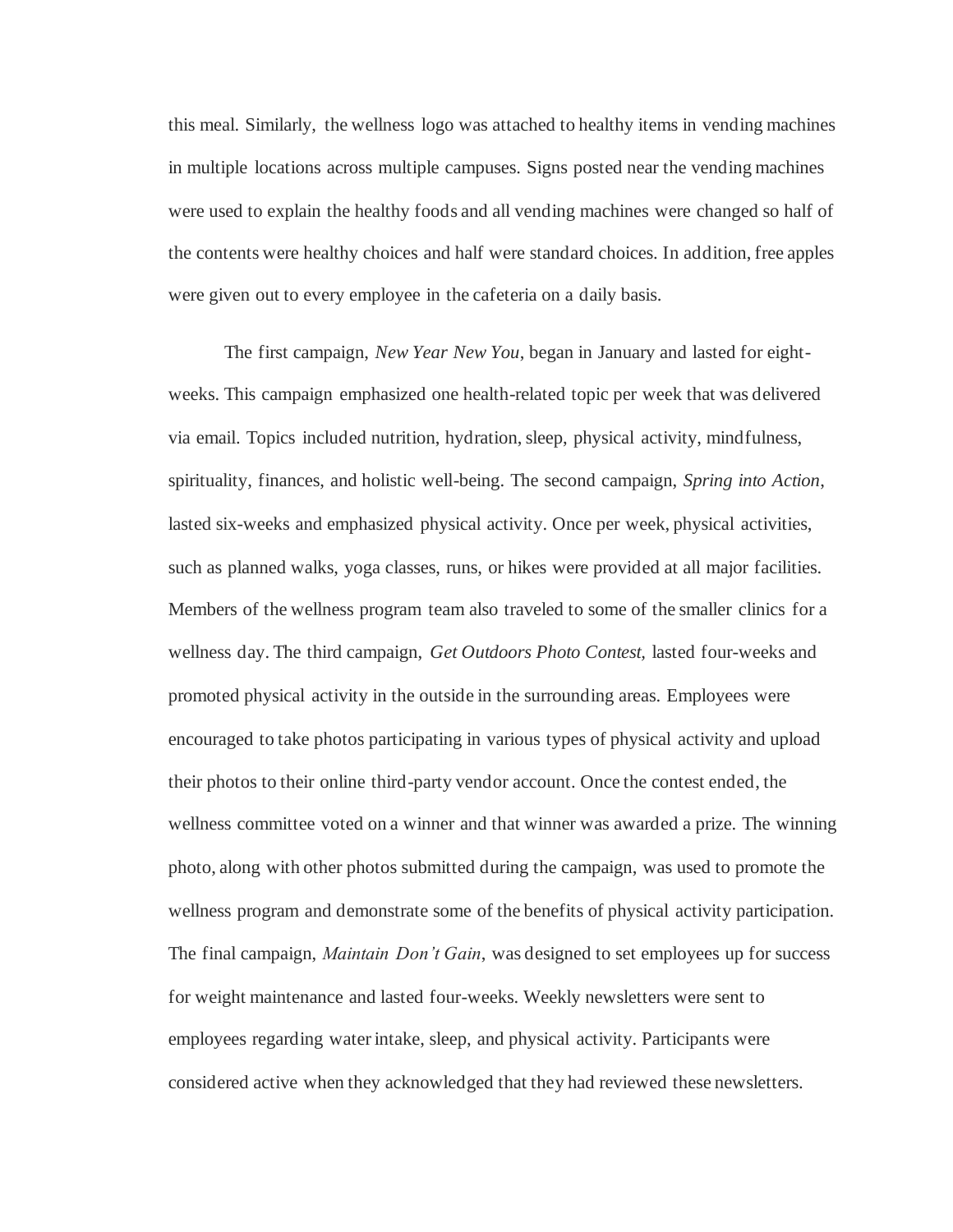This information was logged to the employees' Extracon account and if the employee logged the required data, read all materials, and completed both the pre- and postcampaign surveys, they received a prize at the end of four-weeks.

#### Physical Activity Program Components

 Each of the four campaigns had a physical activity component, with two of the campaigns specifically targeting physical activity as its focus. Physical activities such as yoga, stretching, and steps were the primary components emphasized throughout the campaigns. To deliver these components, one of the Wellness Program Coordinators/Certified Personal Trainers traveled to different company locations to teach yoga and stretching. Additionally, a program called *Walk and Talk* was available to any employee who wished to participate. Characterized by a walk and discussion with a member of the leadership team, this event occurred during the lunch hour at the main hospital campus and occurred the same day and time on a monthly basis. Participants were also given an \$80 credit and a discount toward the purchase of a FitBit activity tracker through the wellness program website, along with a \$25 or \$40 local gym discount depending on their position in the company. Finally, two community 5k runs were offered and were open to anyone who wished to participate.

#### Nutrition Program Components

 The nutrition components of the wellness program were all taught by a registered dietitian. The primary nutrition component of the wellness program was a five-month long series that was taught at different times each month so all employees had the chance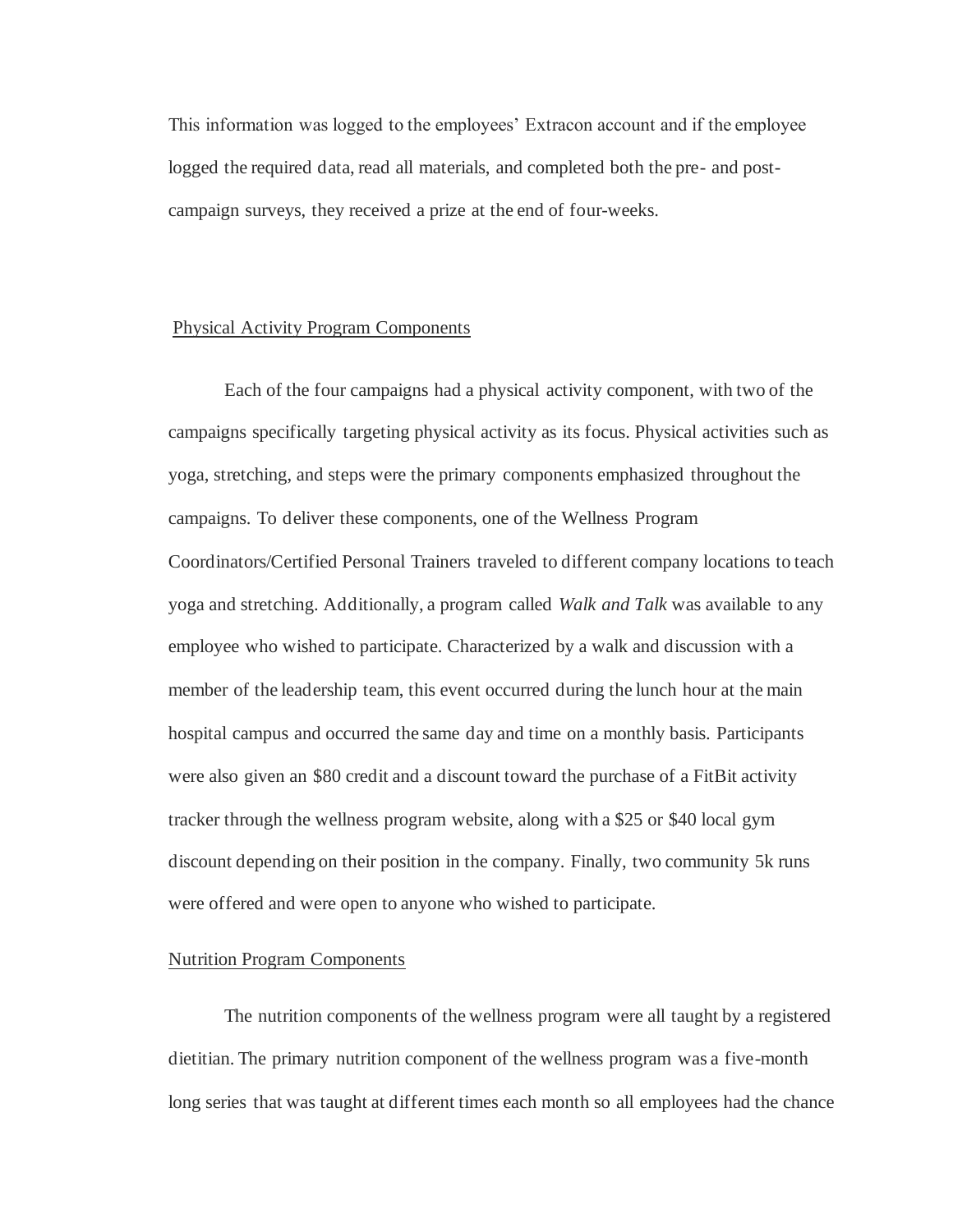to participate. In total, 12 sessions were offered per month to accommodate varying work schedules. Specific topics addressed included a basic introduction to nutrition, healthy weight loss, meal prepping, menu planning, calories needs, rethinking your drink, mindful eating, hunger and satiety cues, and the effects of sleep on food choices. Additionally, an interactive grocery store tour with label reading and product placement education was provided. Another nutrition program component was the *Food for Thought* series that was offered during lunch hours at the two main facilities. This series discussed the following topics: fad diets versus healthy diets; plant-based diets; stress and how it affects your gut; and healthy eating out. A discussion given by a wellness physician also explained the effects of sugar on brain health.

#### **Incentives**

Three levels of monetary rewards were available for both tracks: gold, silver and bronze. In order to reach each level, the achievement of specific goals was required. For the BMI track, weight loss was the primary determinant of goal achievement, while step count was the emphasis for the Healthy track. Details are outlined in **Table 1.**

| <b>Table 1. Wellness Tracks: Participant Level Incentives</b> |                                     |                                                      |
|---------------------------------------------------------------|-------------------------------------|------------------------------------------------------|
| <b>Level</b>                                                  | BMI                                 | <b>Healthy</b>                                       |
| Gold (\$300)                                                  | $\geq$ 20lbs weight loss            | $\geq$ 2.4M steps<br>$1/1/18 - 10/31/18$             |
| <b>Silver (\$200)</b>                                         | $\geq$ 15lbs < 20lbs weight<br>loss | $\geq 1.8 \leq 2.4M$<br>steps<br>$1/1/18 - 10/31/18$ |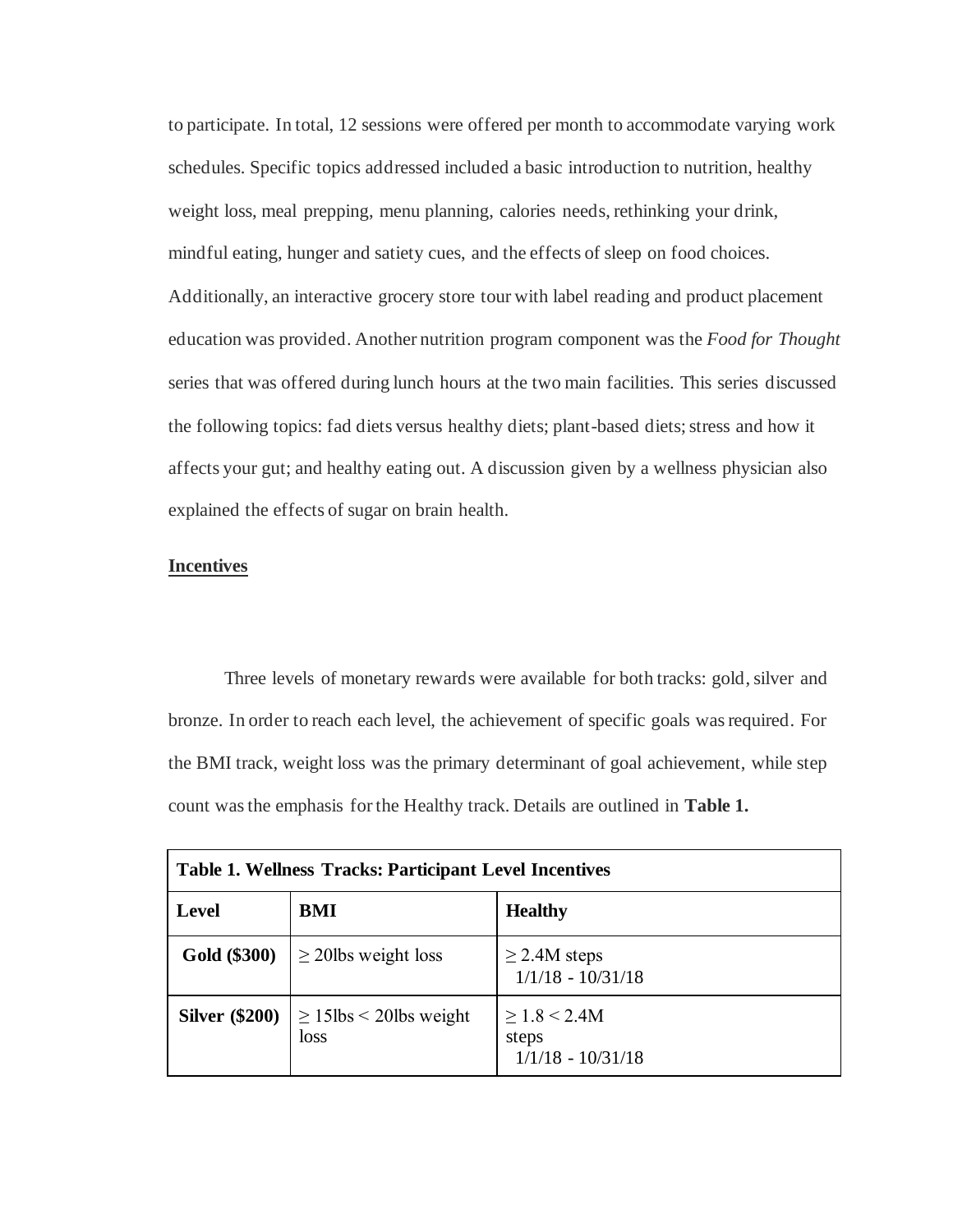| <b>Bronze</b><br>\$100)<br><b>loss</b> | $\vert \geq 10$ lbs < 15lbs weight $\vert \geq 1.4$ M steps | $1/1/18 - 10/31/18$ |
|----------------------------------------|-------------------------------------------------------------|---------------------|
|----------------------------------------|-------------------------------------------------------------|---------------------|

Four unique campaigns were offered to all employees during the ten-month study period. For each campaign, pre-and post-surveys were required in order to be eligible for prizes. In each campaign, weekly \$25 gift card drawings were done based on participation. Additionally, there was a \$450 grand prize winner drawn at the end of each campaign; the winner had their photo taken with three members of the wellness team and the photo was shared company-wide to encourage further participation.

#### **Data Collection**

 Data for all campaigns was self-reported on the third-party website. Employees reported completion of the identified task each week during the four campaigns. The website tracked participation during this time and participants were considered active when they completed a pre- and post-survey for each campaign and logged in to report their weekly progress. Participants were considered not active when they didn't log into the website, sign up for campaigns, attend the nutrition series, or track their steps.

Employees were encouraged to wear fitness trackers daily (e.g. Fitbit, Apple watch, Garmin, etc.) throughout the ten-month program to track their steps. Fitbit was the most utilized tracker, as employees received an \$80 credit toward their purchase and an additional 15% off provided by the corporation. For Fitbit users, steps were logged directly to their fitness tracker account and were then automatically uploaded to the third -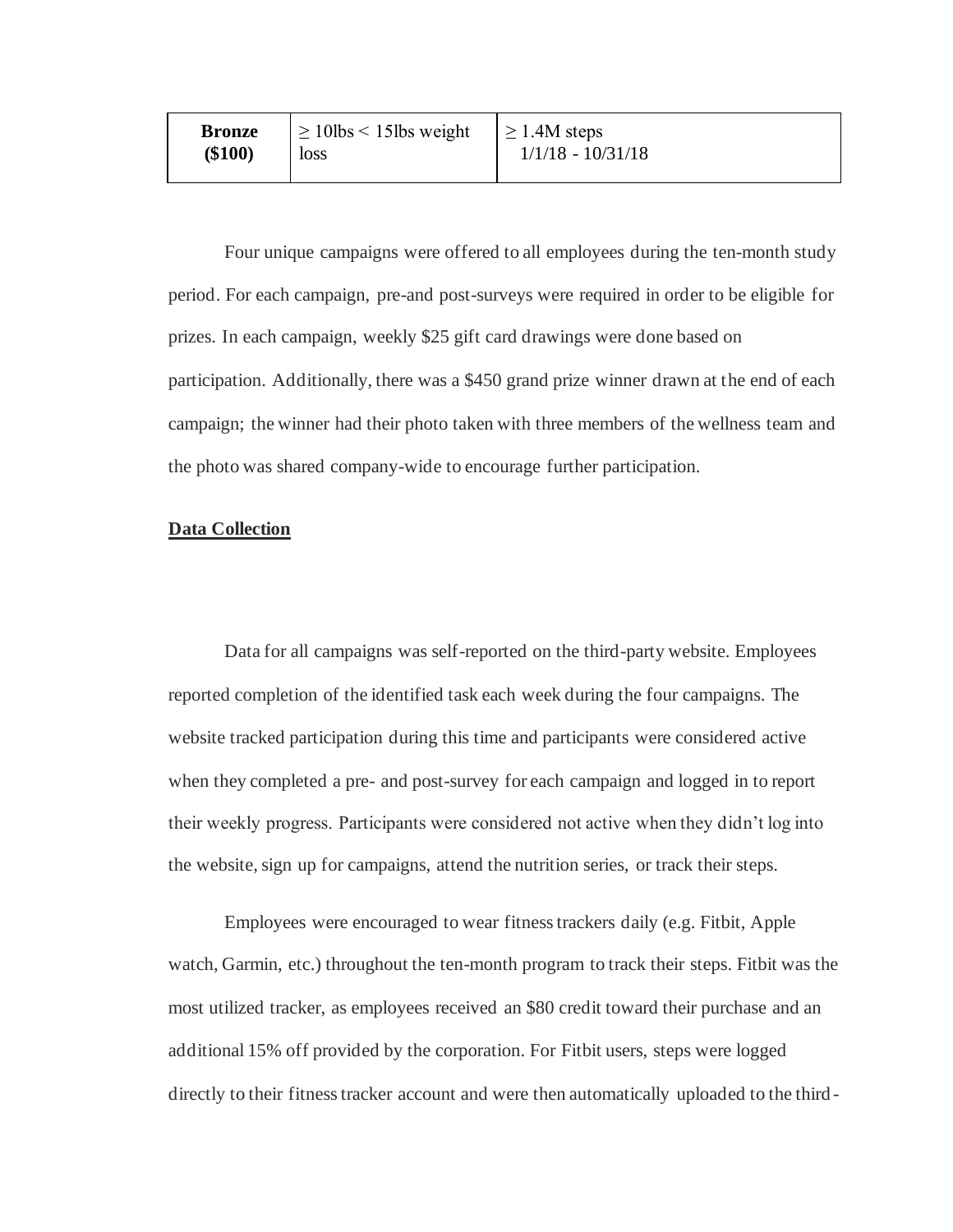party website. For alternative fitness trackers, participants had to use an additional application to sync their steps prior to uploading the step data to the third-party website.

Anthropometric data (height [m] and weight [lbs]) was collected at each employee's HRV. Data was collected by a trained employee from the wellness program or from another provider within the healthcare organization. Although data was collected at different locations throughout the organization, standardized procedures were used. Weight was measured on a standardized, portable scale with a digital display (Pelstar Health O Meter Professional scale, Model 499KL). The scale was zeroed between each weight and participants were allowed to remove any heavy clothing or footwear prior to weighing in. Participants were required to sign a waiver prior to having their weight measured that would allow another trained employee to enter their weight into their medical record using their established medical record number. Height [m] information was previously recorded from a trained employee of the healthcare organization at their last yearly physical. This data was made available from each participant's electronic medical record and was synced in conjunction with their weight. The BMI for each participant was calculated based on the CDC's adult BMI calculator.<sup>1</sup>

#### **Statistical Analysis**

Participants were considered to be actively participating when they completed a pre- and post-survey for each campaign and logged in to report their weekly progress under their account on the third-party website. Participants were considered active in the nutrition series when they attended the healthy eating series.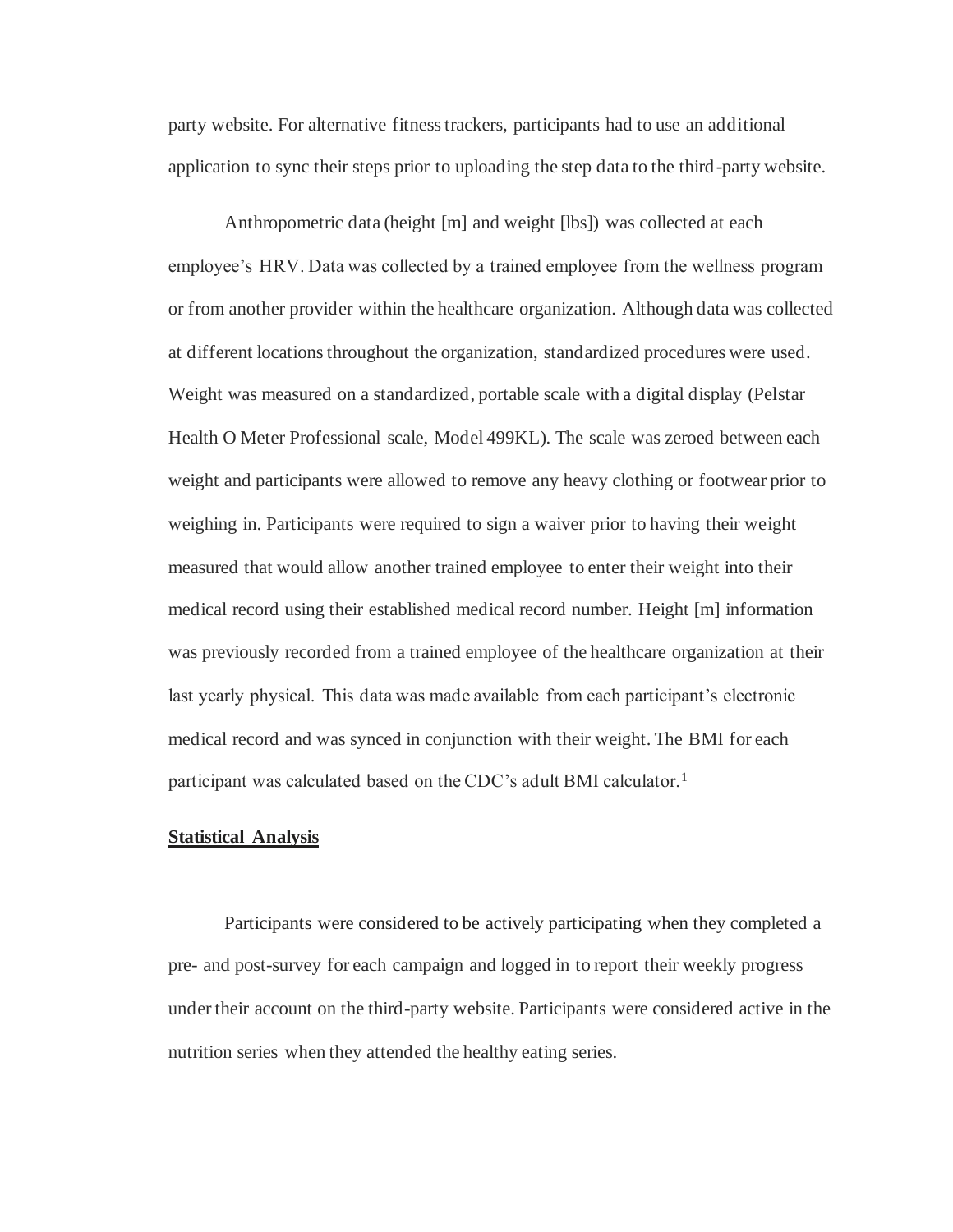Crosstabulation was used to examine the total number of campaigns that participants were enrolled in (0 to 4) and their incentive level achieved (gold, silver, bronze or none) for each track (BMI and Healthy). A Chi-Square test was used to determine the relationship between these categorical variables for both the BMI track and the Healthy track.

To examine the effect of nutrition series participation on percent weight change, an independent samples test was used. A *t*-test for equality of means was used to compare the percent BMI change among active versus non-active participants in both tracks. To confirm the homogeneity of variance, Levene's test was also utilized. An additional *t*-test was used to compare the difference in BMI percentage change among participants who tracked their steps (via a FitBit or other fitness tracker) versus participants who did not among both the BMI track and the Healthy track. Levene's test assuming equal variances was also reported.

A final *t*-test was performed between the BMI track and the Healthy track to determine which track had the greatest percent change in starting weight as a group at the end of the study period. Levene's test was also used to evaluate this data.

The final test used was a linear regression analysis with graph. This test was performed to evaluate the relationship between the total number of steps taken and the percentage change in BMI among participants in both tracks. Finally, a case proceeding summary compared the ending BMI of each participant to the number of campaigns in which they participated. This summary was reported based on all participants in both tracks (n=1243).

#### **Results**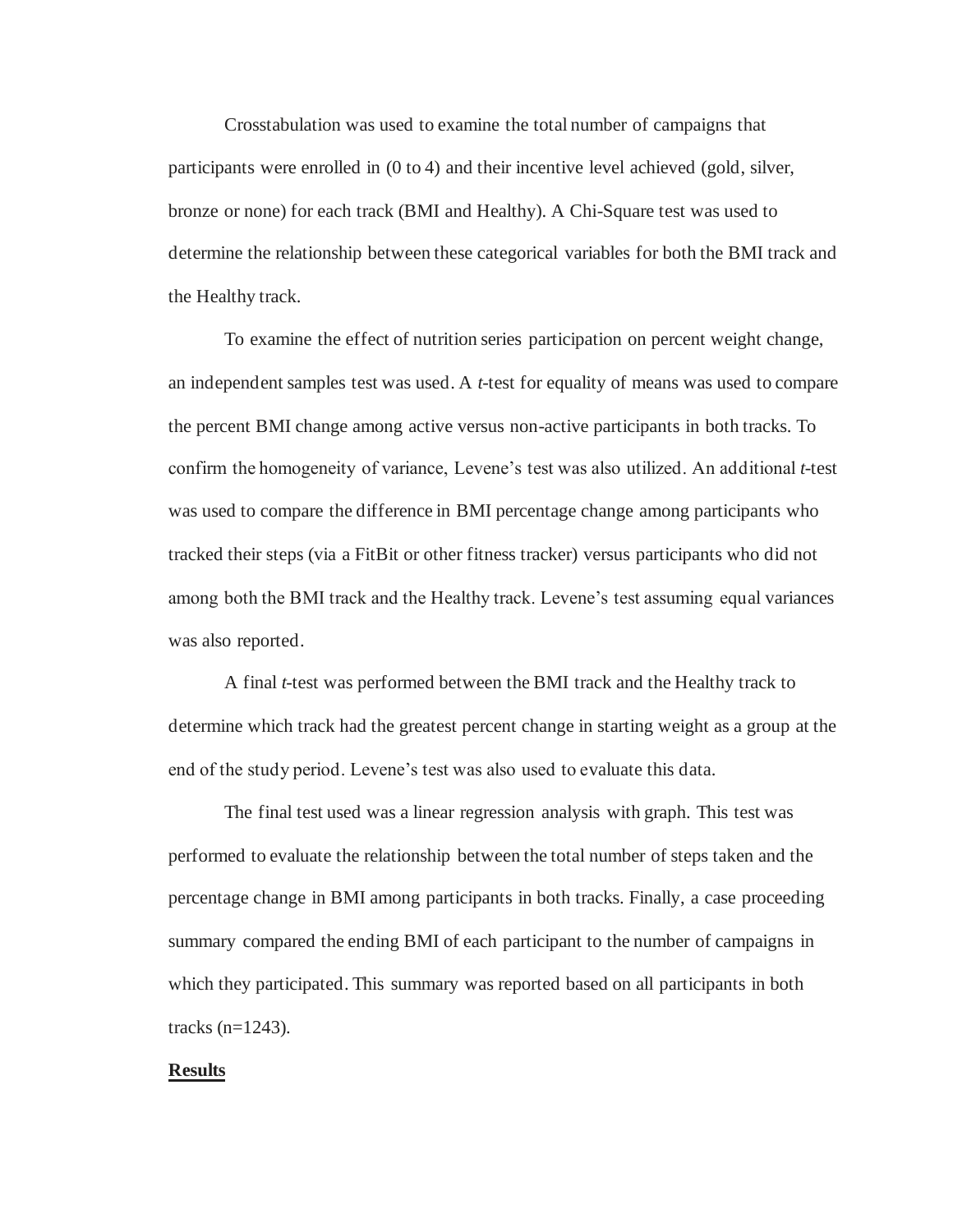#### **Study Population**

Enrollment rates are available below in **Figure 1.** There were 1,665 employees eligible for enrollment in a wellness track based on HRV findings with the majority (70.3%) of participants being female with an average age of 43 years (Data not shown.). No ethnicity or race data was available for this study. Employees were excluded from enrollment if their PCP advised that weight loss was not medically necessary or if they were unable to walk an average of 4,000 steps per day, which was the requirement for the lowest incentive level (bronze).

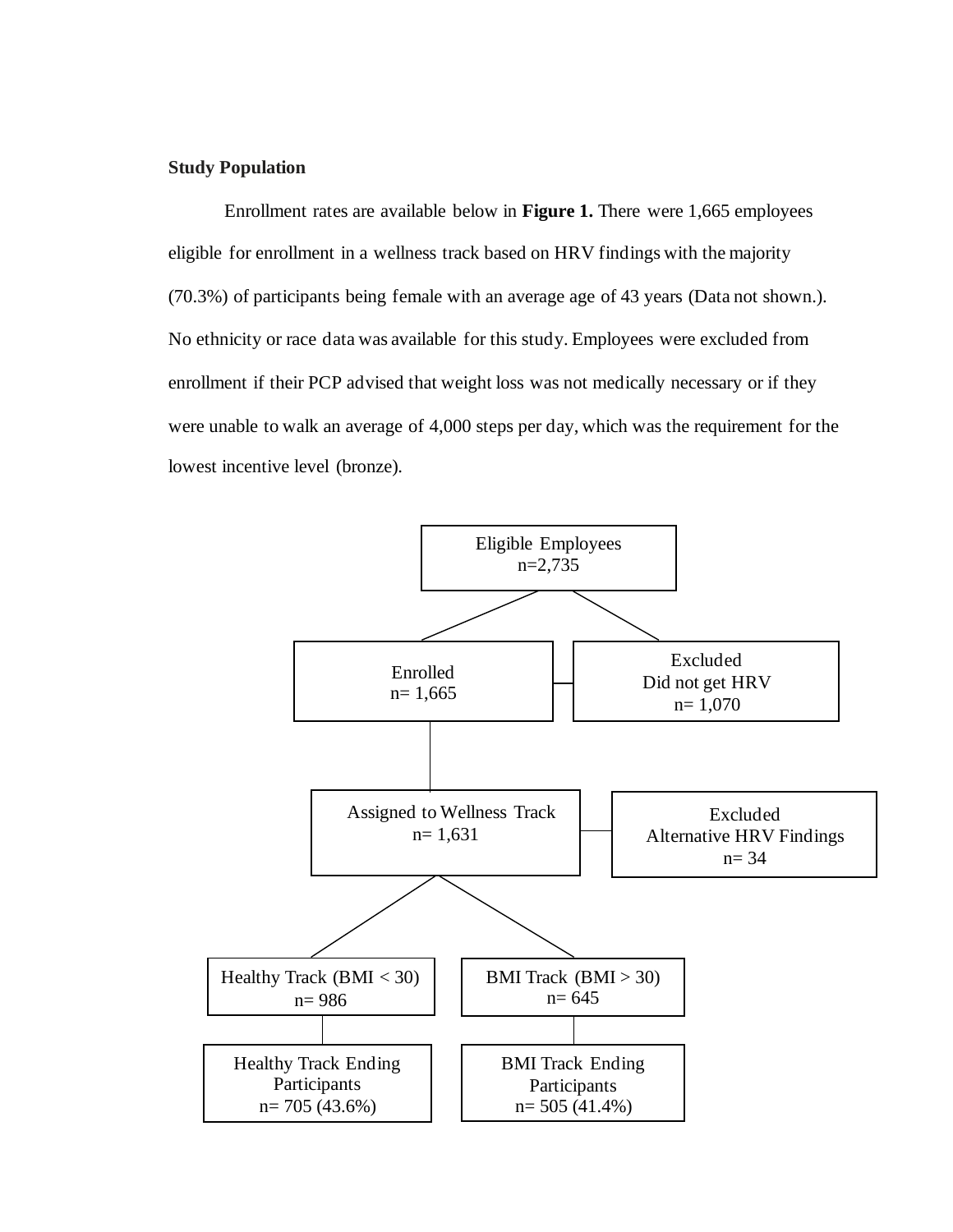## **Figure 1.**  Study Population Enrollment Data

## **Effect of Intervention Participation on Reaching Goals and Incentives**

Active participation in both the Healthy Track and BMI Track was comparable at 43.6% and 41.4%, respectively. Crosstabulation was performed within each track. Based on this analysis, it was determined that within the BMI track there was not a relationship between the number of campaigns a participant was active in and the achievement of any incentive level  $(p=0.065)$ . Crosstabulation analysis within the Healthy Track demonstrated statistically significant results (p=.000). Results are shown in **Table 2**.

| Table 2. Healthy Track and BMI <sup>2</sup> Track Crosstabulation |                     |                         |
|-------------------------------------------------------------------|---------------------|-------------------------|
|                                                                   | <b>Incentivized</b> | <b>Not Incentivized</b> |
| <b>Active Participation</b> <sup>1</sup>                          | 76.4%               | 23.6%                   |
| <b>No Participation</b>                                           | 37.9%               | 62.1%                   |
|                                                                   |                     |                         |

#### **Table 2.**

<sup>1</sup> Healthy track participants were active in at least one campaign.

<sup>2</sup>BMI chi-square test showed a p-value of 0.065. No further crosstabulation results done.

Analysis of the results among participants in the Healthy Track showed those who were active in at least one campaign were more likely to reach any one of the incentive levels (76.4%) versus those who were not active in any campaigns (37.9%). Results for the number of participants who reached an incentive level is shown in **Table 3.**

## **Table 3. Incentive Results**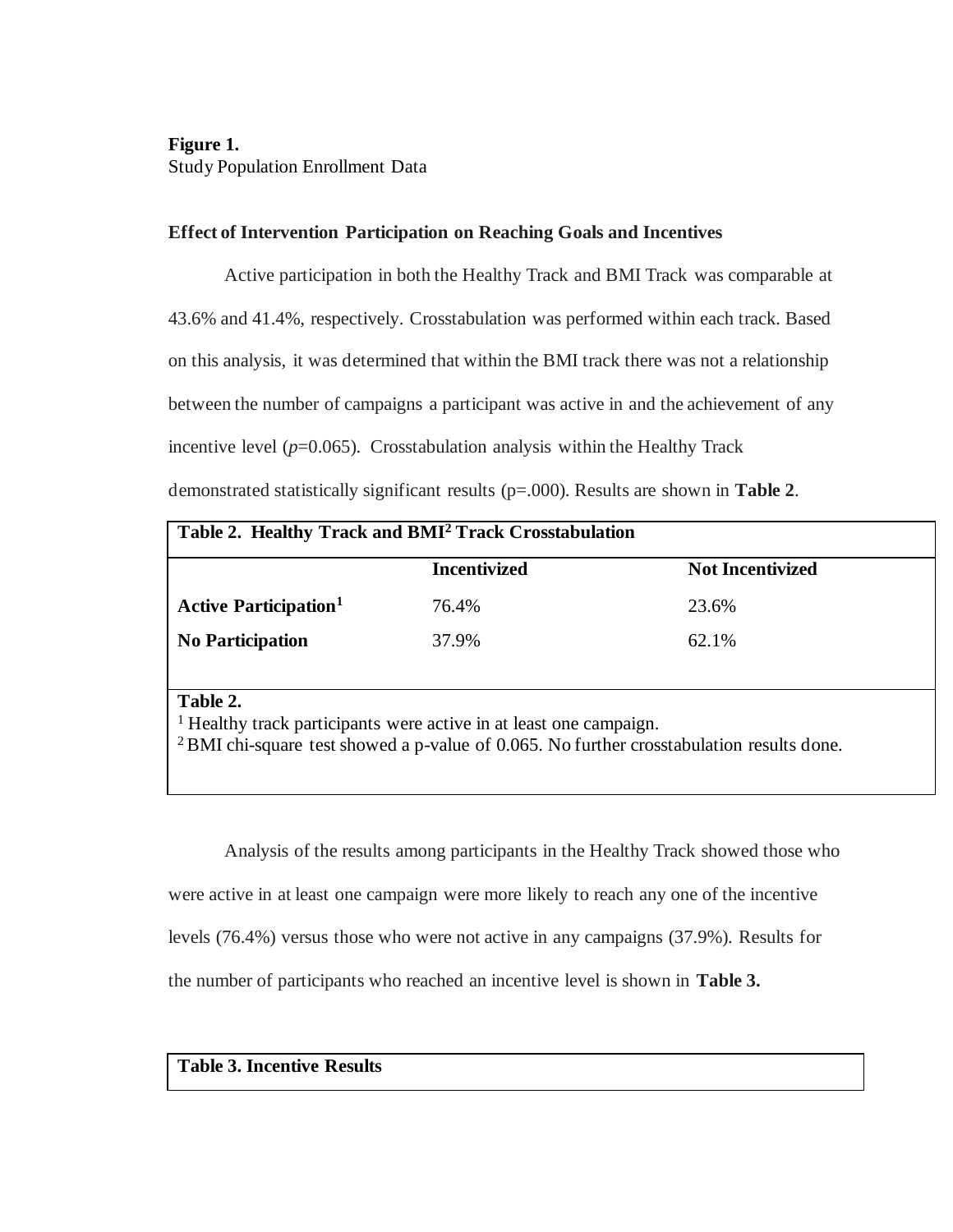| <b>Track</b>          | Healthy $(n = 705)$ | <b>BMI</b> $(n = 505)$ |
|-----------------------|---------------------|------------------------|
|                       |                     |                        |
| Gold (\$300)          | 35%                 | 10%                    |
| <b>Silver</b> (\$200) | 9%                  | 5%                     |
| <b>Bronze</b> (\$100) | 9%                  | 5%                     |
|                       |                     |                        |

An independent samples *t*-test showed a statistically significant difference (*p*= 0.037) between those who were active in the nutrition series  $(n = 59)$  and those who were not (n=1180). The percent weight loss for participants in the nutrition series was a mean of 1.42% of their starting weight while those who did not participate exhibited a mean gain of 0.21% of their starting weight. Results are shown in **Table 4**.

| Table 4. % Weight Change vs. Nutrition Series Participation |                                |                |  |
|-------------------------------------------------------------|--------------------------------|----------------|--|
| % Weight Change                                             | Mean % Change<br>Mean $\pm$ SD | 95% CI         |  |
| <b>Active</b><br>$(n=59)$                                   | $-1.42\% \pm 6.8$              | $-3.41, 0.156$ |  |
| <b>Not Active</b><br>$(n = 1184)$                           | $0.208\% \pm 7.2$              | $-3.45, 0.197$ |  |

## **Effect of Active Participation and Fitness Tracking**

When comparing the percent weight change of participants in both tracks at the completion of the study, statistically significant differences were exhibited (p=.000). The percent weight change for the participants in the Healthy Track increased by a mean of 1.19% of their starting weight. In contrast, the percent weight change for participants in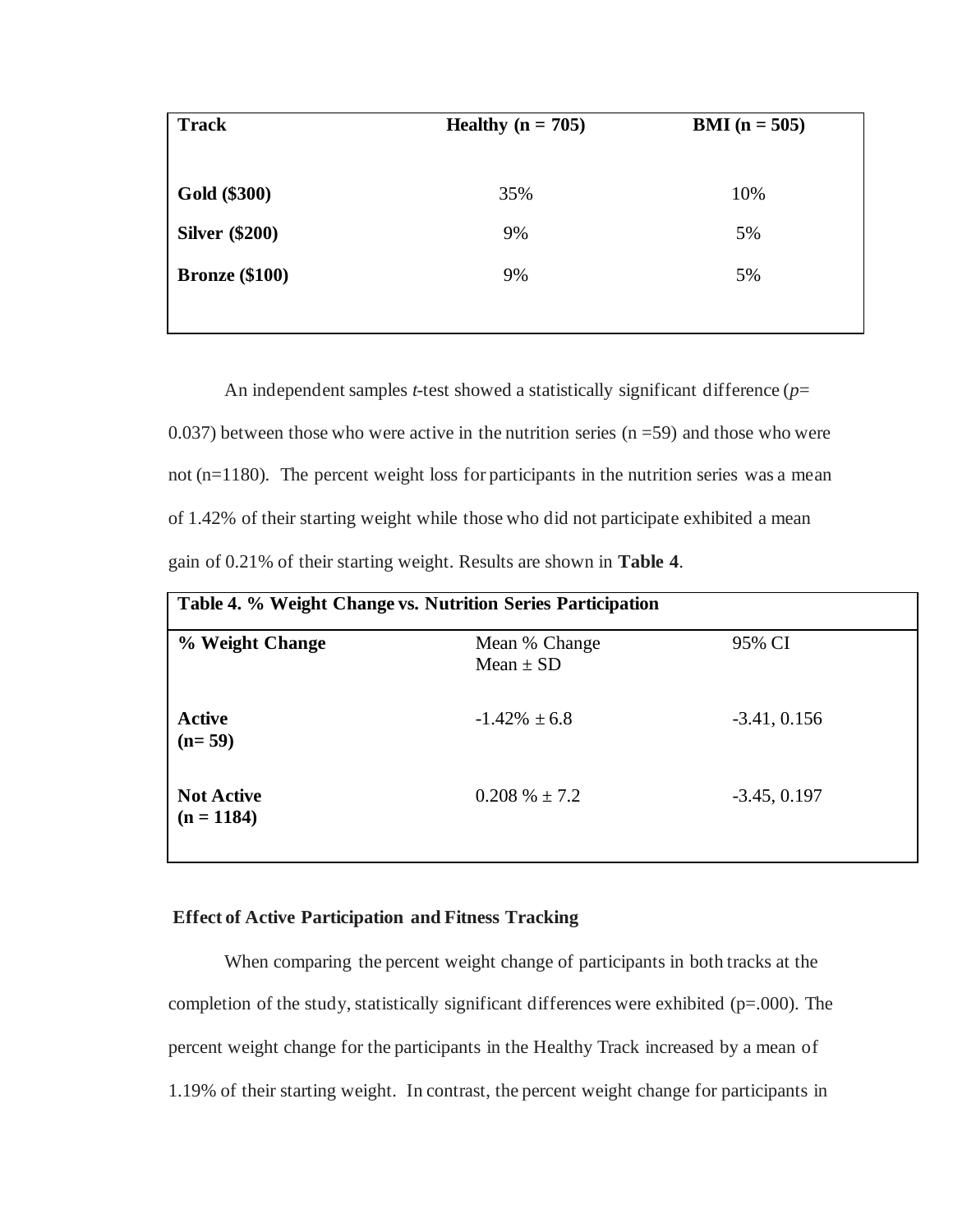the BMI Track decreased by a mean of 1.38% of their starting weight **(Table 5)**. While the emphasis for each track was different (steps for the Healthy Track and weight loss for the BMI Track), the percent weight change for subjects in the Healthy Track increased and the percent weight change for subjects in the BMI Track decreased at the end of the ten-month study period.

| Table 5. Healthy Track vs BMI Track and Weight Change Percentage                                   |                    |                |            |  |
|----------------------------------------------------------------------------------------------------|--------------------|----------------|------------|--|
|                                                                                                    | Mean % Change      | 95% CI         | $p$ -value |  |
|                                                                                                    | Mean $\pm$ SD      |                |            |  |
| Healthy Track <sup>1</sup><br>$(n=705)$                                                            | $1.19\% \pm 6.9$   | $-3.36, -1.81$ | .000       |  |
| $BMI$ Track <sup>2</sup><br>$(n = 505)$                                                            | $-1.38 \% \pm 7.5$ | $-3.37,-1.80$  | .000       |  |
| Table 5.<br><sup>1</sup> Primary goal to count steps.<br><sup>2</sup> Primary goal to lose weight. |                    |                |            |  |

The linear regression analysis illustrated in **Figure 2**. that there was no relationship between the number of steps and the weight change percentage ( $R^2 = .000$ ). Additionally, *t*-test showed similar results; there was no statistically significant difference in weight change percentage between those who tracked steps (n=732) and those who did not (n=508). Those who tracked steps exhibited an increase of 0.026% of their starting weight while those who did not track steps exhibited an increase of 0.301% of their starting weight. **(Table 6)**.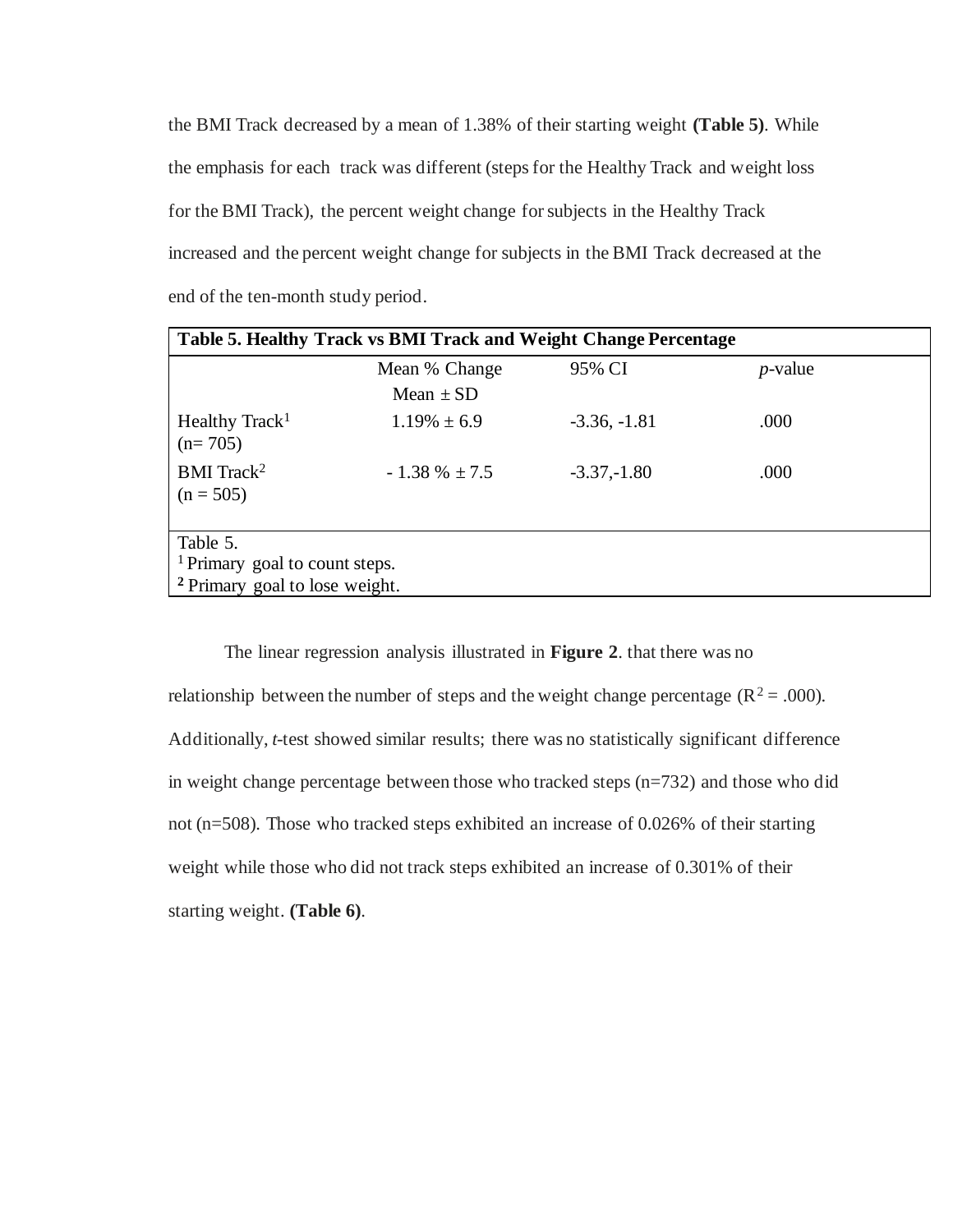

**Figure 2. Linear Regression Chart** 

| Table 6. Existence of a Fitness Tracker <sup>1</sup> vs % Weight Change |                                |                 |
|-------------------------------------------------------------------------|--------------------------------|-----------------|
|                                                                         |                                |                 |
|                                                                         |                                |                 |
| Group                                                                   | Mean % Change<br>$Mean \pm SD$ | 95% CI          |
| <b>Steps Tracked</b><br>$(n=732)$                                       | $0.0257\% \pm 7.0$             | $-1.047, 0.497$ |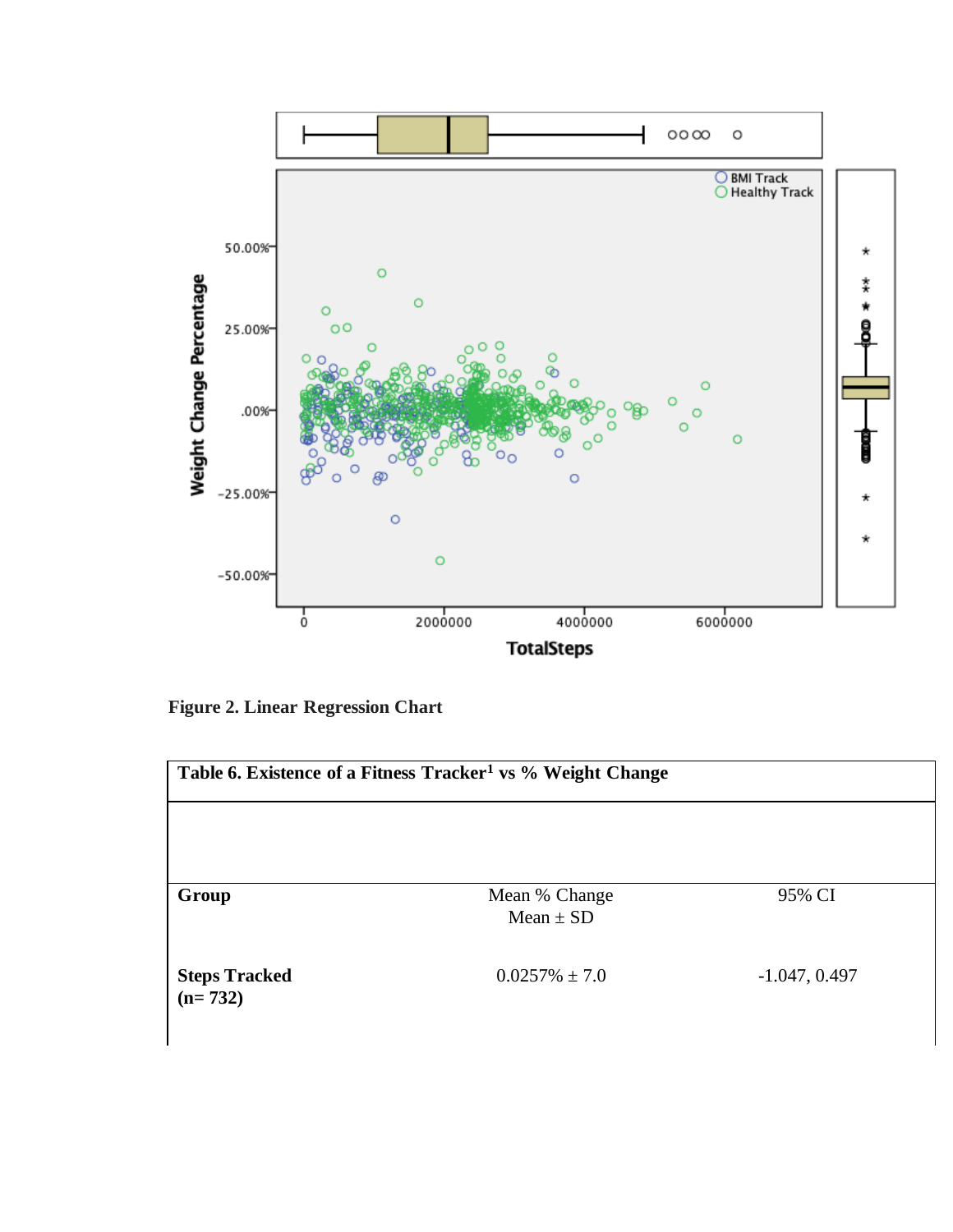#### **Discussion**

 In this study evaluating the effectiveness of nutrition education and fitness tracking within a large healthcare corporate wellness program, only modest positive outcomes were achieved. The primary study hypothesis was partially confirmed; while active participants in the Healthy Track did experience greater rates of achievement of any incentive level, participants in the BMI Track did not. Interestingly, the additional hypothesis that a higher step count would correlate to a lower overall BMI was not confirmed for participants in either track. No relationship between step count and BMI percentage change was found. Findings in previous studies are similar, in that specific hypotheses were only partially confirmed or were not confirmed.<sup>6,9,10</sup>

In a 2010 study, the hypothesis that the intervention would have effects on weight gain prevention was not confirmed.<sup>10</sup>The study evaluated the effectiveness of a worksite intervention on weight gain prevention among a large number of healthcare employees. A variety of campaigns were offered using multiple platforms, including a social marketing and web-based campaign, environmental changes promoting physical activity and improvements in healthy eating, and activities promoting interpersonal support.<sup>10</sup> Although the study hypothesis was not confirmed, results of this study did show a dose-response relationship with BMI, indicating that any measured reductions in BMI were directly proportional to the extent of participation.<sup>10</sup> This is an important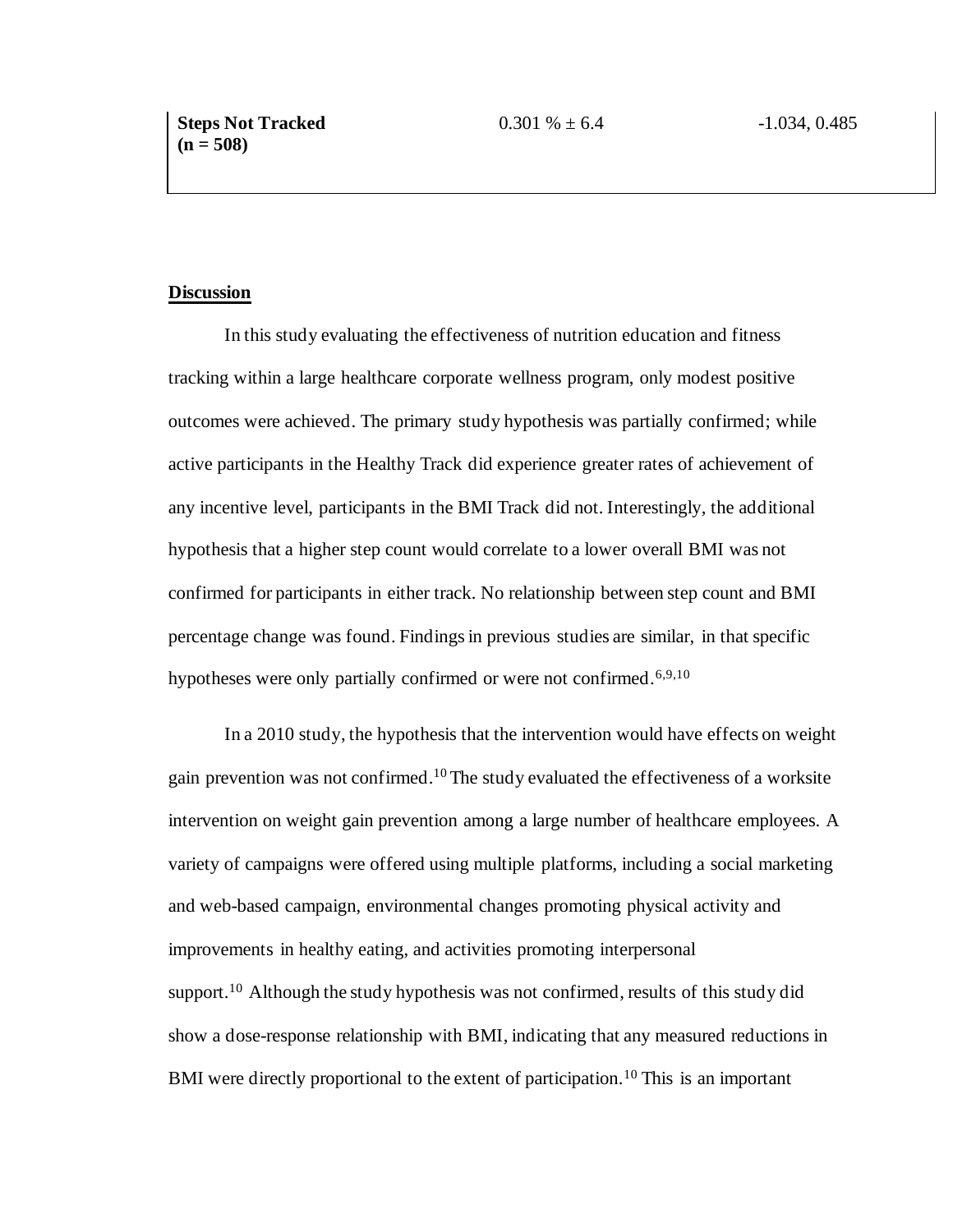finding, as that study also evaluated a multicomponent intervention in a healthcare setting and participation rates played a role in the study results.<sup>10</sup>

In this study, active participation was similar in both tracks (43.6% in Healthy Track and 41.4% in BMI Track). The rates of active participation were near average when compared to previous studies, with the lowest participation rate observed was ten percent and the highest participation rate observed was  $56\%$ .<sup>6-10,12,14</sup> Highest rates of participation were observed in studies where wellness programs penalized participants through their health savings account for an increased BMI or weight gain. <sup>14</sup> Although active participation rates were average compared to previous studies, the campaigns offered were useful in helping participants within the Healthy Track reach various incentive levels. Participants within the Healthy Track that were active in at least one campaign were more likely to reach any of the incentive levels, while it was determined that there was no relationship between the number of campaigns and reaching the incentive levels for participants in the BMI Track. Differences between the two tracks may be attributable to the difference in track goals: participants in the Healthy Track were required to achieve a certain number of steps over the course of the program, while participants in the BMI Track were required to achieve a certain number of pounds lost to reach various incentives. With each track emphasizing different outcomes, active participation rates could have been affected. To examine active participation, multiple components of the wellness program were taken into consideration.

Analysis of the nutrition component of the intervention showed that enrolled participants experienced a decrease in BMI percentage change, while those who were not enrolled experienced an increase in BMI percentage change. These results were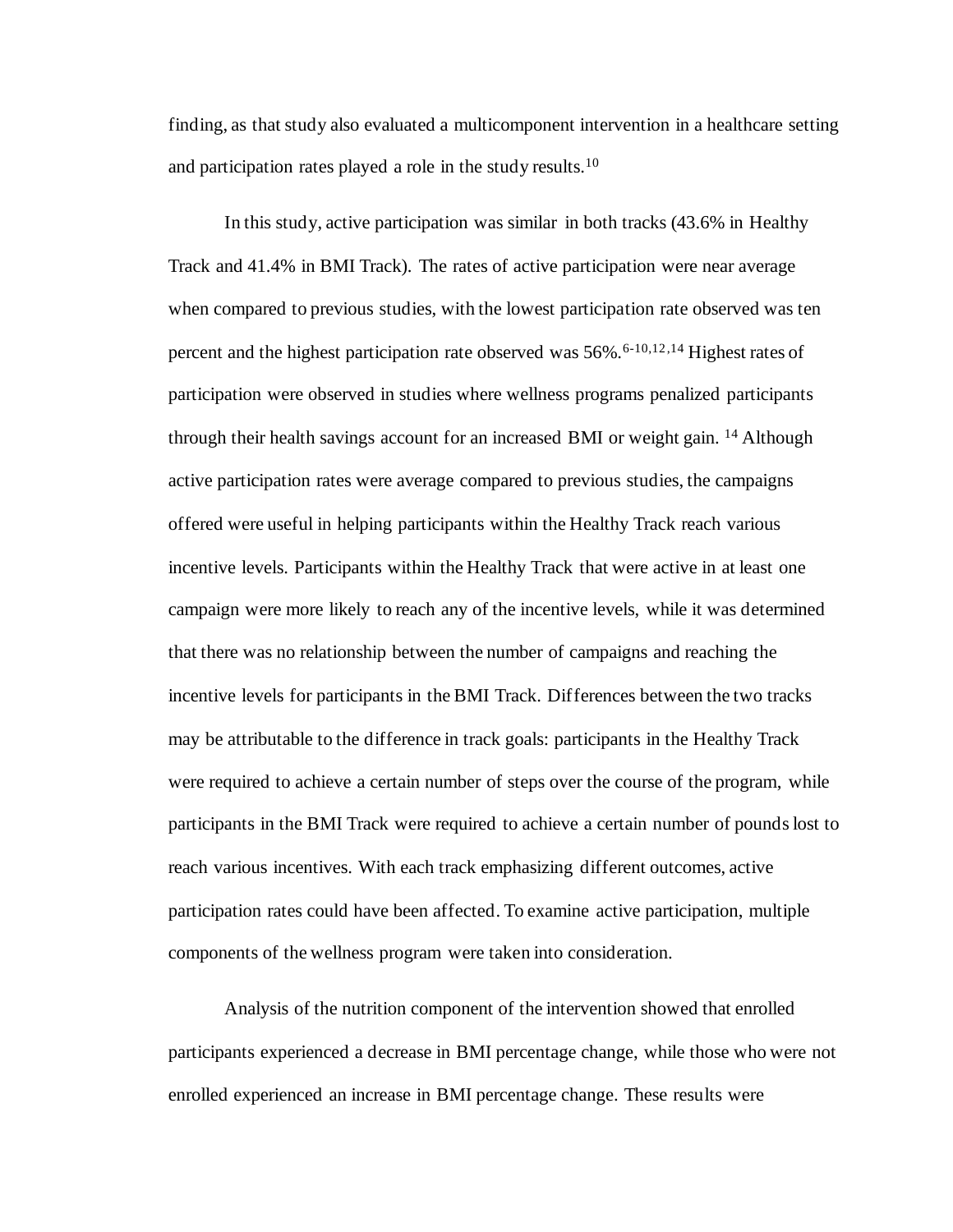statistically significant. Similar results were observed in three existing studies; increased rates of participation led to reductions in BMI, achievement of weight loss percentage goals and changes in attitudes toward BMI and weight management.7,8,10 Although the number of participants enrolled in the nutrition component was small (n=59), the BMI percentage decreases suggest that the nutrition component could aid participants in statistically significant weight loss in future studies. Attempts were made throughout the program to increase participation in the nutrition component by offering additional dates and times but the majority of participants in both tracks did not take advantage of these offerings. Possible reasons include personal or social conflicts with the times courses were offered, limited flexibility with their job and/or shift, and lack of awareness that this component was offered. Simultaneously, the nutrition component of this study was evaluated with the fitness tracking component to further examine active participation rates.

Based on previous research, tracking steps to aid in weight loss or weight gain prevention has been a primary focus for several reasons, including the ease of incorporating extra steps and including them in one's daily routine, and the minimal supplies and equipment required for implementation.<sup>8,9,11,12</sup> Although step tracking was the primary outcome being evaluated for participants in the Healthy Track, step tracking was also taken into consideration for participants in the BMI track when reviewing study outcomes. Perhaps the most unexpected result of this study was the determination that there was no relationship between the number of steps taken and the BMI percentage change for all participants. The linear regression analysis yielded an  $\mathbb{R}^2$  value of .000, which is a rare occurrence. Some possible explanations for this result is that participants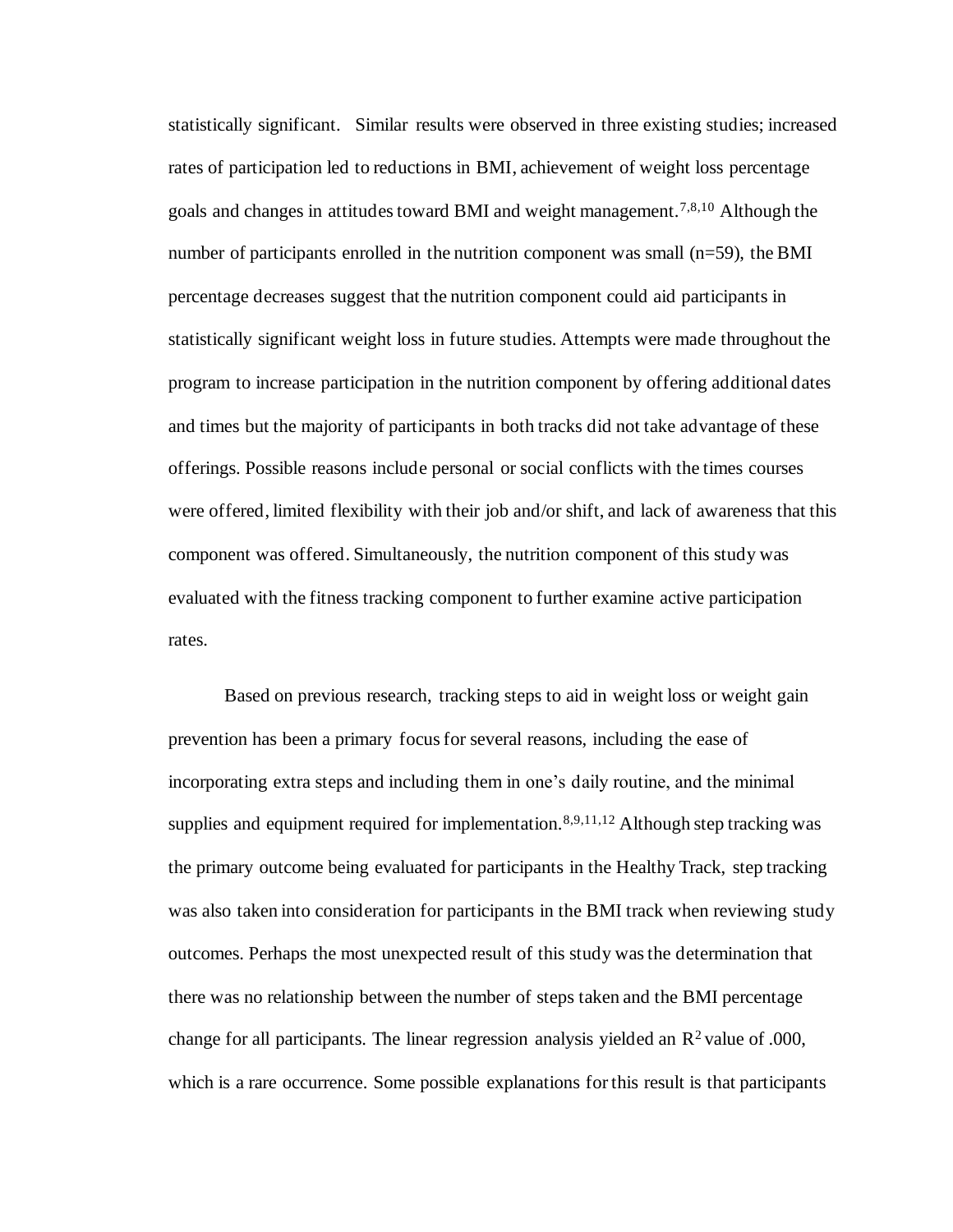in either track may have done other types of physical activity that have low step counts (e.g. yoga, weight training, CrossFit, etc.), and since this study only evaluated the effect of step count on BMI percentage change, changes would not be observed. Participants in the Healthy Track started with a BMI under 30 and weight loss was not an identified goal for this track, suggesting that participants already had a healthy BMI and weight loss was not necessary. In addition, the large cluster present on the linear regression model in Figure 3 also may suggest that individuals who were tracking steps may have stopped tracking once they reached 2.4 million steps to reach the highest incentive level (gold). If this was the case, it is possible that participants may have stopped tracking steps well before the end of the ten-month study period so accurate representations of their ending BMI percentage change may not have been included in the analyses. By simultaneously considering the linear regression analysis results and the *t*-test finding that the BMI percentage change between participants who did track steps and participants who did not was not statistically significant, these results are consistent with other study findings.5,6,8 Pedometers were a key component of a previous study, but the results were similar in that no statistically significant differences were observed between those who used the pedometers and those who did not.<sup>8</sup> Two additional previous studies also found no relationship between step counts and changes in BMI percentage.<sup>5,6</sup> Tracking steps alone did not have significant effects on BMI percentage change, suggesting that the inclusion of additional fitness components and tracking options could yield important and statistically meaningful results in future studies.

As noted in existing literature, participation rates in corporate wellness programs have been historically low, however, these studies did suggest possible options for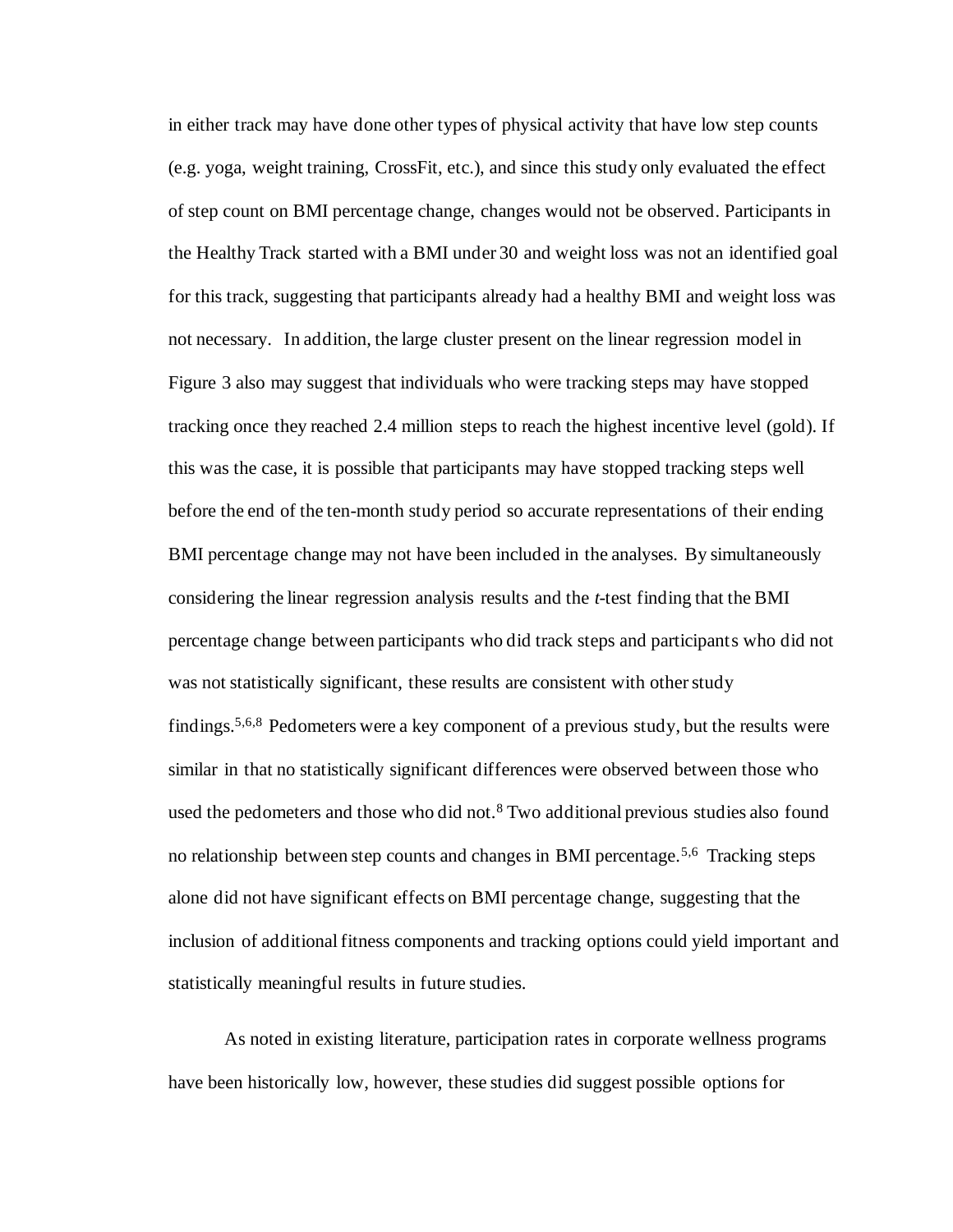increasing rates.<sup>6,8,9,10,12</sup> One suggestion to improve participation rates was to offer higher end, immediate incentives to encourage participation.<sup>12</sup> The largest dollar amount provided to incentivize participation in the current literature was \$100 for the entire wellness program, with the possibility of being entered into occasional drawings for larger amounts.<sup>6,9</sup> Recognizing the potential that a greater amount of money may encourage participation, participants in this study were given \$250 for completing their HRV during the first year and \$100 for completing it thereafter. In addition, employees were given a credit for the purchase of a fitness tracker and were incentivized at three levels (\$100, \$200 or \$300) based on the achievement of specific track goals. However, these incentives were not successful at increasing participation beyond the rates previously recorded in the existing studies, suggesting that increased monetary incentives may not increase participation.<sup>6-10</sup> In addition to participation challenges, further studies identified other factors affecting program implementation, like lack of management and/or organizational commitment, budget constraints, and communication and advertising limitations for large corporations or those with multiple worksites.<sup>12</sup>

Previous research regarding corporate wellness programs in healthcare settings note that program implementation is often difficult due to a variety of factors, such as the presence of shift workers, those who work long and/or infrequent hours, and those who have low flexibility in their positions.<sup>10,12</sup> In an attempt to address these issues, nutrition classes were offered at the end of each shift and on weekend shifts. In addition, all campaigns were available online and could be accessed at any time indicating that participants could be actively participating at their convenience and without showing up to a class. Web access to the third-market vendor and all wellness information was also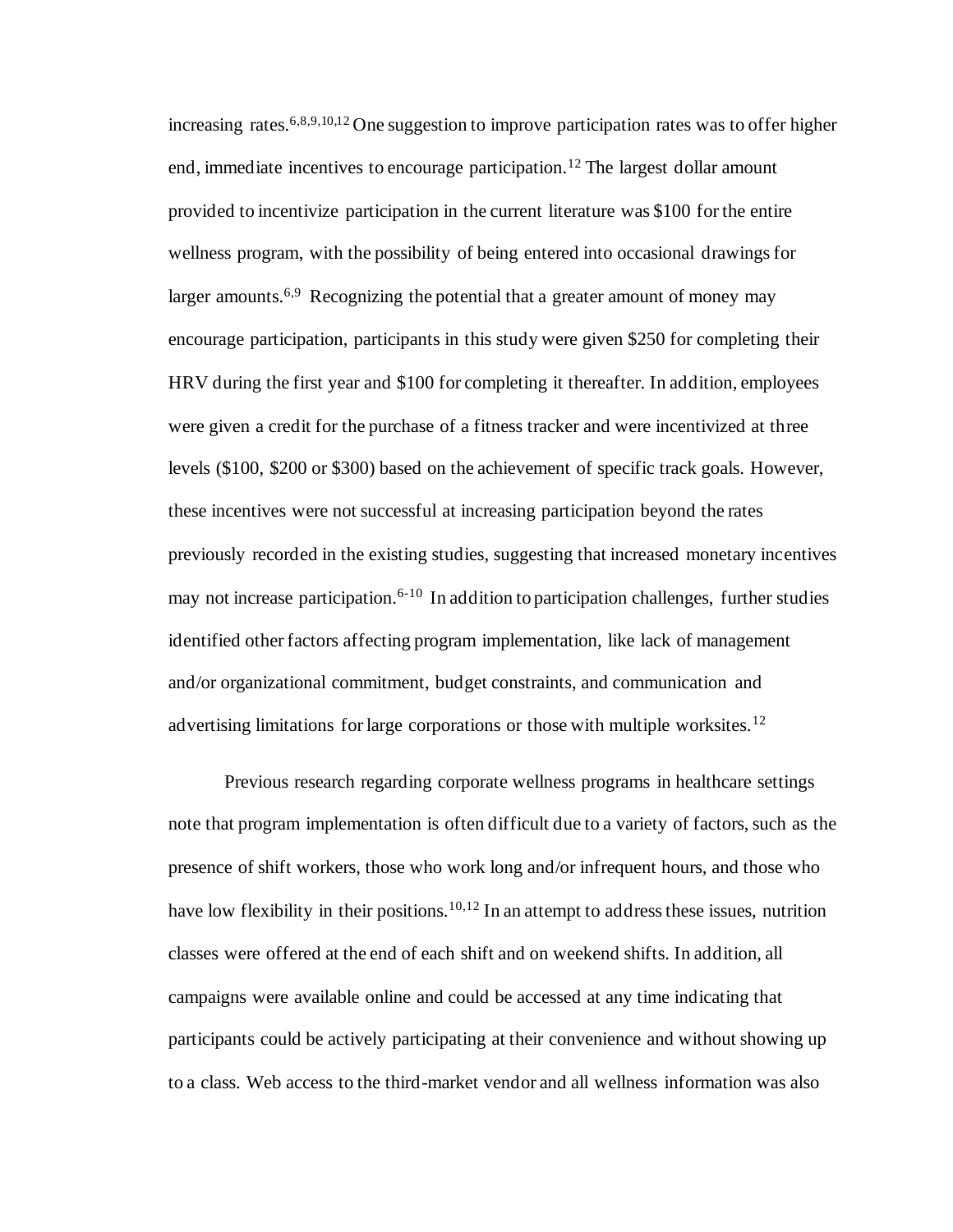available at any time. Even with these options, the study results suggest that the majority of participants did not take advantage of these opportunities.

This study has both strengths and limitations. While it was similar to one previous study in its evaluation of a multicomponent intervention using various methods, this study has some novel components that contributed to its strengths.<sup>10</sup> First, the team that developed the corporate wellness program was multidisciplinary. Multiple perspectives are highly beneficial to a multifaceted corporate wellness program. In addition, multidisciplinary staff was on-site and available in person for assistance in combination with a web-based tool. Nearly all previous studies offered either in-person assistance or a web-based tool, but not both simultaneously.<sup>6-8,9,11-12</sup> The final novel component evaluated in this study was the use of higher incentive amounts to encourage participation and achievement of goals. While these incentives did not have an effect on participation rates in this study, it would be something to consider implementing for future studies.

Since the wellness program evaluated in this study was created from the ground up and this was its first year of implementation, there were notable limitations. When measuring weight loss, the gold standard is to evaluate the percentage change in BMI. In this study, however, the weight for each participant in the BMI Track was measured in pounds. At the same time, no weight measurements were taken for those participants midway through the ten-month program, which may have provided additional data and/or insight about program outcomes. It should also be noted that increasing numbers of employees showed interest in joining a track since their coworkers were participating, but they were unable to join midway through the ten-month program since no HRV was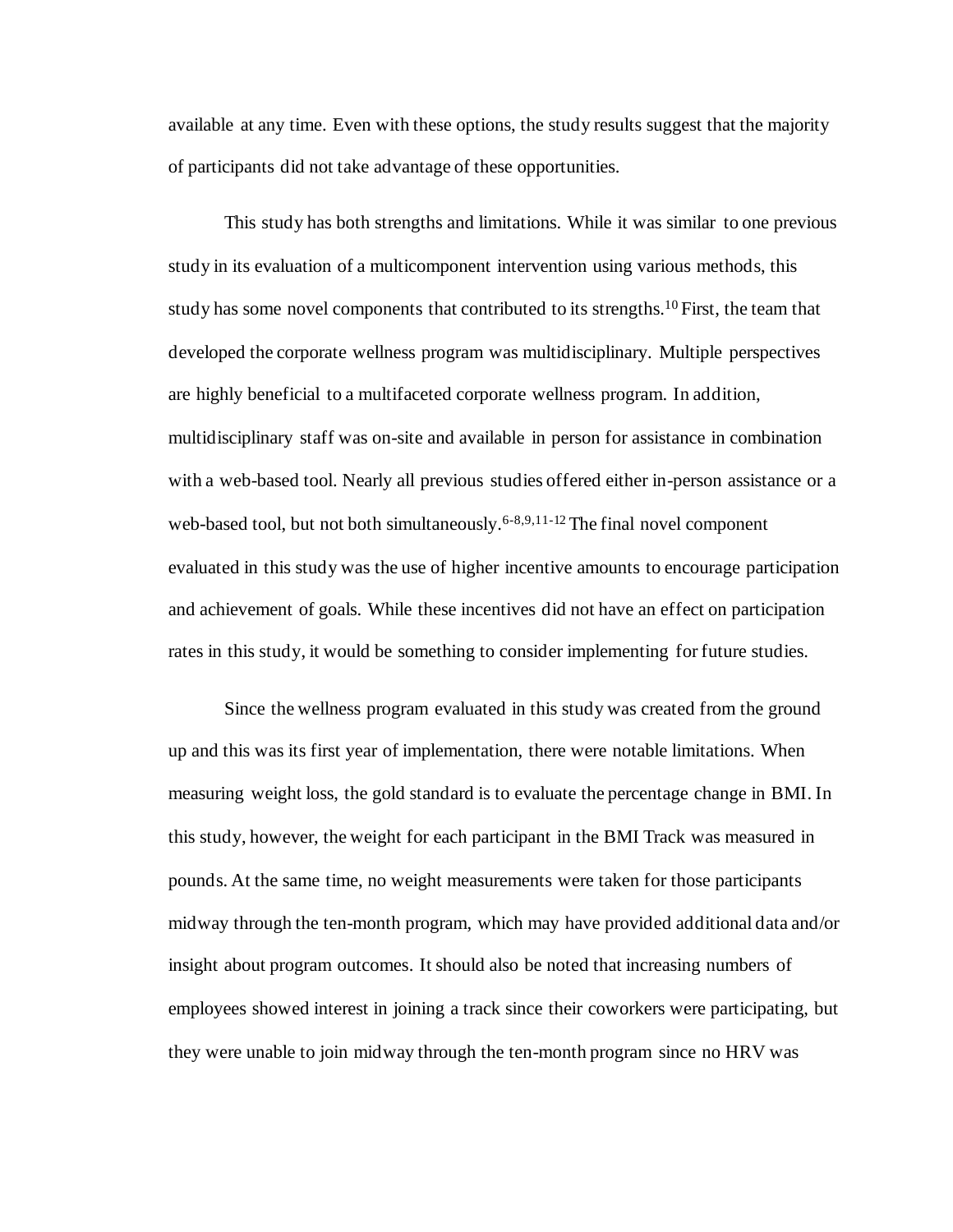recorded at the program's outset. Although this means additional employees could participate in a track the following year, immediate enrollment was not an option.

Feedback from participants was completed via Survey Monkey at the end of the wellness track year that also illustrated potential limitations in this study. The primary criticism from participants in the BMI Track was that the HRV was performed early in the year and many gained weight after their initial measurements were taken, requiring individuals to lose more than the identified 20 pounds required to reach the top incentive level (gold). A secondary concern identified by participants was their lack of preparedness to make lifestyle changes at the time of track enrollment; interest was expressed however, in making changes in subsequent track years. The primary criticism from participants in the Healthy Track was that tracking steps was the only physical activity that was measured even though many participants were involved in other activities. While these activities may have contributed to other changes in participants health status (e.g. improvements in blood pressure or blood glucose), these changes were not measured in this study and were not considered when determining if participants reached any incentive levels. Additionally, there was feedback that not all employees were allowed to opt-in for enrollment into either track due to their insurance plan. While they were not allowed to be enrolled in either track, they could still participate in the campaigns offered.

In an effort to address the study limitations, multiple components of the existing wellness program should be modified for the next track year. Future wellness programs may benefit from the addition of further accountability in the form of additional support groups focusing on weight loss or other nutrition-related topics. Additionally, providing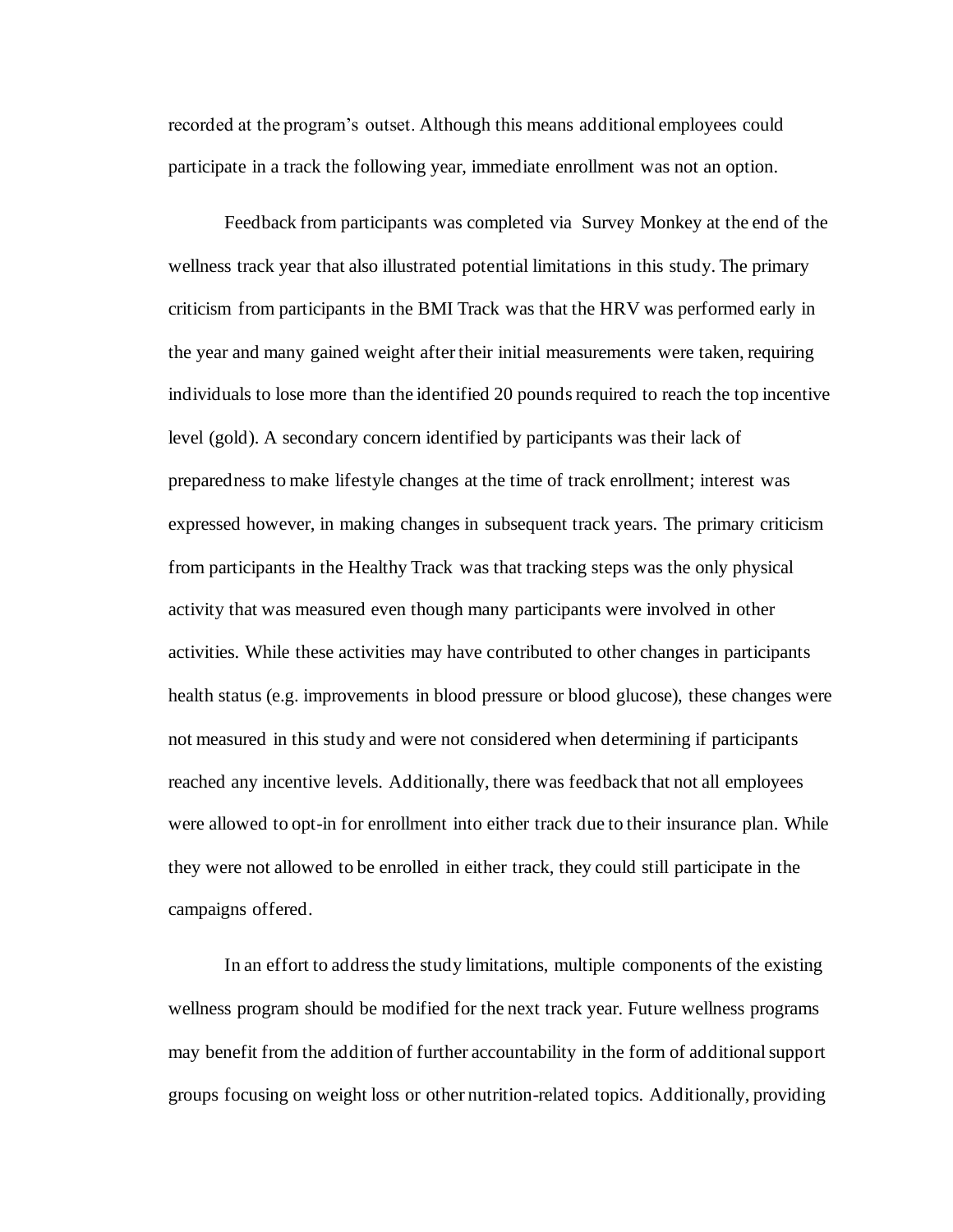more healthy food options and additional environmental improvements (e.g. posting of promotional signage) that are readily available may be beneficial. It is also suggested that participants be provided with additional fitness tracking options, such as active minutes or the use of MyZone MEPS.

The statistically significant results regarding participation in the nutrition series is an important finding in this study. Although the number of participants in the nutrition series was small (n=59), the statistically significant weight loss among participants shows promise for future studies. The nutrition component of this study was provided by an RDN throughout the entire series, possibly suggesting that the use of a credentialed professional influences participants to improve nutrition and lose weight. Previous studies that included specific nutrition components were delivered by a health or wellness coach without specific details on who developed the nutrition content.<sup>9,10</sup> In the same two studies, no statistically significant weight loss was observed, possibly confirming the assertion that the use of an RDN can aid in weight  $loss.^{9,10}$  The nutrition series in this study was also delivered in person, whereas the nutrition components of previous studies were delivered primarily online with no in-person component.<sup>9,10</sup> The use of an RDN is a unique and important aspect of this study, as the use of an RDN is likely correlated with the statistically significant weight loss results seen among participants in the nutrition series. In similar studies, the credentials of those who developed and delivered the nutrition content were unclear or not stated; studies mentioned the use of health and/or wellness coaches.<sup>6,7,9,10,11,15</sup> Based on a 2013 systematic review, there is currently no agreed upon definition for what health or wellness coaching entails. The review was unable to identify three major components related to health and wellness coaching: 1) the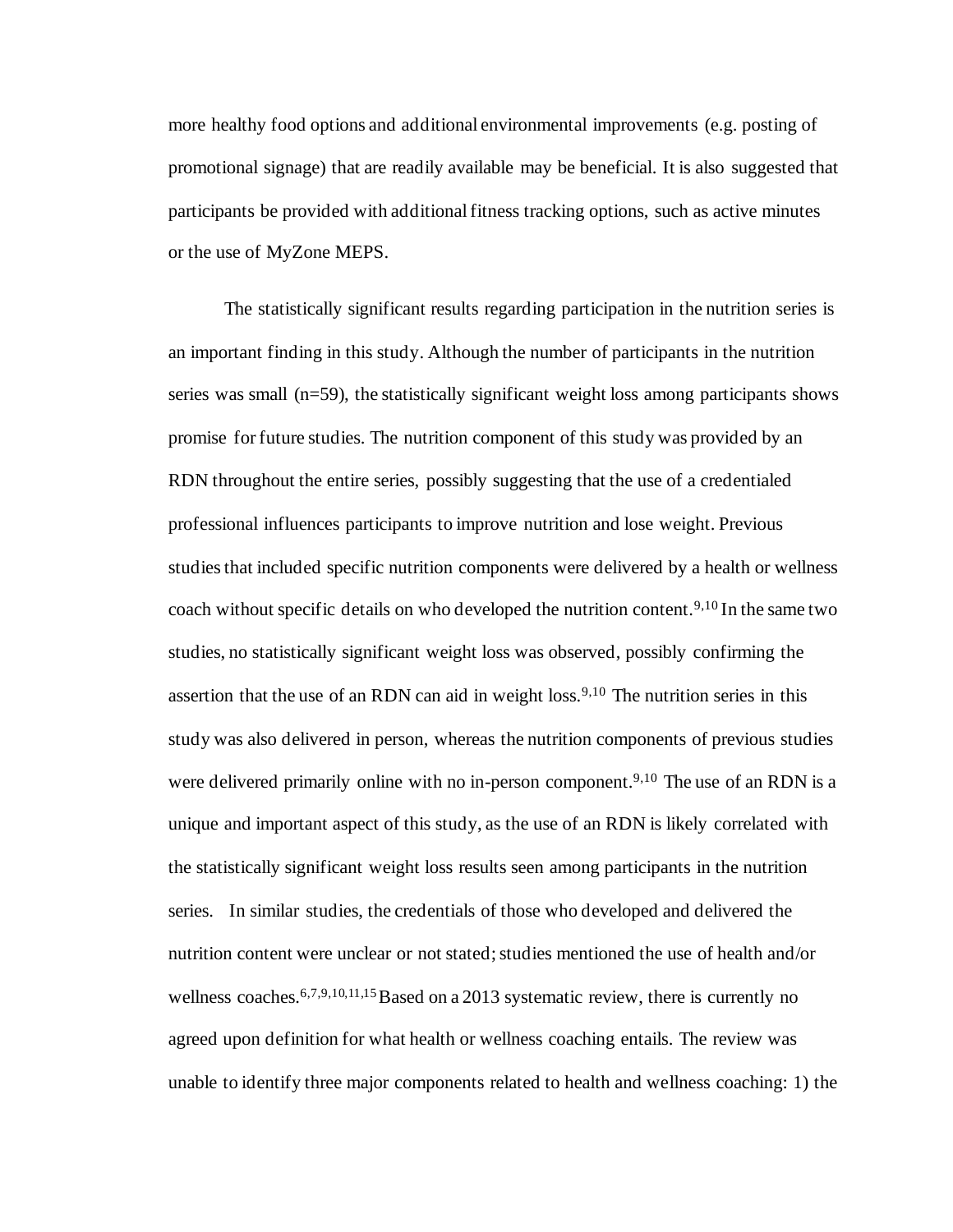role of the coach (eg partner, facilitator, etc); 2) the delivery methods used (eg practices, strategies) and 3) the acceptable training and credentials for providing nutrition education.<sup>13</sup>

Results of this study suggest that a corporate wellness program that offers both web-based and in-person support and accountability can lead to modest reductions in BMI. The novel components of this study make it unique and can provide guidance to future worksites who want to implement similar programs. Improvements to future wellness programs may allow for further increases in participation and successful employee health-related outcomes.

#### **Acknowledgements**

We thank Mareena Pierce, Wellness Program Coordinator for Confluence Health, for substantial contributions to obtaining, blinding, and organizing data. Also, for contributions in helping with coordinating the study. We also thank the entire Wellness Program strategy team, Accountable Care Director and Human Resources team at Confluence Health for their support with helping us be allowed to use this data and flexibility to help provide data. All were compensated through Confluence Health as part of their regular payroll. Lastly, we would like to thank Tessa Koeffler for help with significant editing done to the manuscript.

The authors responsibilities were as follows – JET, DMO, TFE, NRSH: overall development of research plan and responsibility for final content; TFE analyzed data and was responsible for editing statistical analysis, results and tables section; JET and NRSH: wrote paper with edits and feedback from DMO and TFE. Article meets requirements for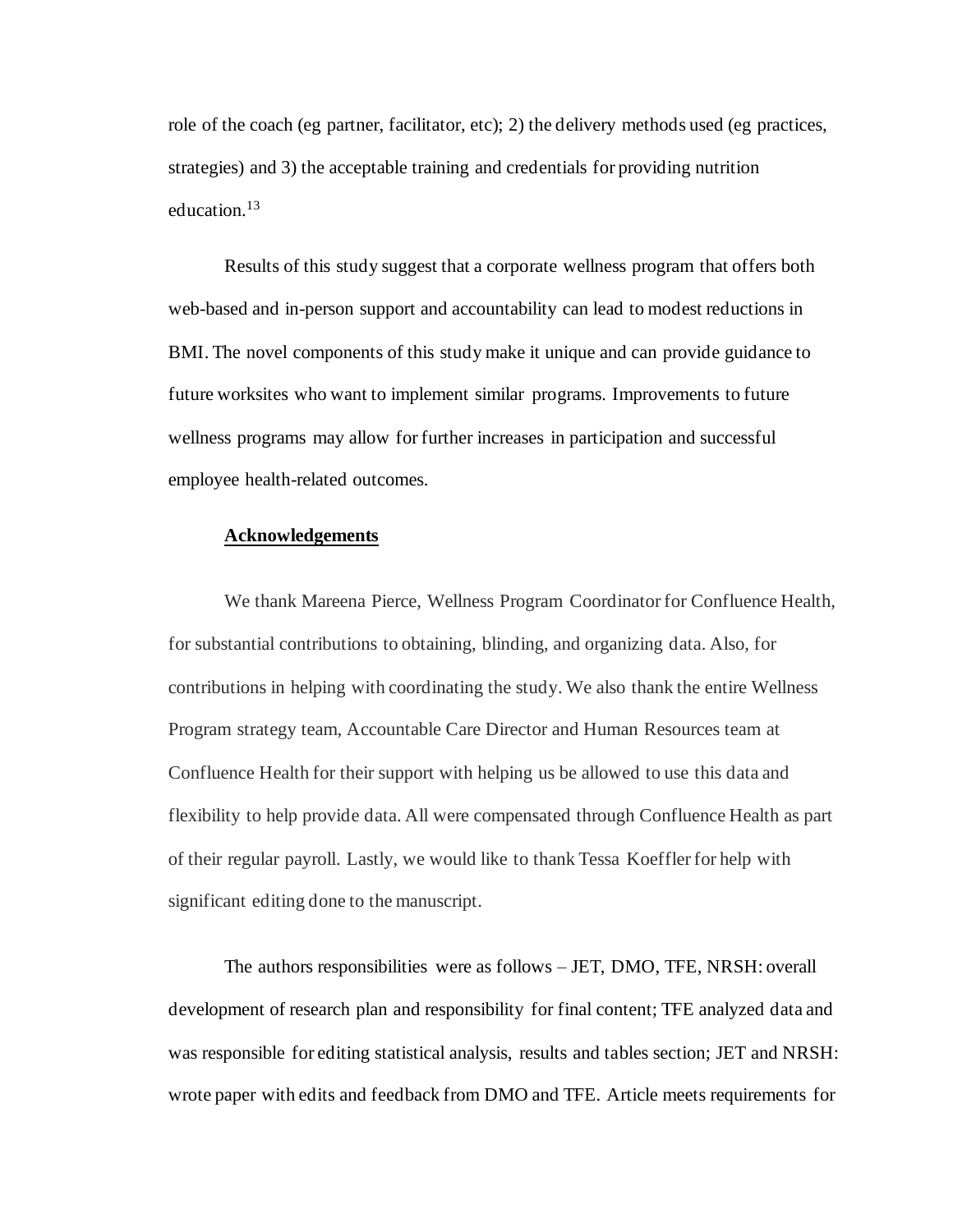Central Washington University Graduate Studies and was reviewed by NRSH, DMO and TFE. JET was student researcher while working at Confluence Health as an RDN and receiving full compensation for hours worked. All data was blinded prior to being given to TE for analyzing. No conflict of interest due to direct agreement, as this was not part any job description under Confluence Health.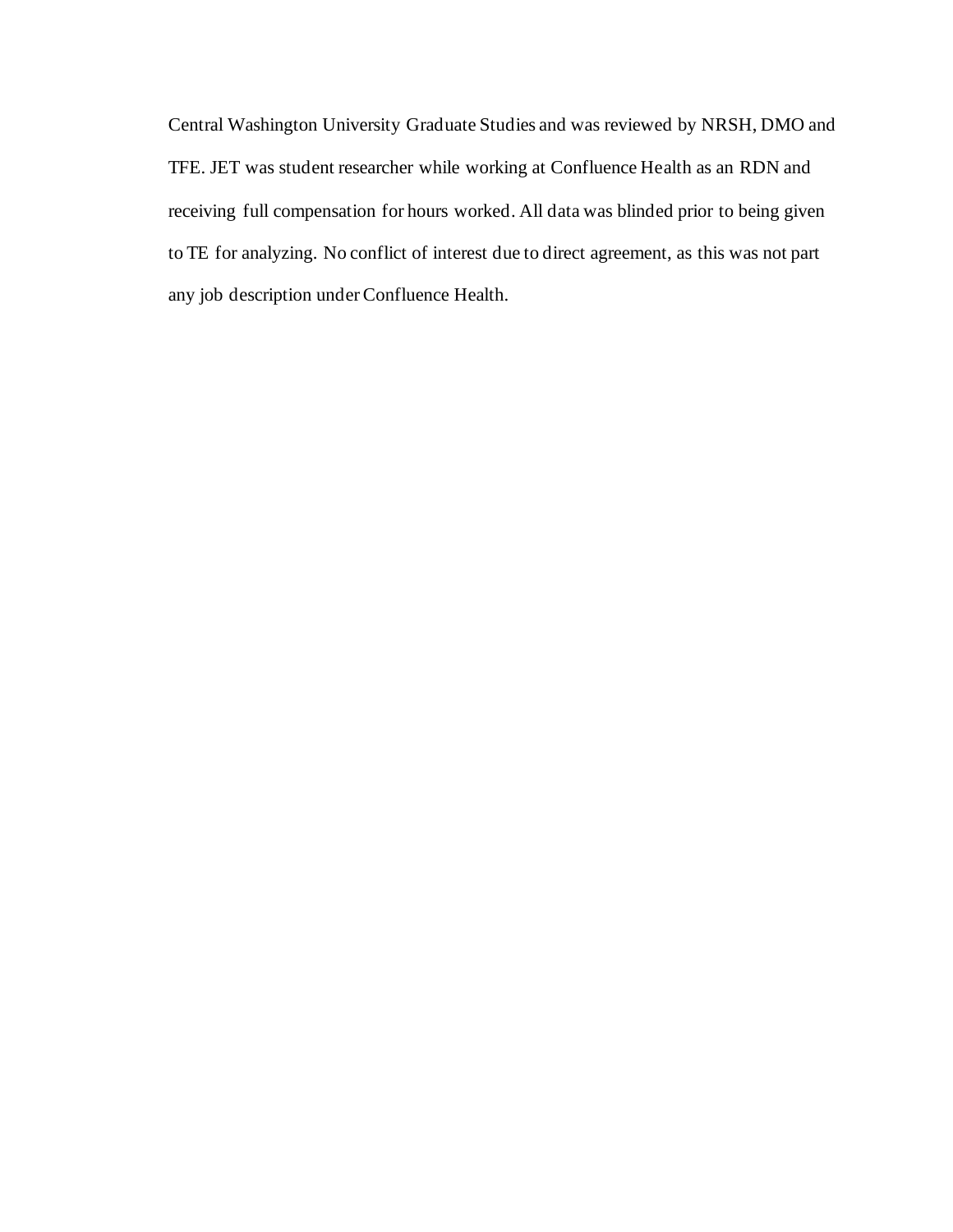## REFERENCES

- 1. Hales CM, Carroll MD, Fryar CD, Ogden CL. (2017) Prevalence of obesity among adults and youth: United States, 2015–2016. National Center for Health Statistics. NCHS data brief, no 288.
- 2. Cawley, & Price. (2013). A case study of a workplace wellness program that offers financial incentives for weight loss. *Journal of Health Economics, 32*(5), 794-803.
- 3. Gates, D., Succop, P., Brehm, B., Gillespie, G., & Sommers, B. (2008). Obesity and presenteeism: The impact of body mass index on workplace productivity. *Journal of Occupational and Environmental Medicine, 50*(1), 39-45.
- 4. Batorsky, B., Van Stolk, C., & Liu, H. (2016). Is More Always Better in Designing Workplace Wellness Programs?: A Comparison of Wellness Program Components Versus Outcomes. *Journal of Occupational and Environmental Medicine, 58*(10), 987- 993.
- 5. Kaspin, L., Gorman, K., & Miller, R. (2013). Systematic Review of Employer-Sponsored Wellness Strategies and their Economic and Health-Related Outcomes. *Population Health Management, 16*(1), 14-21.
- 6. Almeida, F. A., You, W., Harden, S. M., Blackman, K. C., Davy, B. M., Glasgow, R. E., … Estabrooks, P. A. (2015). Effectiveness of a worksite-based weight loss randomized controlled trial: the worksite study. *Obesity (Silver Spring, Md.)*, *23*(4), 737–745. doi:10.1002/oby.20899
- 7. Cook, R. F., Billings, D. W., Hersch, R. K., Back, A. S., & Hendrickson, A. (2007). A field test of a web-based workplace health promotion program to improve dietary practices, reduce stress, and increase physical activity: randomized controlled trial. *Journal of medical Internet research*, *9*(2), e17. doi:10.2196/jmir.9.2.e17
- 8. Jamal, S. N., Moy, F. M., Azmi Mohamed, M. N., & Mukhtar, F. (2016). Effectiveness of a Group Support Lifestyle Modification (GSLiM) Programme among Obese Adults in Workplace: A Randomised Controlled Trial. *PloS one*, *11*(8), e0160343. doi:10.1371/journal.pone.0160343
- 9. LaCaille, L. J., Schultz, J. F., Goei, R., LaCaille, R. A., Dauner, K. N., de Souza, R., … Regal, R. (2016). Go!: results from a quasi-experimental obesity prevention trial with hospital employees. *BMC public health*, *16*, 171. doi:10.1186/s12889-016-2828-0
- 10. Lemon, S. C., Zapka, J., Li, W., Estabrook, B., Rosal, M., Magner, R., … Hale, J. (2010). Step ahead a worksite obesity prevention trial among hospital employees. *American journal of preventive medicine*, *38*(1), 27–38. doi:10.1016/j.amepre.2009.08.028
- 11. Salinardi, T. C., Batra, P., Roberts, S. B., Urban, L. E., Robinson, L. M., Pittas, A. G., … Das, S. K. (2013). Lifestyle intervention reduces body weight and improves cardiometabolic risk factors in worksites. *The American journal of clinical nutrition*, *97*(4), 667–676. doi:10.3945/ajcn.112.046995
- 12. Strickland, J. R., Eyler, A. A., Purnell, J. Q., Kinghorn, A. M., Herrick, C., & Evanoff, B. A. (2015). Enhancing workplace wellness efforts to reduce obesity: a qualitative study of low-wage workers in St Louis, Missouri, 2013-2014. *Preventing chronic disease*, *12*, E67. doi:10.5888/pcd12.140405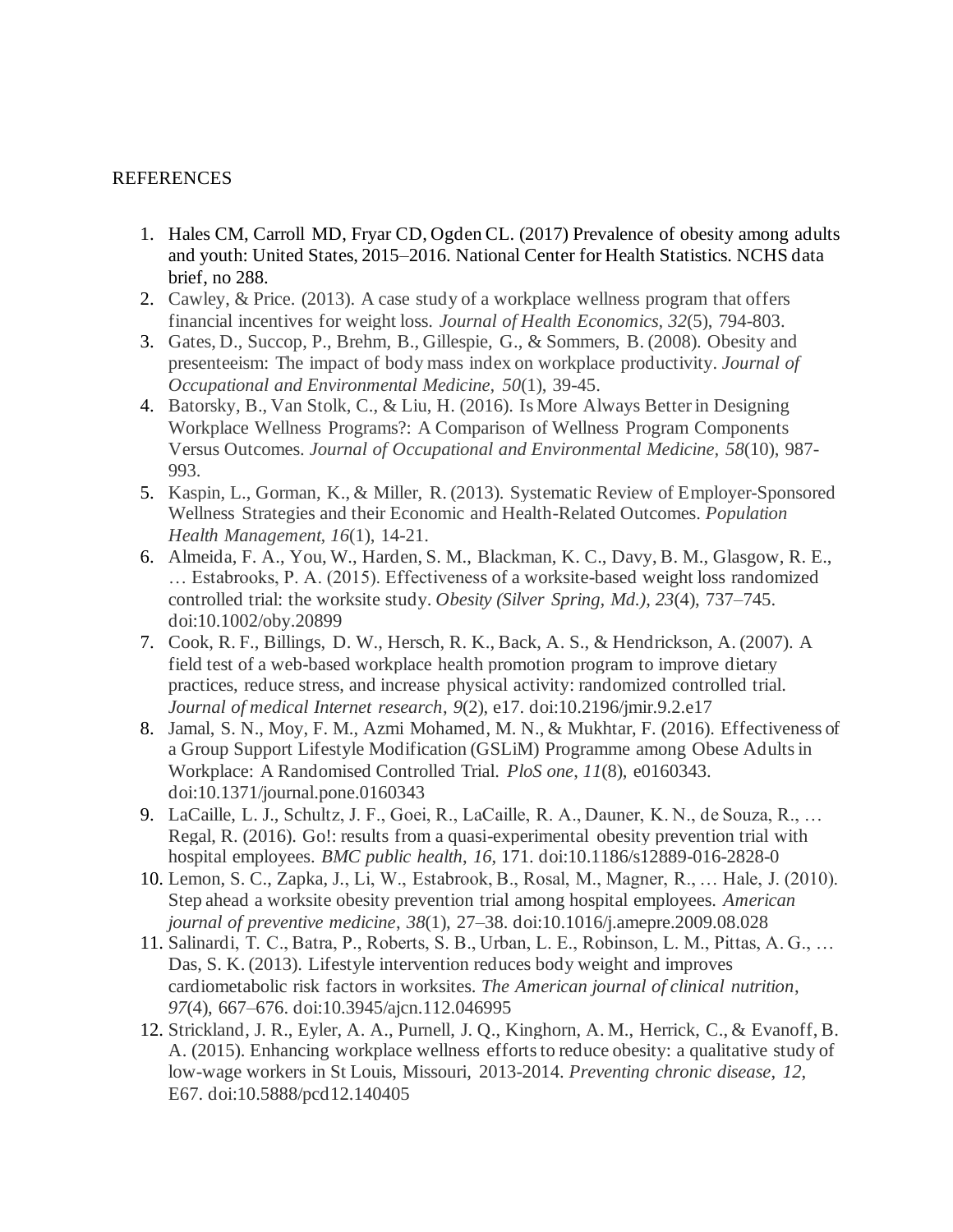- 13. Wolever, R. Q., Simmons, L. A., Sforzo, G. A., Dill, D., Kaye, M., Bechard, E. M., … Yang, N. (2013). A Systematic Review of the Literature on Health and Wellness Coaching: Defining a Key Behavioral intervention in Healthcare. *Global advances in health and medicine*, *2*(4), 38–57. doi:10.7453/gahmj.2013.042
- 14. Cawley, & Price. (2013). A case study of a workplace wellness program that offers financial incentives for weight loss. *Journal of Health Economics, 32*(5), 794-803.
- 15. Van Berkel, J., Boot, C., Proper, K., Bongers, P., & Van Der Beek, A. (2014). Effectiveness of a worksite mindfulness-based multi-component intervention on lifestyle behaviors. *The International Journal of Behavioral Nutrition and Physical Activity, 11*(1), 9.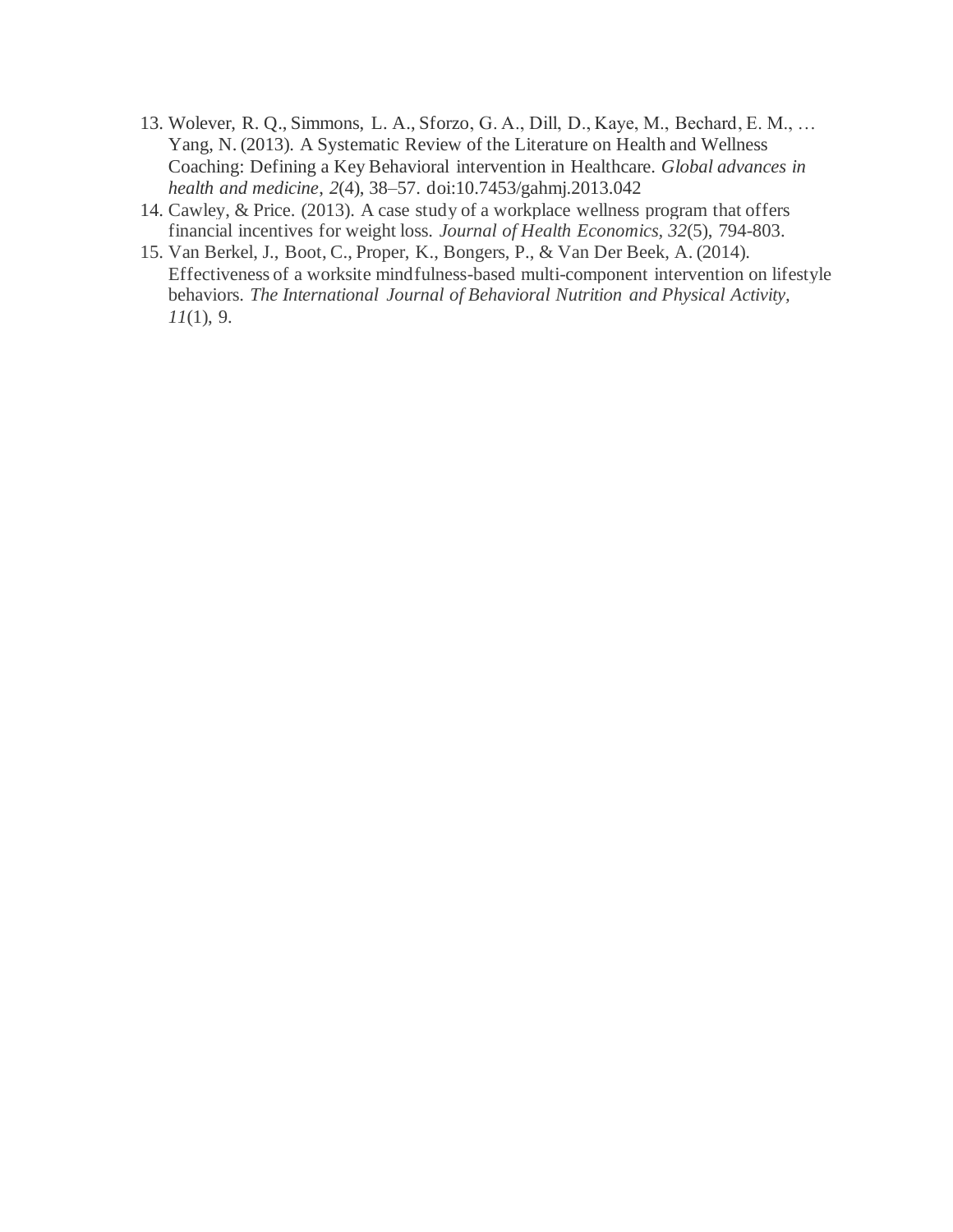## **COMPREHENSIVE THESIS REFERENCES**

- 1. Almeida, F. A., You, W., Harden, S. M., Blackman, K. C., Davy, B. M., Glasgow, R. E., … Estabrooks, P. A. (2015). Effectiveness of a worksite-based weight loss randomized controlled trial: the worksite study. *Obesity (Silver Spring, Md.)*, *23*(4), 737–745. doi:10.1002/oby.20899.
- 2. Strickland, J. R., Eyler, A. A., Purnell, J. Q., Kinghorn, A. M., Herrick, C., & Evanoff, B. A. (2015). Enhancing workplace wellness efforts to reduce obesity: a qualitative study of low-wage workers in St Louis, Missouri, 2013-2014. *Preventing chronic disease*, *12*, E67. doi:10.5888/pcd12.140405.
- 3. Lemon, S. C., Zapka, J., Li, W., Estabrook, B., Rosal, M., Magner, R., … Hale, J. (2010). Step ahead a worksite obesity prevention trial among hospital employees. *American journal of preventive medicine*, *38*(1), 27–38. doi:10.1016/j.amepre.2009.08.028.
- 4. Salinardi, T. C., Batra, P., Roberts, S. B., Urban, L. E., Robinson, L. M., Pittas, A. G., … Das, S. K. (2013). Lifestyle intervention reduces body weight and improves cardiometabolic risk factors in worksites. *The American journal of clinical nutrition*, *97*(4), 667–676. doi:10.3945/ajcn.112.046995.
- 5. Centers for Disease Control and Prevention (CDC). (2019). Data & statistics overweight & obesity. Retrieved from https://www.cdc.gov/obesity/data/index.html.
- 6. Jamal, S. N., Moy, F. M., Azmi Mohamed, M. N., & Mukhtar, F. (2016). Effectiveness of a Group Support Lifestyle Modification (GSLiM) Programme among Obese Adults in Workplace: A Randomised Controlled Trial. *PloS one*, *11*(8), e0160343. doi:10.1371/journal.pone.0160343.
- 7. National Institute of Diabetes and Digestive and Kidney Diseases. (2017). Overweight & obesity statistics. Retrieved from https://www.niddk.nih.gov/health-information/healthstatistics/overweight-obesity.
- 8. Anderson, L. M., Quinn, T. A., Glanz, K., Ramirez, G., Kahwati, L. C., Johnson, D. B., Buchanan, L.R., Archer, W.R., Chattopadhyay, S., Kalra, G.P., Katz, D. L. (2009). The Effectiveness of Worksite Nutrition and Physical Activity Interventions for Controlling Employee Overweight and Obesity. *American Journal of Preventive Medicine,*37(4), 340-357. doi:10.1016/j.amepre.2009.07.003.
- 9. Kinlen, D., Cody, D., & O'Shea,D. (2018). Complications of obesity. *QJM: An International Journal of Medicine*, 111(7), 437–443.doi:10.1093/qjmed/hcx152.
- 10. LaCaille, L. J., Schultz, J. F., Goei, R., LaCaille, R. A., Dauner, K. N., de Souza, R., … Regal, R. (2016). Go!: results from a quasi-experimental obesity prevention trial with hospital employees. *BMC public health*, *16*, 171. doi:10.1186/s12889-016-2828-0
- 11. Schroer, S., Haupt, J., & Pieper, C. (2013). Evidence-based lifestyle interventions in the workplace--an overview. *Occupational Medicine,*64(1), 8-12. doi:10.1093/occmed/kqt136.
- 12. Centers for Disease Control and Prevention (CDC). (2019). National Health and Nutrition Examination Survey (NHANES). Retrieved from https://www.cdc.gov/nchs/nhanes/index.htm.
- 13. Cook, R. F., Billings, D. W., Hersch, R. K., Back, A. S., & Hendrickson, A. (2007). A field test of a web-based workplace health promotion program to improve dietary